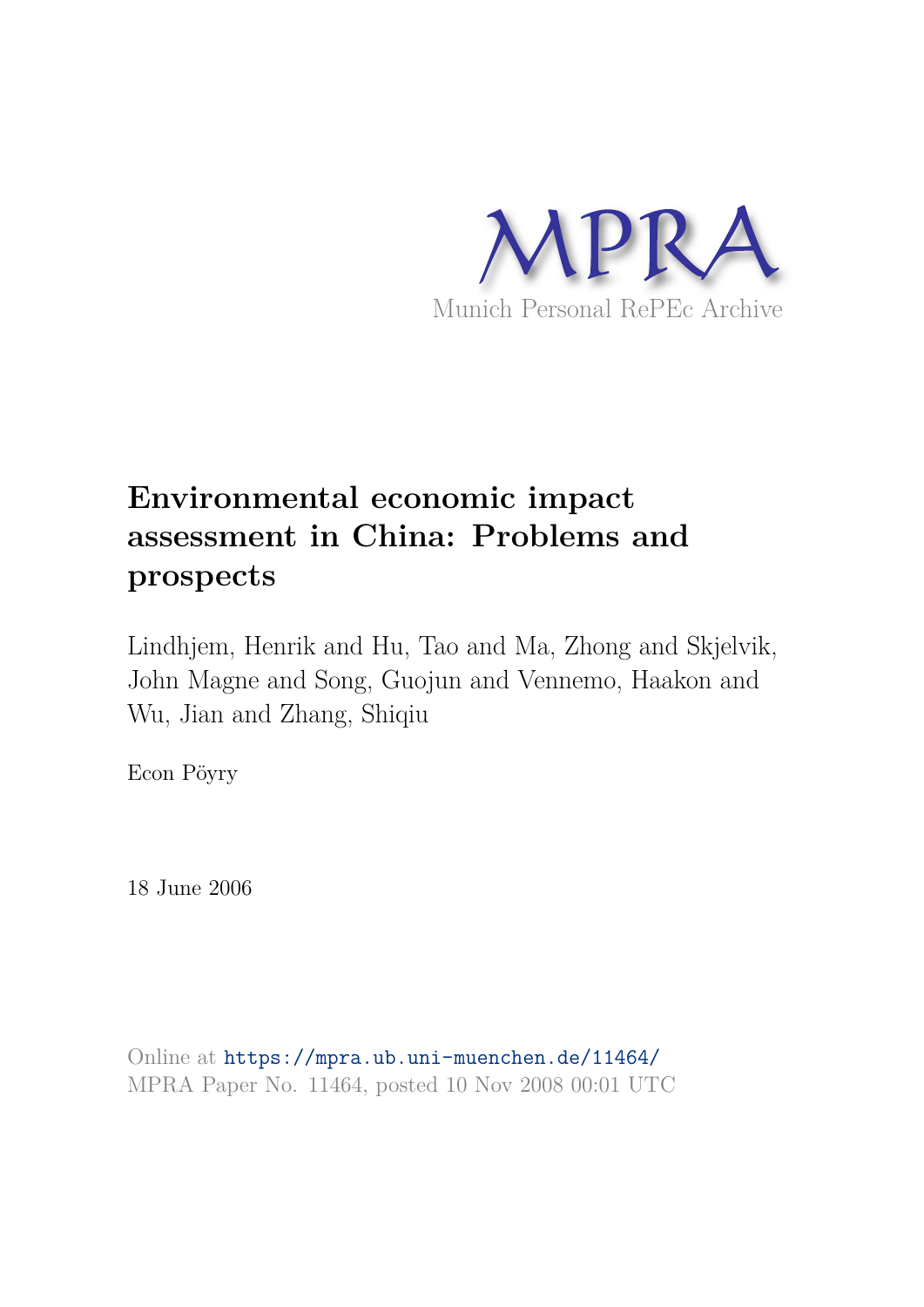Working Paper 2006-004

## **Environmental Economic Impact Assessment in China: Problems and Prospects**

Henrik LINDHJEM HU Tao, MA Zhong, John Magne SKJELVIK, SONG Guojun, Haakon VENNEMO, WU Jian, ZHANG Shiqui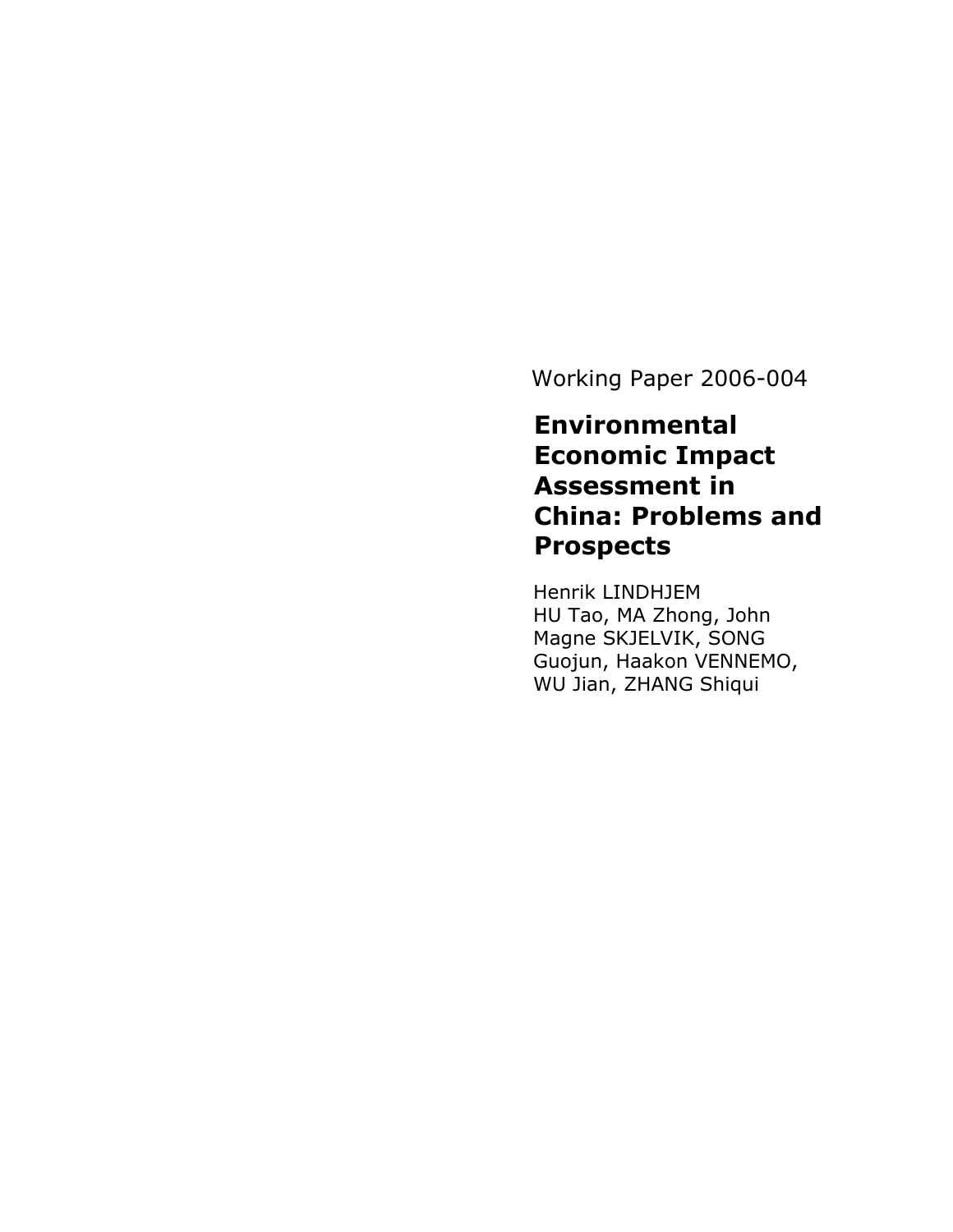## **Environmental Economic Impact Assessment in China: Problems and** Prospects<sup>§</sup>

Henrik LINDHJEM<sup>\*</sup> **HU** Tao **MA Zhong John Magne SKJELVIK SONG Guoiun Haakon VENNEMO** WU Jian **ZHANG Shiqui** 

#### Abstract

The use of economic valuation methods to assess environmental impacts of projects and policies has grown considerably in recent years. However, environmental valuation appears to have developed independently of regulations and practice of environmental impact assessment (EIA), despite its potential benefits to the EIA process. Environmental valuation may be useful in judging significance of impacts, determining mitigation level, comparing alternatives, and generally enabling a more objective analysis of tradeoffs. In China, laws and regulations require the use of environmental valuation in EIA, but current practice lags far behind. This paper assesses the problems and prospects of introducing environmental valuation into the EIA process in China. We conduct four case studies of environmental economic impact assessment (EEIA), three of which are based on EIA reports of construction projects (a power plant, a wastewater treatment plant, and a road construction project), and one for a regional pollution problem (wastewater irrigation). The paper demonstrates the potential usefulness of environmental valuation but also discusses several challenges to the introduction and wider use of EEIA, many of which are likely to be of relevance far beyond the Chinese context. The paper closes with suggesting some initial core elements of an EEIA guideline.

#### **Key Words**

Environmental impact assessment; Environmental valuation; China; economic analysis.

#### **JEL Classification**

Q51, Q52, Q53

**Revised 29. May 2006** 

§ An earlier version of this paper was presented at the annual conference of the International Association of Impact Assessment (IAIA) in Stavanger, Norway, 23.-26. May 2006

\*Corresponding author, ECON Analysis, P.O.Box 5, 0051 OSLO Phone: +47 +47 98263957, fax: +47 22 42 00 40, http://www.econ.no, e-mail: henrik.lindhjem@econ.no.

ECON-Working Paper no. 2006-004, 14. juni 2006, project no. 39491.

Working papers are research material intended for international journals or books, and also to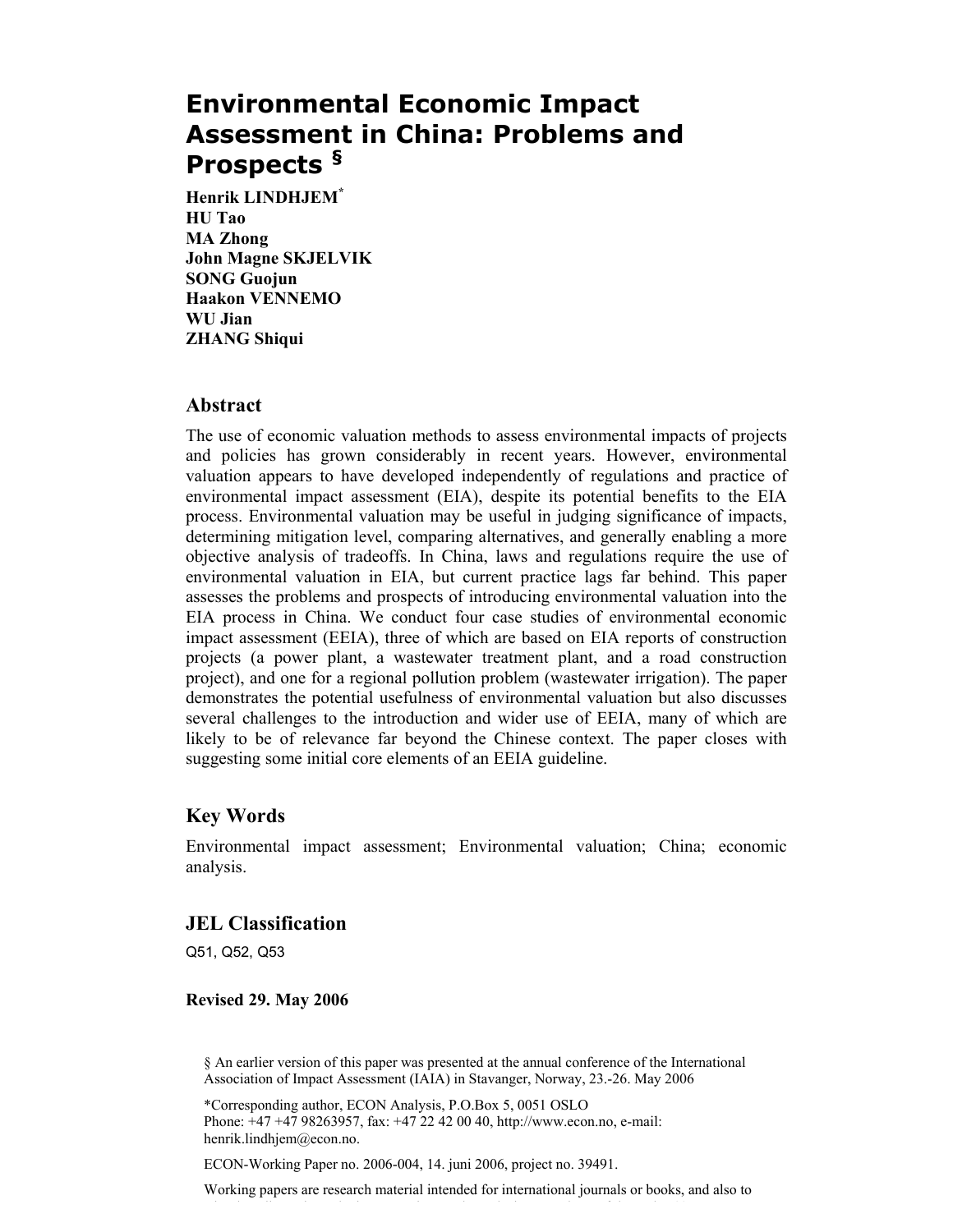### **Authors**

### Henrik LINDHJEM<sup>ab</sup>, HU Tao<sup>c</sup>, MA Zhong<sup>d</sup>, John Magne SKJELVIK<sup>a</sup>, SONG Guojun<sup>d</sup>, Haakon VENNEMO<sup>2</sup>, WU Jian<sup>d</sup>, ZHANG Shiqui<sup>e</sup>,

<sup>a</sup> ECON Analysis, P.O. Box 5, N-0051, Oslo, Norway. E-mails: henrik.lindhjem@econ.no: john.skjelvik@econ.no: haakon.vennemo@econ.no.

<sup>b</sup> Department of Economics and Resource Management, Norwegian University of Life Sciences, P.O. Box 5003, N-1432 Ås, Norway.

<sup>c</sup> Policy Research Center for Environment and Economy of the State Environmental Protection Administration of China, 1 Yuhuinanlu, Beijing 100029, China. E-mail:  $hu.ta$ <sub>O</sub> $(a)$ vip.163.com

<sup>d</sup> Institute of Environmental Economics (IEE), School of Environment and Natural Resources, Renmin University of China, 59 Zhongguancun Dajie, Haidian District, Beijing 100872. E-mails: Ma Zhong: mazhong@public.bta.net.cn; Song Guojun: songgj@public3.bta.net.cn, Wu Jian: zhxwj@263.net.

<sup>e</sup> College of Environmental Sciences, Peking University, Beijing 100871. E-mail:  $zhangsha@pku.edu.cn$ 

## Acknowledgements

The authors would like to acknowledge financial and other support from the Norwegian Agency for Development Cooperation (NORAD) and the Chinese State Environmental Protection Agency (SEPA). Thanks to An Shumin and Su Kai from Peking University for research assistance. The usual disclaimer applies.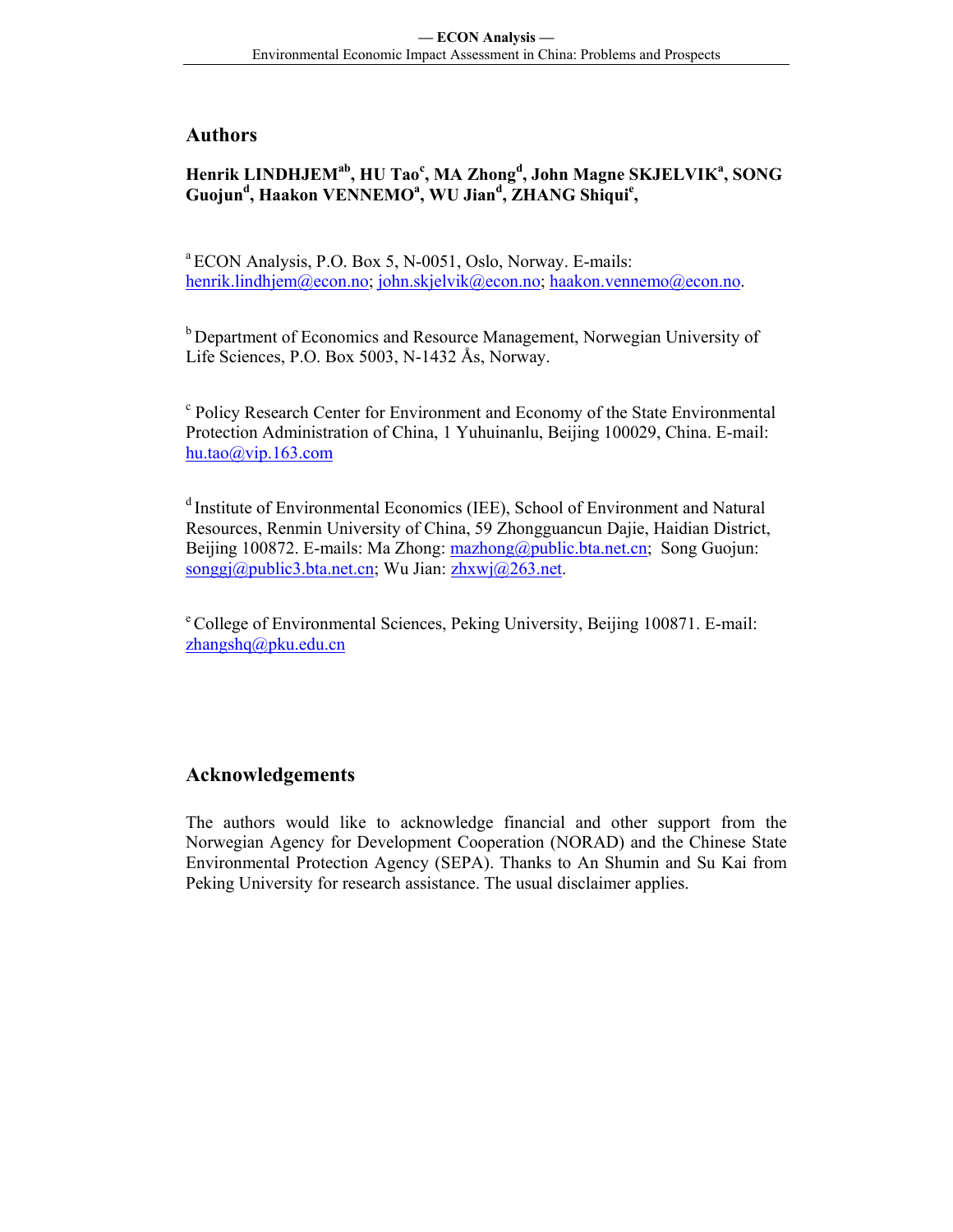#### **Author affiliations and bios**

Mr Henrik Lindhjem, is a PhD candidate at the Dep. of Economics and Resource Management, Norwegian University of Life Sciences and researcher with the Environment and Development group of ECON Analysis in Oslo. Lindhjem has more than 6 years experience in the areas of environmental economics and valuation, project level and strategic environmental assessment.

Mr Hu Tao, PhD, is Chief Economist at the Policy Research Center for Environment and Economy of the State Environmental Protection Authority (SEPA) of China, working especially with environmental costs and regulation of energy, air pollution and climate change.

Mr Ma Zhong, PhD is professor and head of the Institute of Environmental Economics (IEE), School of the Environment and Natural Resources at Renmin University, Beijing.

**Mr John Magne Skjelvik** is senior researcher and partner with ECON Analysis Environment and Development Group, working for more than 25 years in the areas of environmental valuation, cost-benefit analysis and industrial policy.

Mr Song Guojun, PhD, is Professor at the IEE, School of the Environment and Natural Resources at Renmin University, Beijing. Prof. Song has worked for more than 22 years in the areas of Environmental Impact Assessment, environmental policy analysis and evaluation, environmental planning and sustainable development evaluation.

Mr Haakon Vennemo, PhD, is director of the Environment and Development group and partner of ECON Analysis. Dr Vennemo has worked for more than 20 years in the areas of environmental economics, -policy and -assessment, cost-benefit analysis and environmental macro-modelling.

Ms Wu Jian, PhD, is a postdoctoral researcher and lecturer at the IEE, School of the Environment and Natural Resources, Renmin University, Beijing.

Ms Zhang Shiqui, PhD, is professor of College of Environmental Sciences, Peking University. Her research areas covers environmental and resources economics and environmental policy.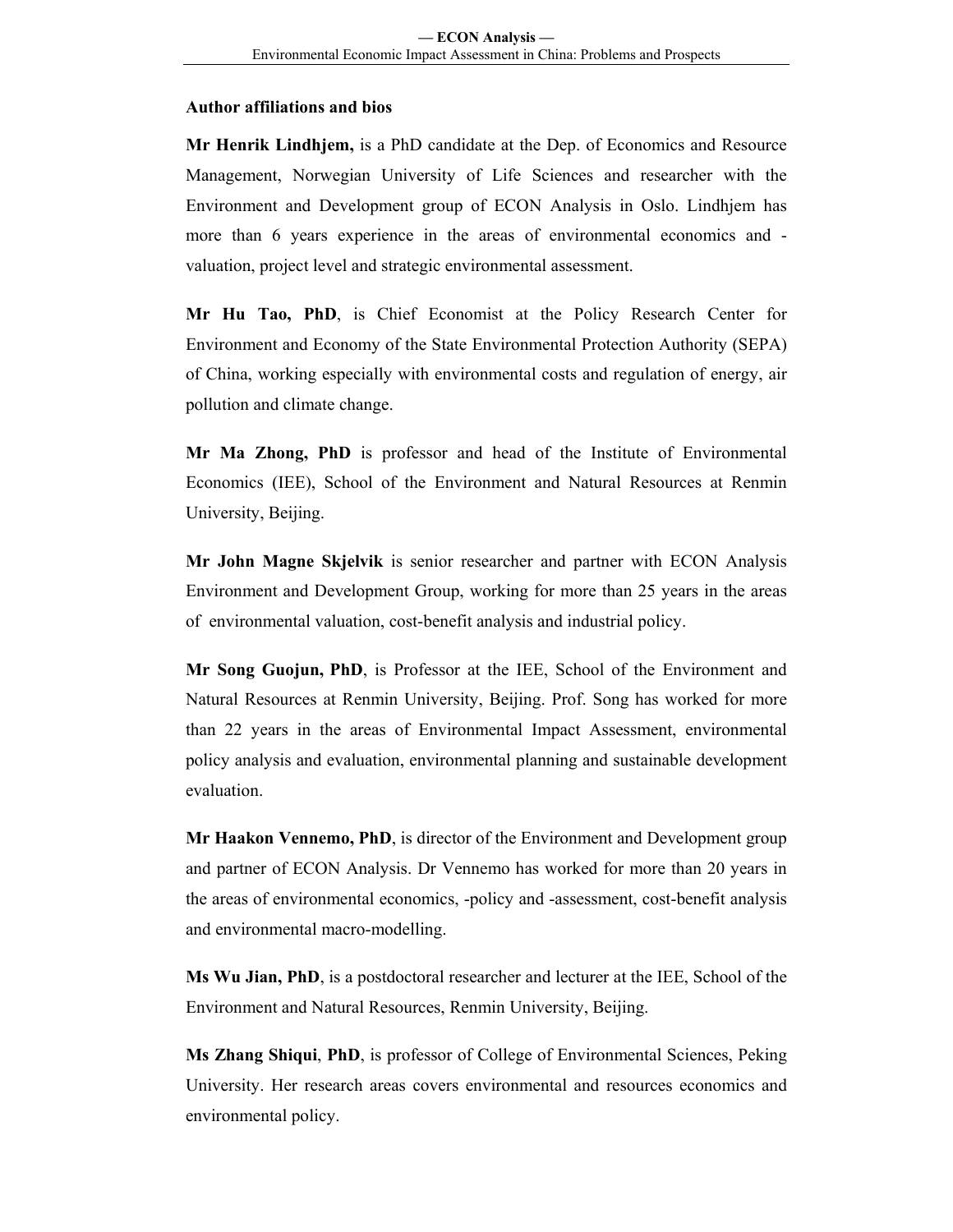#### **Introduction**  $\mathbf 1$

The use of economic methods to value environmental impacts ("environmental" valuation  $- EV$ ) of projects and policies has grown considerably in the USA and Europe in recent years. The USA has been at the forefront of this trend, requiring cost benefit analysis (CBA) of major undertakings, fuelling the academic and political debate with several high profile applications, for example the ex post CBA of the Clean Air Act (USEPA, 1997; 1999) and the environmental damage assessment of the Exxon Valdez' oil spill in 1989 (Carson et al., 2003). The main aim of EV and CBA is to enable comparison between environmental protection and social and economic development to achieve more efficient use of scarce resources (Arrow et al., 1996). Several EV guidelines have been developed for practical use, for example OECD (1995; 2002), USEPA (2000), Belli et al (2001). More recently, EV has also been taken up by developing countries, to date primarily for project level evaluation though more city-, regional-, sector- or country level assessments (so-called Strategic Environmental Assessment – SEA) are increasingly being conducted (Aunan et al., 2004; Saraf et al., 2004; Mestl et al., 2005). Several case study collections have been published in recent years, see for example Abelson (1996), Georgiou et al (1997), McCracken and Abaza  $(2001)$ , and Pearce et al  $(2002)$ .

Despite the growing position of EV and its potential benefits to the Environmental Impact Assessment (EIA) process, the EV approach appears to have developed more or less independently of current regulations, research and practice of EIA (Hundloe et al., 1990; James, 1994). EV could enter into the EIA process at several stages, i.e. from the initial screening of projects to the Environmental Impact Statement (EIS) stage. In the EIS, EV may be useful in judging and comparing significance of impacts (as an alternative to standard EIA weighting/scaling or ranking/rating techniques), determining the appropriate level of mitigation, comparing alternatives, and generally providing a more transparent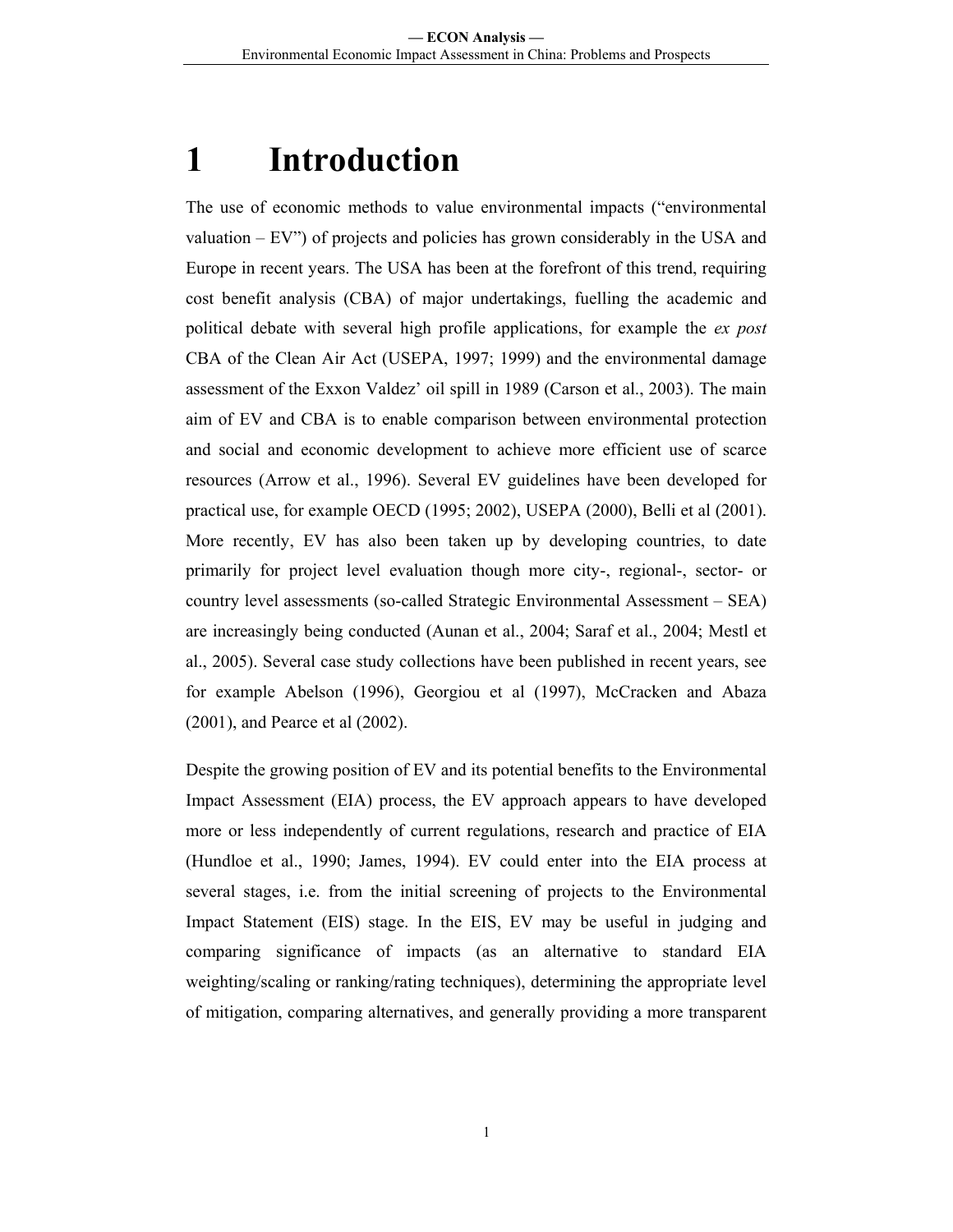and objective analysis of tradeoffs that is more informative for decision-making<sup>1</sup>. Further, any EV exercise needs to build on a careful assessment of physical impacts, which is the output of well-conducted EIA processes. With these apparent synergies between EIA and EV, it is indeed surprising that the two traditions have not more often merged into what can be termed "environmental economic impact assessment" (EEIA). Some scattered initiatives of EEIA have been furthered for example by the World Bank (World Bank, 1996; Dixon and Pagiola, 1998) and the Asian Development Bank (ADB, 1996; 1999). The environmental assessment and project appraisal literature appears to have cautiously, and somewhat reluctantly, picked up elements from EV and CBA (Kirkpatrick and Lee, 1997). Recent examples of such studies published in two typical field journals are relatively few: Atkinson and Cooke (2005) in relation to health impact assessment, Knaus et al (In press) valuing ecological impacts, Ranasinghe et al (1999) and Haider and Rasid (2002) assessing water supply options, and Uri et al (1998), Morimoto and Hope (2004), Lubulwa (1999), Hearne (1996) and Wattage et al (2000) assessing costs and benefits of various types of projects. None of these studies consider EV directly in relation to EIA.

Even though some countries have regulations requiring some sort of EV in EIA, there is very little actual practice (Crookes and de Wit, 2002). The situation is similar in China. The new EIA law from 2002 requires use of economic analysis to assess impacts (Wang et al., 2003), but there are no technical guidelines on how to conduct such analysis, and because of that and for other reasons current practice lags far behind regulations. This is specifically the case in relation to EEIA, as China has conducted other types of EV exercises, for example at the national level (World Bank, 1997; ECON Analysis, 2000). Given this gap in the literature, the lack of protocol or guidelines, and the infancy of country practice of EEIA internationally (Crookes and de Wit, 2002), this paper sets out to explore the problems and prospects of EV in EIA, with emphasis on China. China's pollution and environmental degradation problems are well known, and in no

<sup>&</sup>lt;sup>1</sup> As stated by James (1994:1): "The economic approach offers a logical means of integrating applied science and public decisionmaking, of reducing conflicts in environmental and natural resource management, and reaching balanced decisions on development and environmental protection. [..] With recent advances in valuation methods, it has now become possible to place economic values on many – but not all – environmental impacts [..]"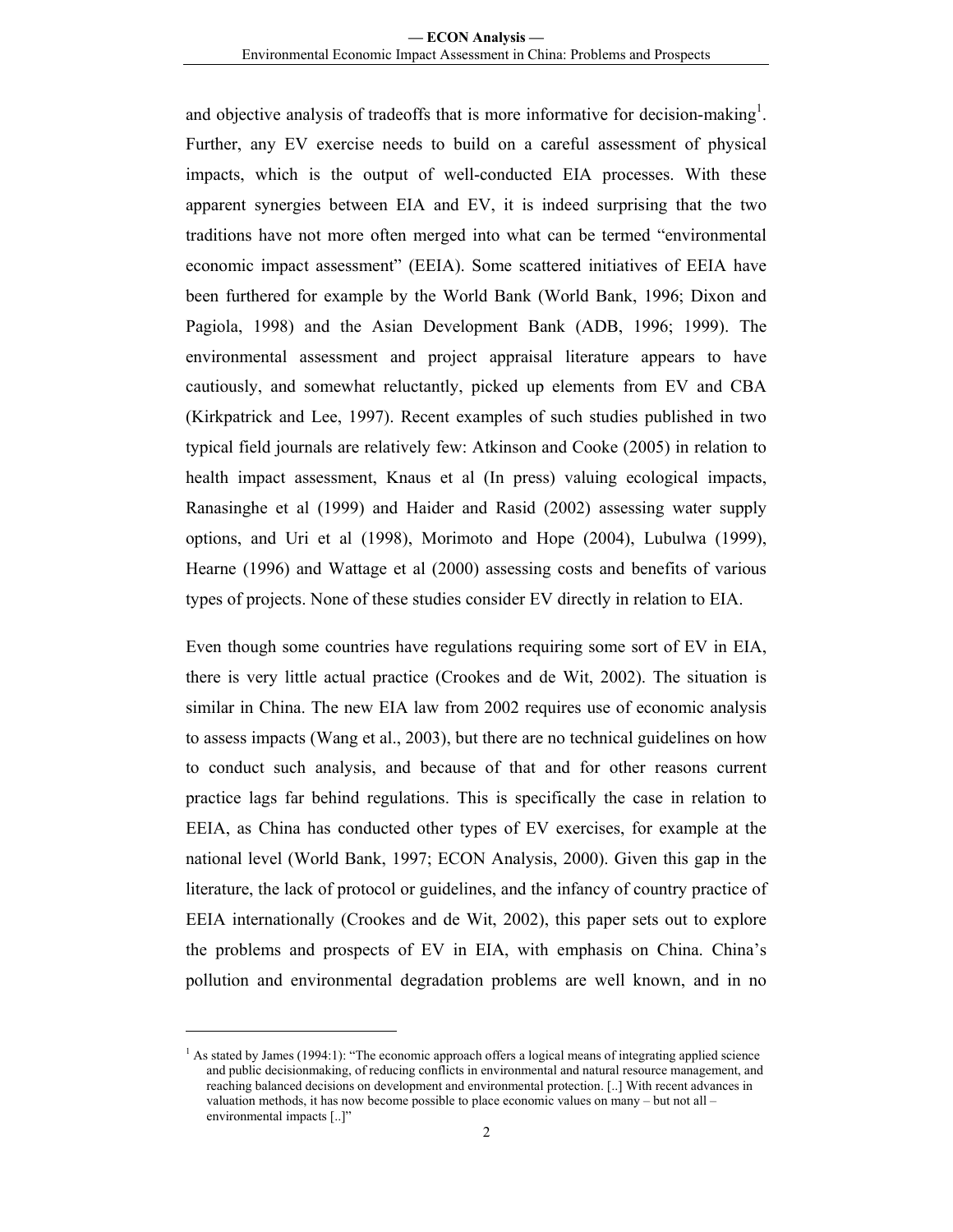other country is the use of EEIA potentially more urgently needed. Our limited but useful starting point is the inclusion of EV in the EIS of large construction projects, extending the application to a regional pollution problem. We ask the following research questions (all with reference to China):  $(1)$  How can EV methods be applied to EIA, with emphasis on EIS' of large construction projects?; (2) What are the challenges and gaps to the introduction of EEIA and how could the gaps be bridged?; and finally (3) What could be initial elements of a guideline for EEIA?

We focus on the first two research questions in this paper, discussing briefly question three in our concluding remarks. The core of the empirical research consists of four case studies of EEIA, three of which are based on EIA reports of investment projects (a power plant, a wastewater treatment plant, and a road plan), and one for a regional pollution problem (wastewater irrigation). A full account of the research, and core elements of an EEIA guideline is given in ECON Analysis  $(2005).$ 

## $\overline{2}$ The link between environmental valuation and EIA

#### The EIA system and environmental valuation in 2.1 China

The details of the Chinese EIA system and institutional setup has been thoroughly evaluated and criticised in previous studies (Lo et al., 1997; Chen et al., 1999; World Bank, 2001; Mao and Hills, 2002; Wang et al., 2003). It is, however, useful for our purposes here briefly to summarise the Chinese EIA system and process as it relates to construction projects and EV. The Chinese Environmental Protection Law from 1989 complemented by 15 specific laws or statues (for example addressing water, noise, air pollution etc) together form the legislative basis for EIA (Wang et al., 2003). The so-called Ordinance of Environmental Management for Construction Projects (OEMCP) from 1998 makes EIA compulsory for all sizes of construction projects and sets out the fundamental EIA requirements. The OEMCP requires that the EIA of any construction project with substantial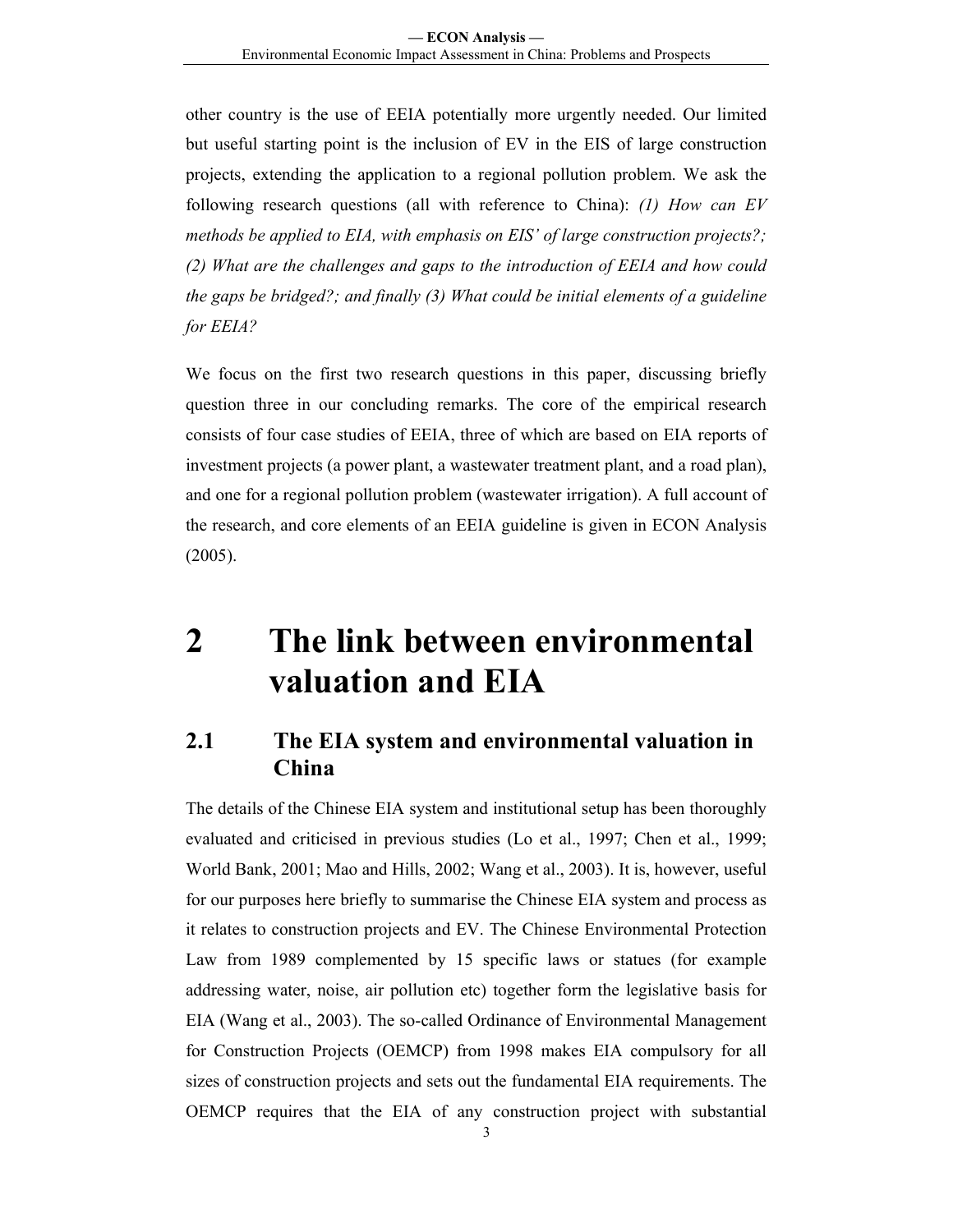environmental effects must include environmental economic analysis. To supplement the OEMCP, more specific guidelines have been developed, such as the "Technical Guidelines for Environmental Impact Assessment", that provide information about what should be covered in the EIS, of which EV is one component. Further, a new national EIA law from 2002, summarised article by article in translated form in Wang et al (2003), states that economic analysis of mitigation measures should be conducted as well as evaluation (not only analysis and prediction) of impacts.

SEPA has the overall responsibility for environmental management and protection in China. Environmental Protection Bureaus (EPBs) in the provinces and in prefecture governments across the country are responsible for implementation, while licensed research institutes or agencies conduct the actual EIA. The Appraisal Centre for Environment and Engineering is responsible for providing technical reviews of EIAs, supporting research, and training for licensed agencies and EPBs (Wang et al., 2003). The EIA process consists of the same steps that are found in many other countries starting with screening, scoping, EIS, review, and monitoring (Wang et al 2003). The initial step screens construction projects into one of three categories, depending on whether impacts are likely to be significant and adverse (category A), of limited number and significance (B), or expected not to be significant (C). SEPA has issued a list of project types for each category, and only category A requires a full-blown EIS. To assess whether a proposed project is likely to cause significant environmental impacts, either the emission volumes, types or complexity and potential for abatement, or "sensitivity" of area" (based on ecological, cultural or archaeological importance) are used as criteria. Additional parameters such as size and output levels help the screening process.

There is no explicit reference in the Chinese EIA system to the need to evaluate significance of impacts in the EIS. In practice, as pointed out by Wang et al (2003), the dominant approach is to compare pollution levels with "legislative" requirements, established environmental standards; or pollution abatement requirements". If these do not exist, expert opinion is used. If some sort of economic analysis is carried out as part of the EIS it normally just estimates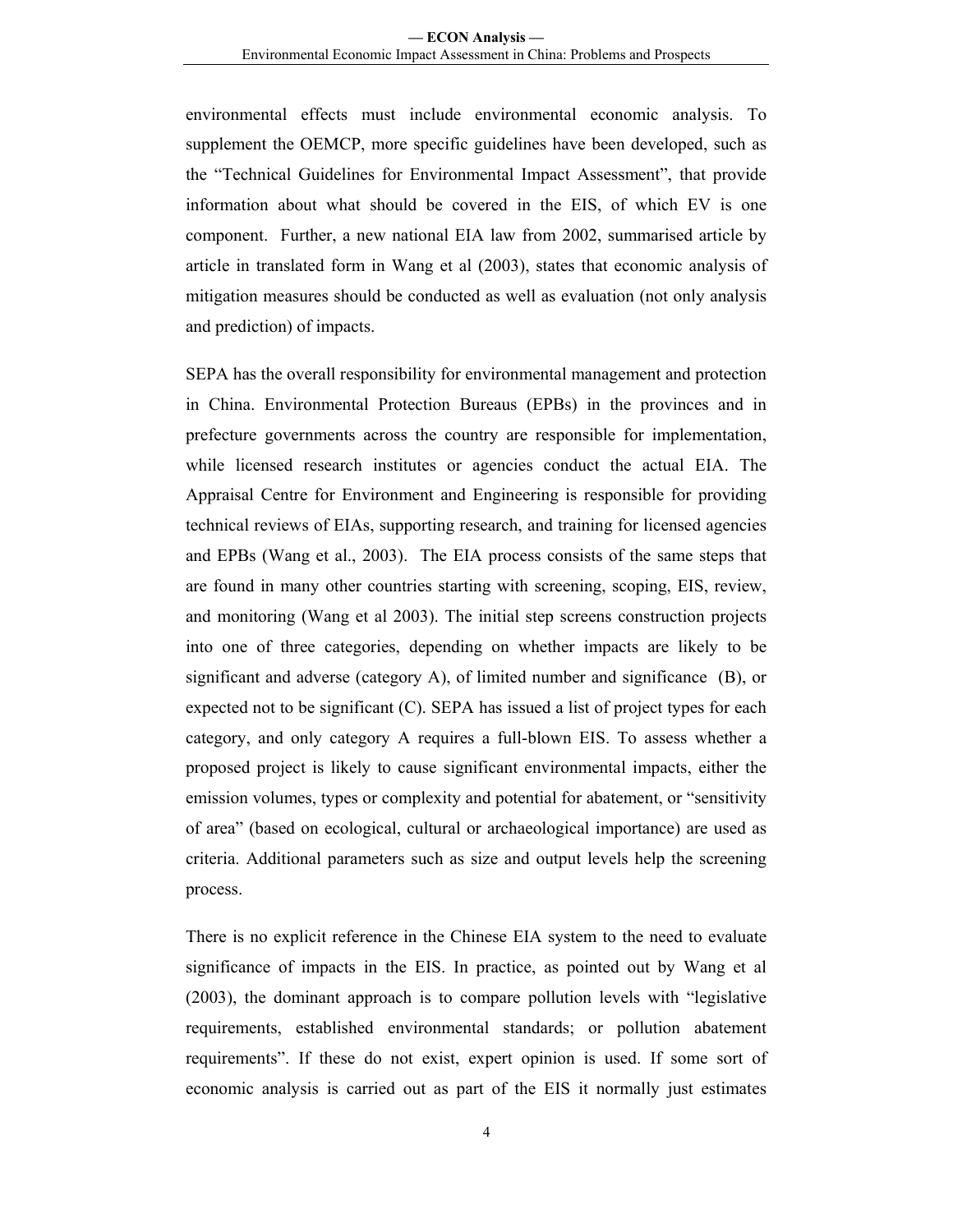abatement costs and how much tax and profits are generated (Wang et al 2003). It is interesting to note that the EIA law from 2002 also requires EIA, and hence some sort of EV, of regional and sector plans, but not of the Chinese 5 year plans or policies (Xiuzhen et al., 2002; Cun-kuan et al., 2004). We will return to SEA when discussing the usefulness of EV.

#### $2.1.1$ Common steps of EIA and environmental valuation

In merging EV and EIA, as mentioned, the literature provides little guidance. The most comprehensive guidance document we are aware of is the workbook by ADB (1996), and the more case-oriented follow up of ADB (1999). The familiar methodological steps of EIA involve identifying a project's *stressors*, and how these pass through *environmental media* to change physical characteristics of *receptors*, manifesting themselves as *impacts* judged as favourable or negative, as outlined in Figure 2.1. Impacts, especially of air and water pollution, are often assessed using dose-response (DR) functions from the environmental science or epidemiology literature.

Figure 2.1 The steps of identifying and predicting environmental impacts in physical (white) and economic terms (shaded)



#### Source: Adapted from ADB (1996)

EV starts from the quantification of physical impacts stage, assigns unit values (often known as "prices") in monetary terms, and sums across impact categories to arrive at an estimate of total environmental costs or benefits (two last shaded stages of Figure 1). The prices of the impacts are in standard economic theory most commonly defined as the amount people on average are willing to pay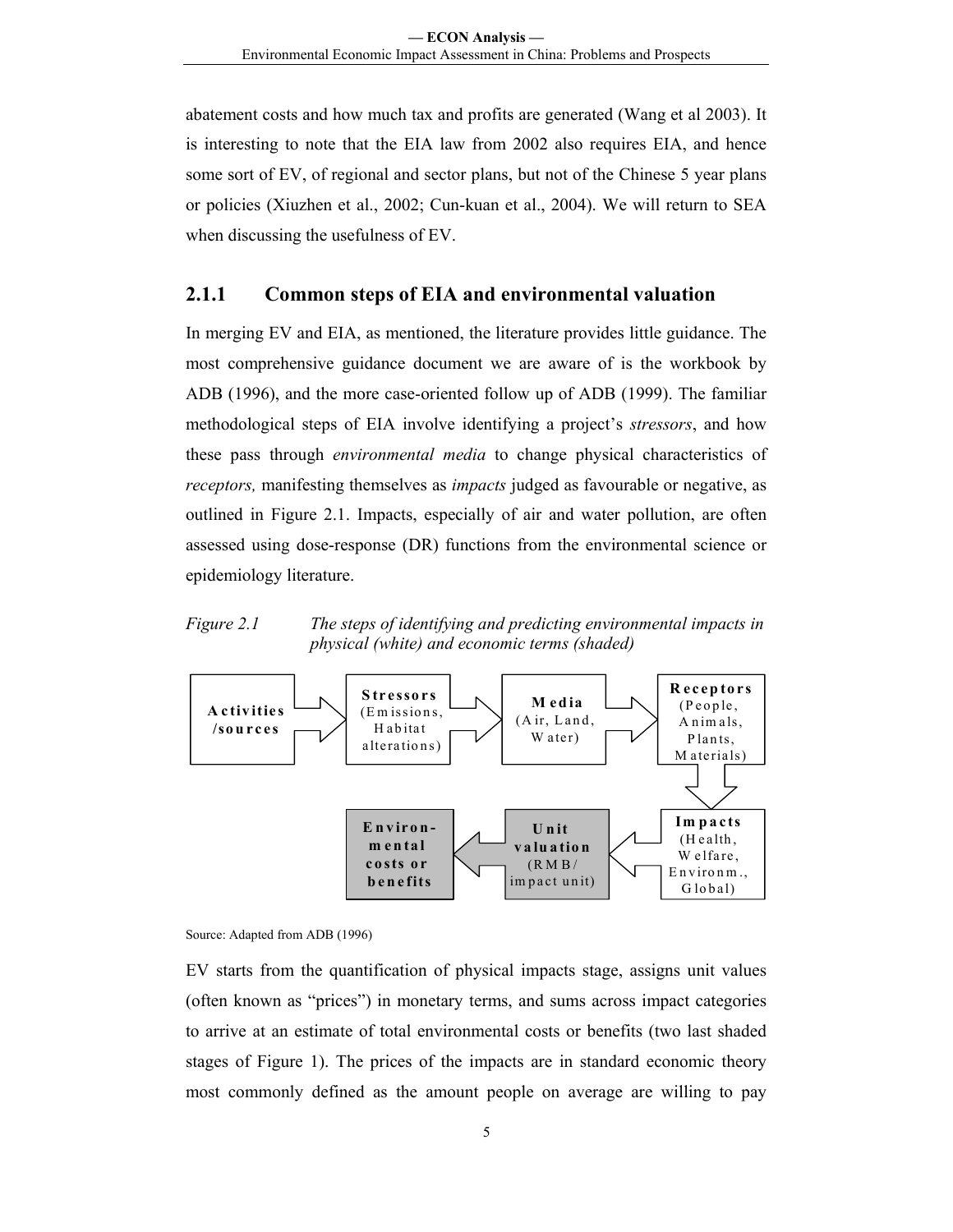(WTP), i.e. the value of other goods and services they are willing to forego, to avoid the realisation of a negative environmental impact or combination of impacts. WTP can reflect values both related to people's recreational (or other) use of environmental amenities (such as air we breath, clean water for swimming and fishing etc) and non-use or existence (for example biodiversity in an area we will never visit).

The EV process then involves choosing the most suitable methodologies to approximate the "true" WTP for different impacts given time, budget and data constraints. In principle all impacts can be valued, but in practice priorities have to be made depending on the purpose. As in other disciplines, accuracy comes at a cost, but what is "accurate enough" very much depend on what the results are to be used for. In many cases a ballpark EV estimate may be very useful in comparison for example with economic costs or benefits of projects or mitigation measures. If project environmental impacts have a high negative value compared to the economic benefits of the project, it should be revised or stopped. If the ballpark figure is closer to the economic benefit estimate, a more comprehensive impact analysis may be called for.

The toolbox of valuation methodologies is large and growing. Methodologies are usually placed in two broad categories according to the nature of the data used for estimation. The first category, *stated preferences*, ask people directly, for example in a so-called contingent valuation (CV) survey their WTP for hypothetical environmental changes (including for example changes in mortality risks deriving Value of Statistical Life – VOSL). The methods in the second category, revealed preferences, rely on data from observations of people acting in real-world settings, deriving indirectly how people value different aspects of the environment. Often used approaches in this category include travel cost (for example for natural amenities) and hedonic price methods (for example for urban environmental qualities, or VOSL derived from differences in salaries for safe and risky jobs), defensive behaviour (for example costs of buying bottled water) and damage cost methods (for example costs of pollution-related diseases, cost of illness  $-$  COI). In practice, to save time and costs of conducting primary valuation work, value estimates from other sites (domestically or internationally) are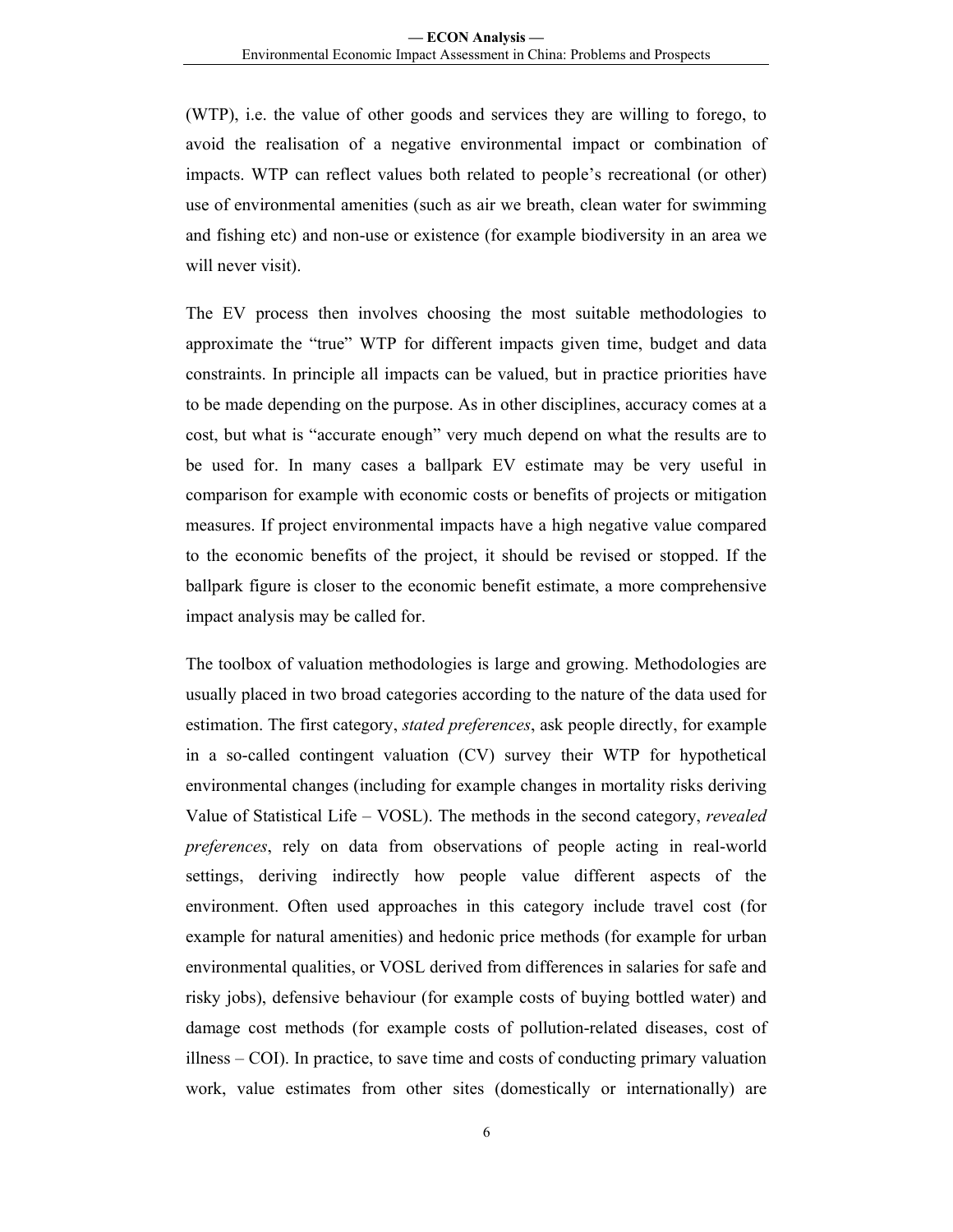sometimes transferred in adjusted form to the study setting, known as *benefit or* value transfer (Navrud and Ready, 2006).

A comprehensive discussion of EV methodologies is beyond the scope of this paper, and is well covered elsewhere. Important references include Freeman  $(2003)$  on the theory of EV, Champ et al  $(2003)$  on methodologies, Hanley and Spash (1993) and Boardman et al (2006) on CBA, and Bent (1998) on CBA in developing countries. This literature also discusses the critique levelled by ecologists, philosophers and other disciplines against EV. In relation to EIA, EV faces some specific challenges, as pointed out by for example Crookes and de Wit (2002), some of which we will turn to later. With the range of impacts typically identified in an EIA, it is clear that not all impacts can or should be valued. A screening process should be applied, based on different criteria such as potential importance, level of uncertainty, availability of data, resources and time available, purpose of the valuation etc. However, it does not mean that impacts that are not valued will be left out of the analysis, as they should be described qualitatively or given weights (e.g. as suggested by ADB (1996)). It is important to note that EV relies on careful identification and measurement of physical impacts in the EIS, which we shall see in many cases is lacking from current Chinese EIA practice.

#### **Study design and methods** 3

To answer the three research questions, the paper uses a combination of interdisciplinary research reviews, case studies, personal interviews and EIA practitioner workshops. The groundwork for the research lies in a comprehensive review of environmental science and epidemiology in the areas of air pollution, water pollution, and land degradation in China. This review turned out a large amount of dose response (DR) functions (mostly in Chinese) related to air pollution, some related to water pollution, and very few related to land pollution and degradation<sup>2</sup>. A challenge assessing this material is to find DR functions suitable for transfer to the site under investigation. Furthermore, a review of EV

<sup>&</sup>lt;sup>2</sup> Literature review documents in Chinese of collected DR functions is available on request from the Chinese co-authors. Partly translated versions are available in ECON Analysis (2005).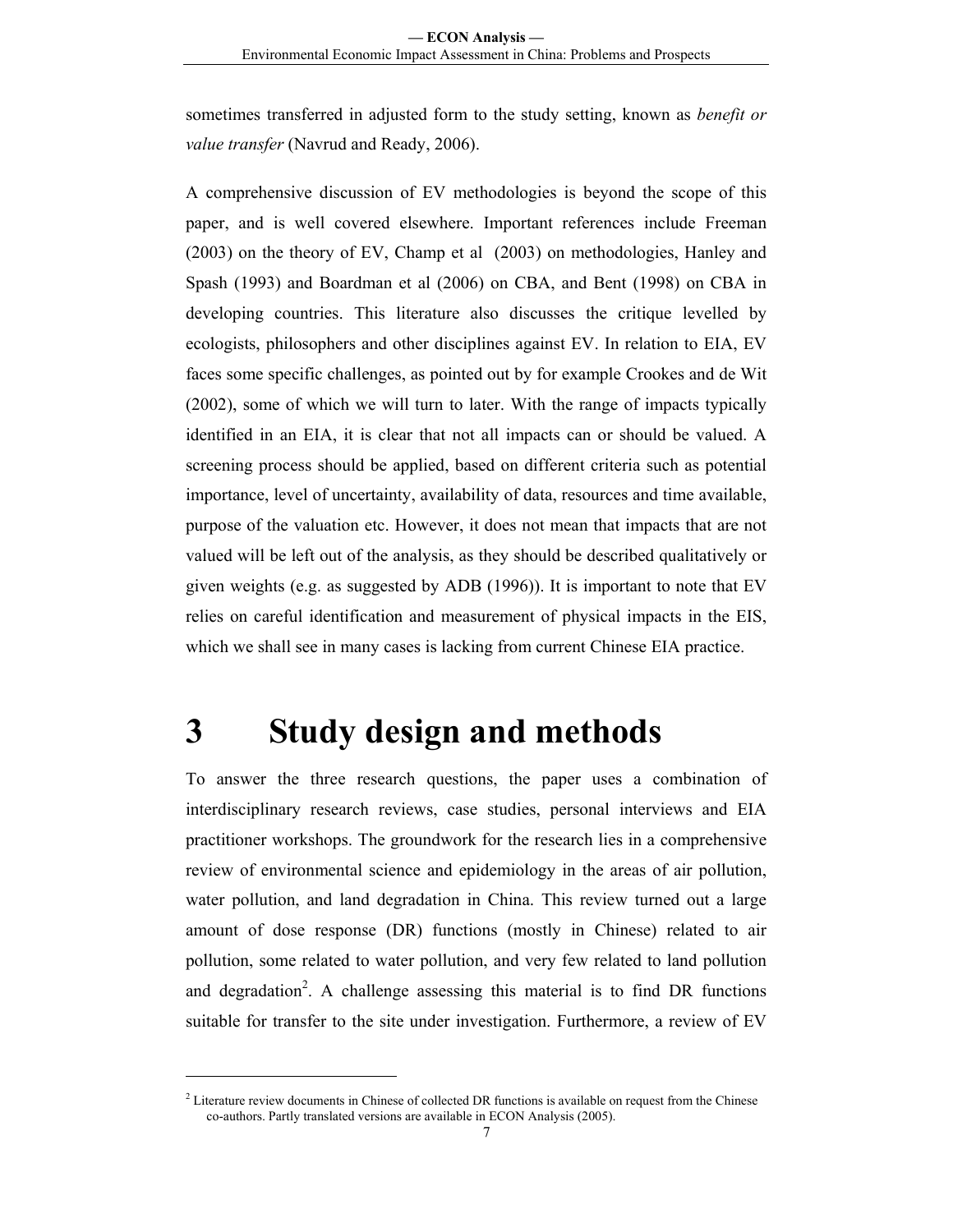methodologies in use internationally and in China was conducted to assess stateof-the-art.

The core of the empirical work lies in the four case studies of EEIA conducted, three of which was based on EISs. For a full test of EEIA it would probably have been better to plan and carry out the EISs in tandem with the EV work. This was not possible due to budget and time constraints, and for EIA procedural reasons. Out of the three EISs, a coal-fired power plant extension in the Shanxi Province and a wastewater treatment plant in the Henan Province were finished. An EIS of a road project in Chongqing was in process as the valuation work started. On the other hand, using two already finished EIS' as the basis for EV gave a realistic impression of what is normally their quality, and the challenges related to adding EV. A large number of EIS' were reviewed in the process. The three chosen cover the different media of air, land and water, corresponding to the categories in the technical guidelines, represent a good geographical spread, and are of a better than average quality. While conducting the case studies, the Chinese team was in contact with the practitioners who had conducted the EIAs to supplement information. In cases where impact information was limited or lacking, additional data were collected using rapid on-site surveys and/or drawn from official sources to the extent possible. The case studies followed the general spirit of the protocol recommended in ADB (1996). Further, low-cost, "short-cut" EV methods were chosen to more realistically represent what would be possible to achieve within an EIA process in a developing country (Knowler, 2005). In addition to the three EIS-based cases, the research team wanted to use EV in a situation that would normally escape EIA, but where it would potentially be very useful. An EEIA was therefore conducted for a regional pollution problem of some magnitude in China, namely the use of wastewater for irrigation.

To better understand the institutional and practical challenges involved in introducing EEIA in China and to supplement the experiences from the case studies, a number of interviews were carried out with EIA practitioners, SEPA EIA specialists, policy makers, EPB staff and with EIA experts in Hong Kong (which is considered to have an advanced EIA system) in the period from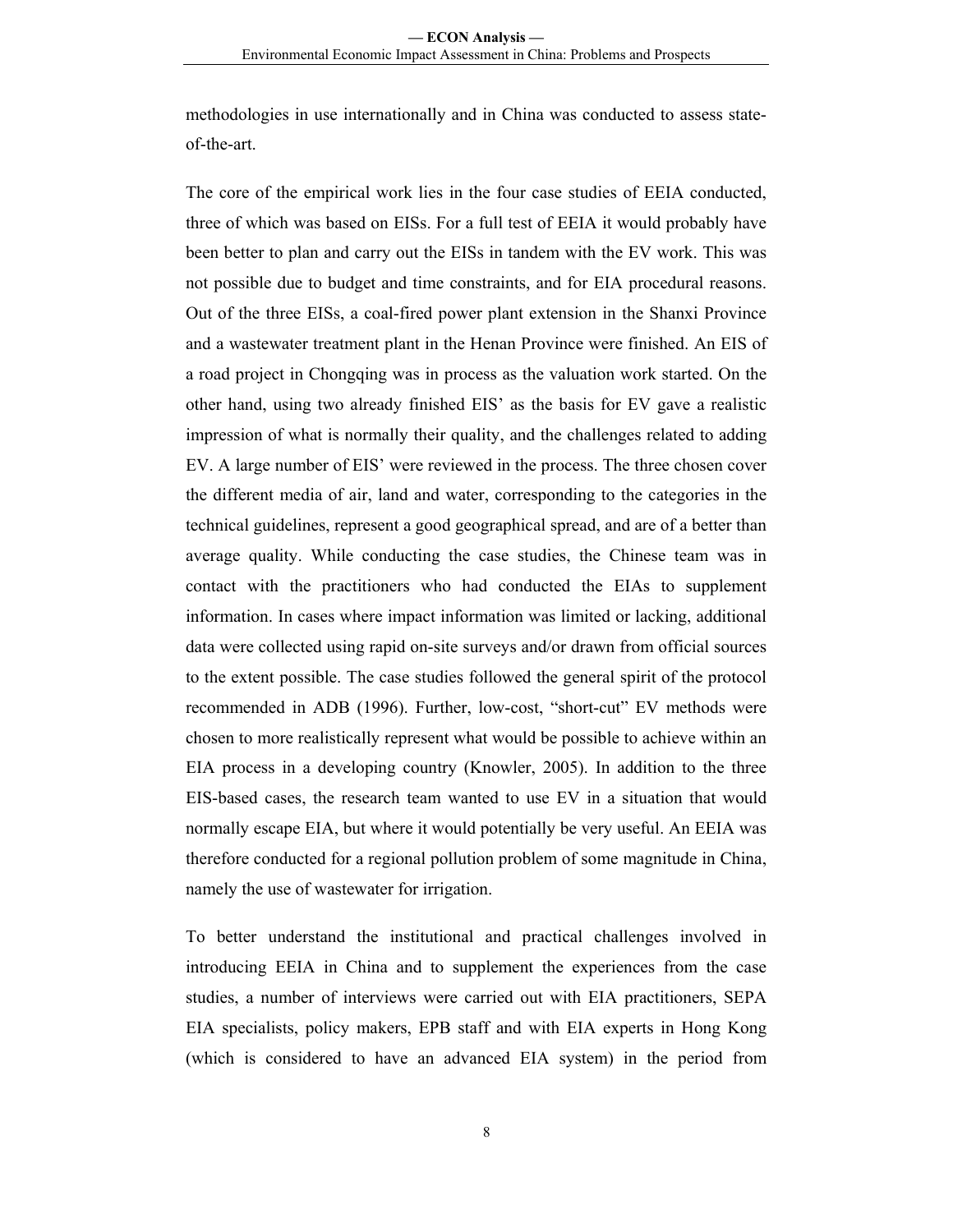November 2002 to May 2005<sup>3</sup>. Several workshops with EIA practitioners from EPBs and SEPA were organised in Beijing to discuss and interpret the case studies and to analyse the challenges for EEIA in China. The first-hand experience of the EIA practitioners was useful to the research process, since the actual practice, as is often the case, deviates from the intentions and requirements that can be read out of written sources such as EIA laws and regulations.

## **Environmental Economic**  $\boldsymbol{\Lambda}$ **Impact Assessment case studies**

The four case studies are summarised below, generally following the format: Background and project description, impact assessment, EV and conclusions.

#### Coal fired power plant in Datong, Shanxi 4.1 **Province**

### **Background and project description**

Datong No.2 coal-fired power plant located in the southern suburb of Datong city, Shanxi Province, is one of the most important power plants in northern China. The 200 MW plant is planned upgraded with another two sets of 600 MW aircooling facilities in a second phase from 2002 to 2007. The second phase has potentially significant and adverse impacts and is therefore made subject to a full EIA, on which we base our EEIA. The case demonstrates that even if the EIS predicts relatively low local changes in concentrations, impacts may still be important in economic terms. Further, we illustrate the significance of the project boundary and that more mitigation than planned may be warranted.

### **Impact assessment**

The expansion of the plant is located on existing land of the power facilities therefore limiting land use impacts. Furthermore, the dust from ash and coalfields

 $3$  A list of people interviewed and representation at the workshops are available on request from the authors.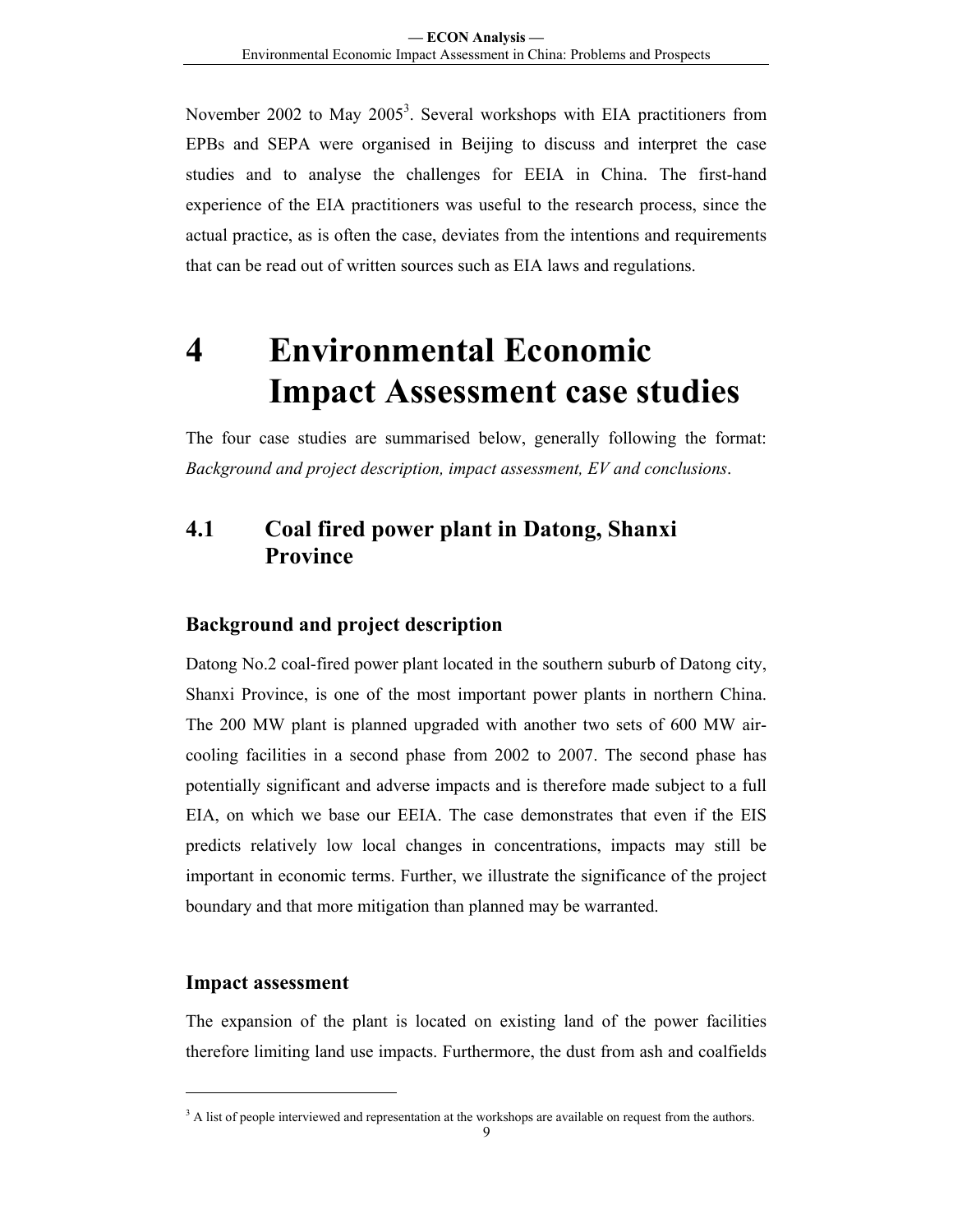are relatively low, so the most important environmental impacts are emissions to air. Since the plant is located south of the city and the wind generally comes from the north, most of the emissions do not affect the city itself. However, the southern suburbs are also densely populated, and contain some agricultural districts. The scope of the EIA was expanded somewhat from the required 20\*20 km with the power plant at the centre to  $456 \text{ km}^2$  to include the cultural heritage site of the Yungang grotto and an ash field. The EIS forecasted the air quality at 10 monitoring locations and predicted the most important stressors to be nitrogen dioxide (NO<sub>2</sub>), sulphur dioxide (SO<sub>2</sub>), particulate matter (PM<sub>10</sub>), total suspended particulates (TSP) and fluoride  $(F)$ , in descending order. The  $SO<sub>2</sub>$  emissions account for 1.5-6.5 per cent,  $NO<sub>2</sub>$  for 8-30 per cent, and  $PM<sub>10</sub>$  0.02-0.08 per cent of the total concentration at the three key southern monitoring spots. The overall conclusion of the EIS was that since the plant adopted desulphurization equipment, low-nitrogen combustion equipment, an effective electrostatic dust remover, and a high 240m stack, the increase in concentrations at southern monitoring spots would be relatively small and air quality would be kept better than class 2 in the impact area<sup>4</sup>. The EIS did not cover other potentially important stressors, such as ozone  $(O_3)$  and heavy metals.

#### Value of health impacts within EIA- and extended boundaries

We first value the impacts within the original EIA boundary. Then, to contrast this result we extend the project boundary to take account of the regional dispersion of pollutants. Judging from the level of emissions predicted in the EIS, available DR research, what is possible to quantify and what is likely to the most important, we focus on  $SO_2$  and  $PM_{10}$  and their impact on human health. The most important diseases related to  $SO_2$  and  $PM_{10}$  are respiratory system disease and cardiovascular disease. Two other potentially important diseases, respiratory system cancer and chronic bronchitis cannot be calculated with current data. Deposition of acid oxides such as  $SO_2$  and  $NO_2$  leading to acidification of water ecological systems and land are left out of the analysis as they are outside EIA boundary and not predicted in the EIS. Trial calculations show that air pollution

 $4$  There are 5 air quality levels in the Chinese air quality regulations (5 being the worse).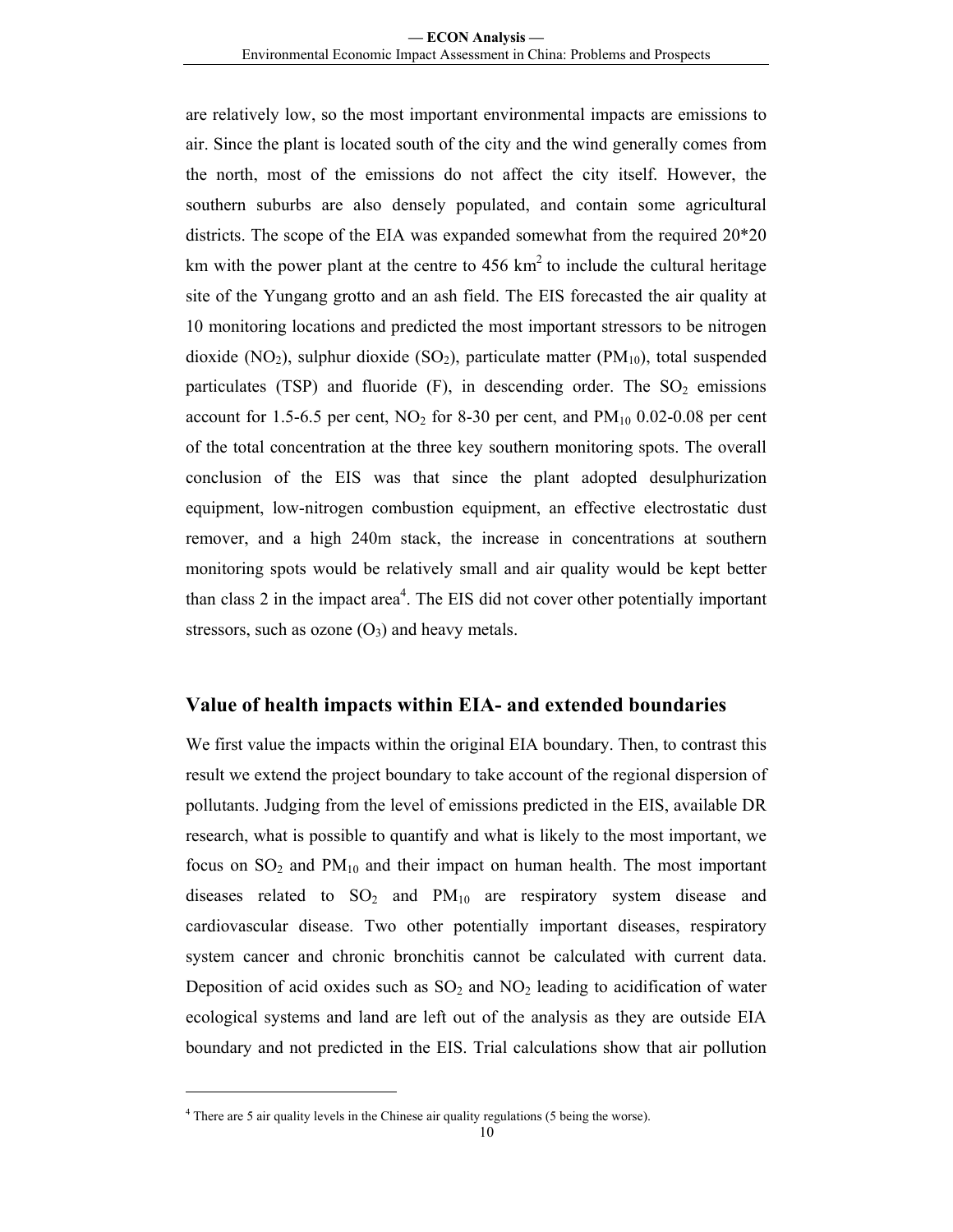impacts on agricultural production are likely to be small, so these are not given further mention.

Since the EIS does not contain information on DR functions and economic data on disease treatment costs, this information had to be collected separately from statistical yearbooks of Shanxi and other sources. To estimate the costs of mortality, we transfer a VOSL estimate based on Miller (2000), adjusted for the GDP per capita in the Shanxi province, equalling USD 63 000, or around RMB  $450\,000^5$ . Morbidity costs are calculated based on treatment costs (outpatient service, hospitalization) and loss of workdays. Average treatment costs are estimated at RMB 87 per outpatient visit, for hospital admission the estimates are RMB 5840 per case of respiratory systems disease and RMB 4102 for cardiovascular disease (Shanxi Provincial Health Department, 1996). Workday loss for the ill person and family members accompanying the person to hospital is approximated with GDP/capita for the province. Since we find that two suitable DR functions for  $SO_2$  vary quite a lot, we use both for sensitivity analysis. Total health costs within the EIA boundary are given in Table 4.1.

Table 4.1 Health costs for the Datong Power Plant within the EIA boundary

| <b>Health cost</b> | SO <sub>2</sub> (1) | $SO_2(2)$ | $PM_{10}$ |  |
|--------------------|---------------------|-----------|-----------|--|
| RMB/year           | 20 700 000          | 2 700 000 | 570 000   |  |
| RMB/ton emissions  | 1450                | 187       | 428       |  |

Note:  $SO_2(1)$  is based on DR-function from Xu et al (1995), and  $SO_2(2)$  from Aunan and Li (1999).

Total health costs from emissions of  $SO_2$  and  $PM_{10}$  within the EIA boundary vary between RMB 3.3 and 21.3 million annually. Taking the middle value of around RMB 12 million per year are substantial costs of mortality and morbidity for a project the EIS considered as having relatively low effects on concentrations. We also calculate the health costs per ton emissions in the table, of RMB 187-1450 per ton  $SO_2$  and RMB 428 for  $PM_{10}$ . Even if the overall value is uncertain, the range is likely to be a conservative estimate of the overall health costs The EU research project ExternE, externalities of energy, for example, calculates the

<sup>&</sup>lt;sup>5</sup> The following formula is used for calculation of mortality costs L (where P is population,  $\Delta c$  change in concentration of PM<sub>10</sub> or SO<sub>2</sub>, M mortality rate):  $L = \sum VOSL * P * \Delta c * M * DR$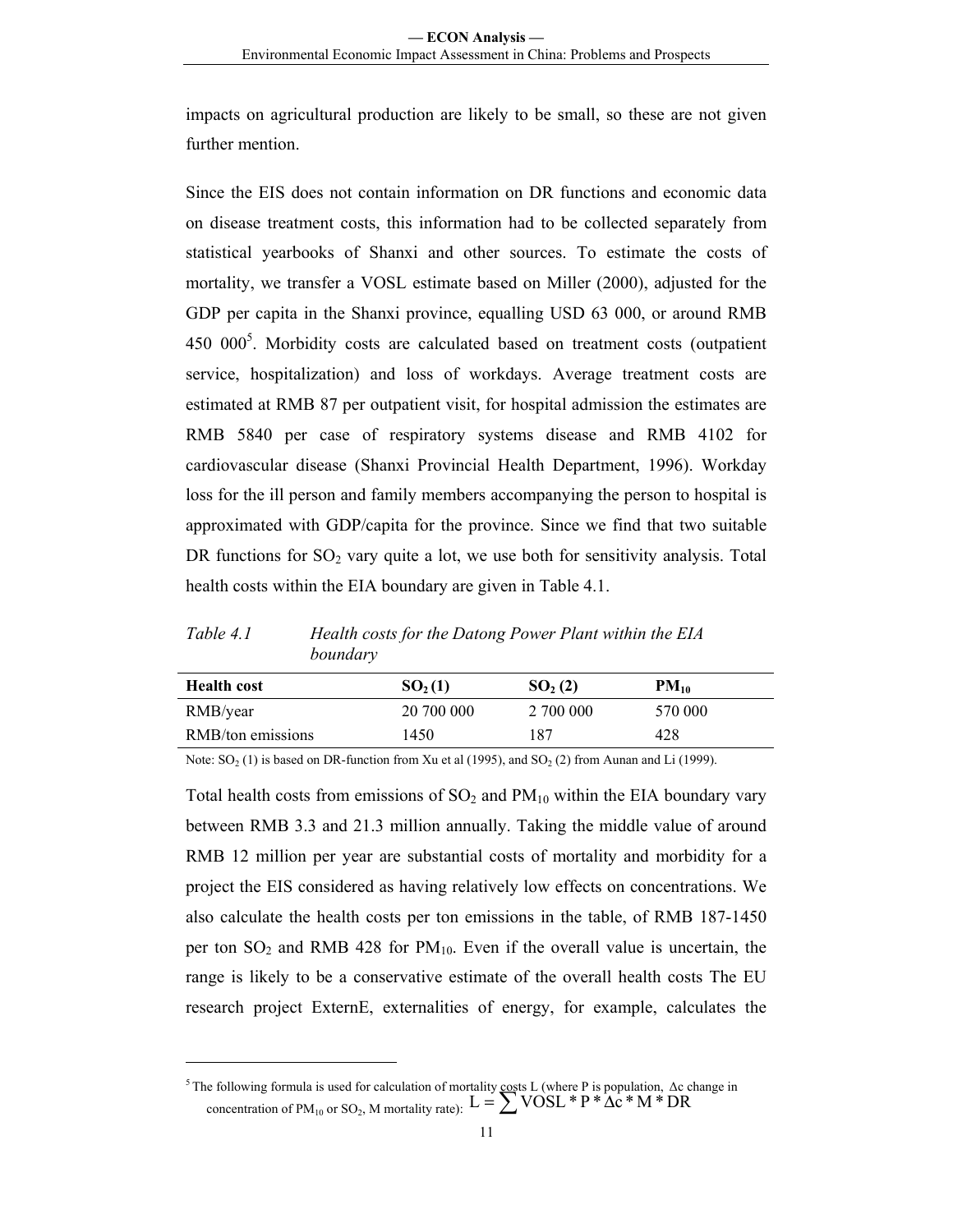marginal external costs of a ton  $SO_2$  and  $PM_{2,5}$  emitted in an European city of several million inhabitants (like Datong) at Euro 90 000 and Euro 495 000 per ton, respectively (NETCEN, 2004). Adjusted by the GDP per capita in 2004 of USD 29 291 in EU and USD 789 in Shanxi, the EU estimates applied in Shanxi would yield about RMB 24 200 for a ton  $SO_2$  and RMB 133 300 for a ton of  $PM_{2.5}$ . The EU estimates cover a wider range of impacts and also estimate the cost of the more harmful, smaller particles  $PM_{2.5}$ , so the figures are for illustration purposes only.

The health costs above are the local impacts within the immediate project boundary of 456 km<sup>2</sup> in the case where some pollution control measured have been installed. To illustrate the potential limitation of the project boundary, we use an example of health costs if also regional impacts were included. Zhang and Duan (1999) calculate the annual average health costs<sup>6</sup> of a coal-fired power plant in the Guangdong Province, by geographical area. The study shows that the air pollution impacts within 30 km of the plant, which is a bit further than the 20 km used in our case, are only ca 1 per cent of the total health costs. The remaining costs are distributed as follows: 8 per cent for the 30-80 km range, 36 per cent for the rest of the province  $( >80 \text{ km})$  and 55 per cent for out-of-province impacts. Using the 1 per cent estimate for illustration, assuming similar geographical cost distribution, would for the Datong case yield uncounted air pollution health costs outside the project boundary of between RMB 327 million and RMB 2.1 billion annually. The highest damage per unit of emissions found in Zhang and Duan (1999) was RMB 6889 per ton of  $PM_{10}$ , more than ten times higher than our estimate for the narrow boundary above.

#### **Conclusions**

The total health costs of the Datong Power plant extension is estimated at between RMB 3.3 and 21.3 million annually, including mortality and morbidity impacts from  $PM_{10}$  and  $SO_2$  within the local EIA boundary only. Adding regional health

 $6$  That study includes a broader range of stressors,  $PM_{10}$ ,  $SO_x$ ,  $NO_x$ , ozone, lead, mercury, radiation, and other toxic chemicals (based on tranfer of international DR functions), and looks at impacts for land/waste, air and water.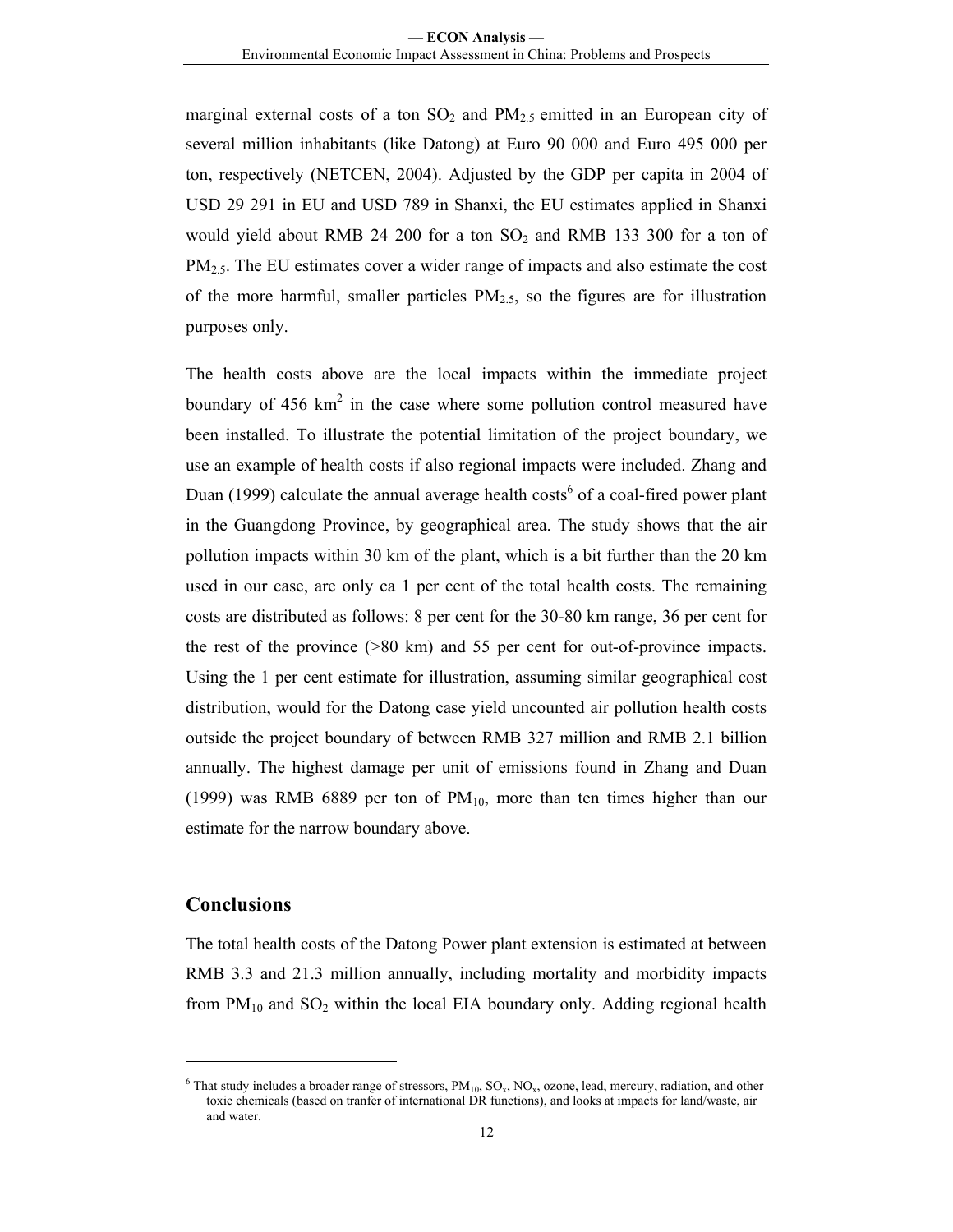impacts the costs would increase substantially. The health costs are relatively high, given the conclusion from the EIS that effects on concentrations would be limited and within relevant standards. The estimated health costs are calculated for the situation after planned instalment of some pollution control measures (see table below).

| Equipment                   | <b>Investment (thousand RMB)</b> |
|-----------------------------|----------------------------------|
| 240m high stack             | 18 640                           |
| Electrostatic dust remover  | 66 890                           |
| Desulphurization instalment | 337 640                          |
| <b>Total</b>                | 423 170                          |

Table 4.2 Investment in pollution control measures for the second phase

Electrostatic dust removers are known to remove as much as 99.5 per cent of the particles, and both desulphurisation equipment and high stacks (such as this) also lower the health costs (see for example Mestl et al (2005)). However, in our case the pollution control measures have relatively modest impacts on local concentrations. Given the substantial annualised pollution control costs, only a full regional assessment of the health benefits would likely justify the investment from a cost-benefit perspective. Considering the potential magnitude of the regional costs we indicate above, it is likely that more mitigation would also be cost-effective, though this can only be determined through a more detailed CBA of mitigation options.

#### $4.2$ Wastewater treatment plant in Huai River Basin, **Henan Province**

#### **Background and project description**

Wangxinzhuang Waste Water Treatment Plant (WWTP) is located in the South Eastern part of Zhengzhou City, the capital of Henan Province. The WWTP mainly treats the municipal and industrial wastewater discharged into the sewer system of an area of 105  $km^2$ , and a population of about 1 million, making it one of the most important plants in the Huai River Basin. The WWTP uses an activated sludge process removing biological oxygen demand (BOD), chemical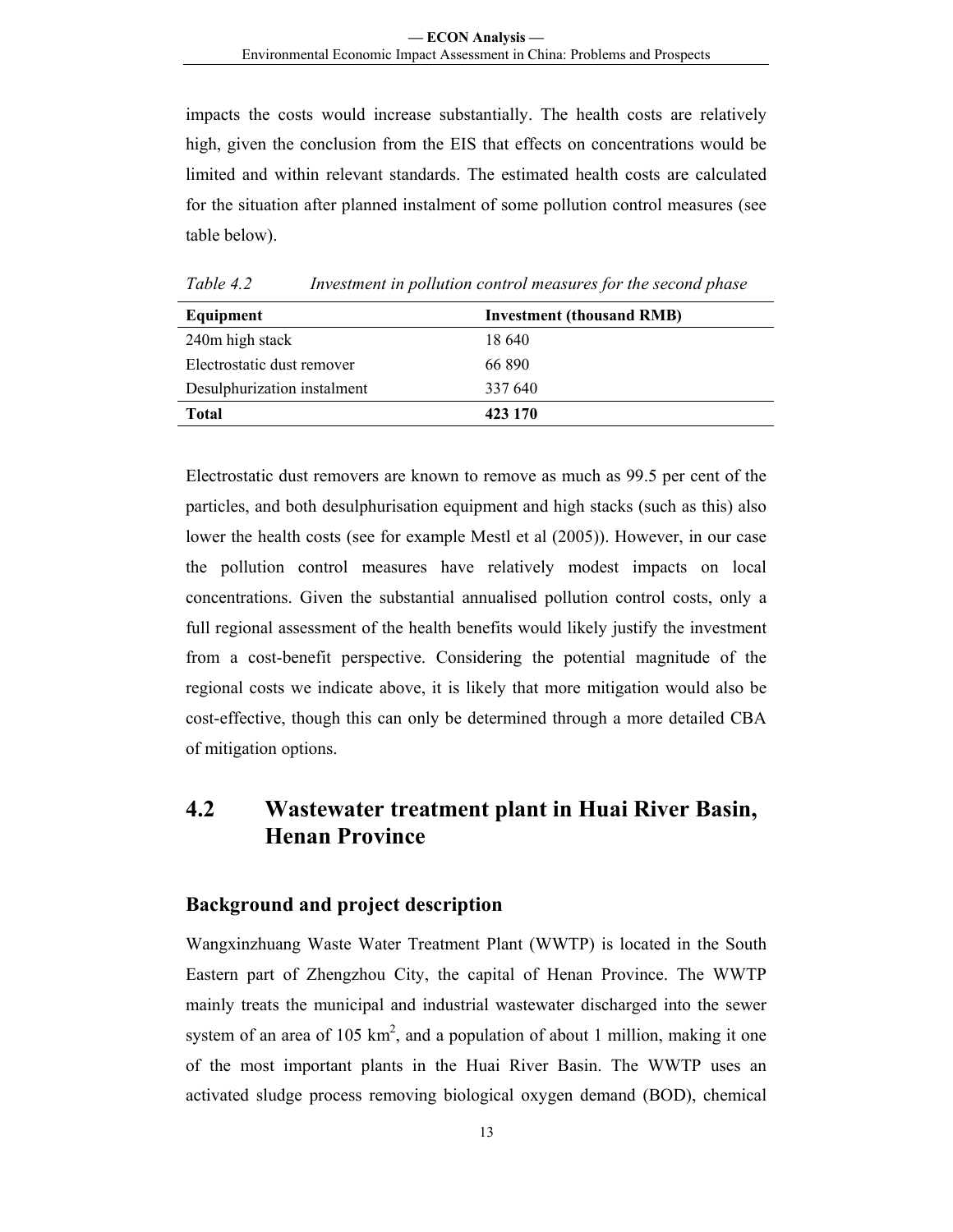oxygen demand (COD) and suspended solids (SS) content, discharging the treated water into Jialu River, a branch of Huai River. Jialu River then drains into Shaying River downstream in Zhoukou City. The plant started operation in December 2000, and the EIA for the project was finished in 1996. The WWTP has positive environmental impacts, but as we shall see, the value of these impacts is likely to be relatively small as the water quality in the local area is so bad that the WWTP in isolation is not enough to change the situation significantly. However, considered as part of a wider plan to improve water quality in the area, the WWTP still has value. The EIS does not consider impacts further downstream and in Shaying River, which makes it difficult for the EEIA to assess these without additional costly primary data collection. The case demonstrates the use of "short cut" and simple techniques coupled with information in the EIS and secondary sources of statistics and data, to estimate environmental benefits of the WWTP.

#### **Impact assessment**

As the upper stream was blocked, Jialu River actually receives no clean water and has a water quality inferior to level five, the most polluted according to Chinese standards and not suitable for any uses (SEPA, 2002). The EIS has a fairly limited scope considering impacts only 41.5 km from the plant downstream of Jialu River, within the Zhengzhou city zone. The report predicts likely reductions in COD, BOD and SS at one of the central monitoring points. Expected changes in ambient atmosphere, groundwater, soils and agricultural products are only superficially described. Even after treating about 60 per cent of COD, BOD and SS in 2003 the water quality of the Zhengzhou part of Jialu River is still worse than level five. Due to the bad water quality, nobody uses the water in the river. This raises a problem for impact assessment and EV. In one sense, it is true that the WWTP has very low real physical impacts on for example health, and hence the *marginal* economic value is also low. It is likely required that the water quality would have to improve at least to level three, before people again would use the water. However, the *average* contribution of the plant for a hypothetical clean up, for example as part of a plan or programme, to level three generates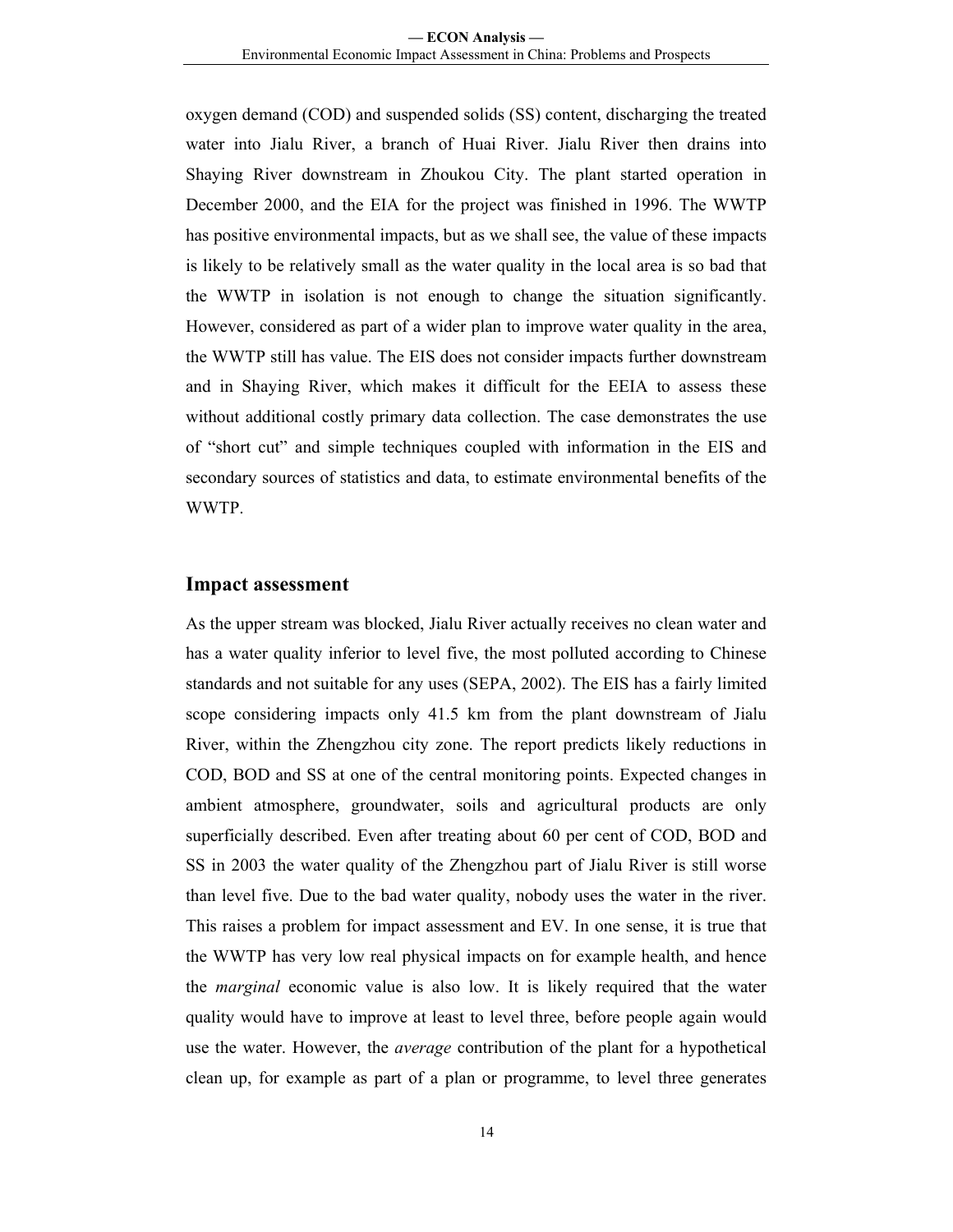positive impacts. We will consider this case from the latter point of view and estimate the value of the plant's contribution<sup>7</sup>.

The EIS does not go beyond predicting concentration levels to a full assessment of positive impacts. Quantifying these means finding the relationship between each stressor and changes in receptors. Since this step has not been conducted in the EIS, we shall use suitable DR functions from the literature to make the bridge to the EV part of the EEIA. First, we screen out the impacts that are likely to be the most important and that are possible to quantify. These are likely to be health impacts, and agricultural production through use of polluted water for irrigation. It is also likely that aesthetical impacts (odour and looks) may be of importance especially for the stretch running through the city, but this impact is difficult to quantify, without using CV. Other impacts, such as on fisheries downstream, are likely to be small. We select the four stressors, COD, BOD and SS, which are the main pollutants treated by the plant, for further analysis. The EIS provides insufficient analysis of the impacts even within the project boundary, and we have to supplement with available statistics, project documents, current monitoring data and simplifying assumptions to arrive at an estimate of changes in receptors and the contribution by the WWTP.

#### Value of health benefits

Turning first to the health impacts, the next step is to review suitable DR relationships from the Chinese literature linking the stressors with changes in health endpoints. This review turns out 7 DR relationships that are suitable to be transferred to the study site most of which only compare health endpoints in regions using clean (standard three) and dirty water (standard five or worse) for irrigation (see Table 4.3).

<sup>&</sup>lt;sup>7</sup> In environmental economics this is a case of a flat environmental damage curve beyond a certain level of pollution, i.e. changes in pollution from this level does not change environmental damage from an already high level. Since the abatement costs typically increase monotonically at an increasing rate, multiple abatement optima are possible, including corner solutions. It is a fairly uncommon situation in the Western world, where the environmental quality situation typically is located on the positive section of the marginal damage curve. The slope of this curve very much depends on type of receptor, pollution or environmental impact and time perspective under consideration.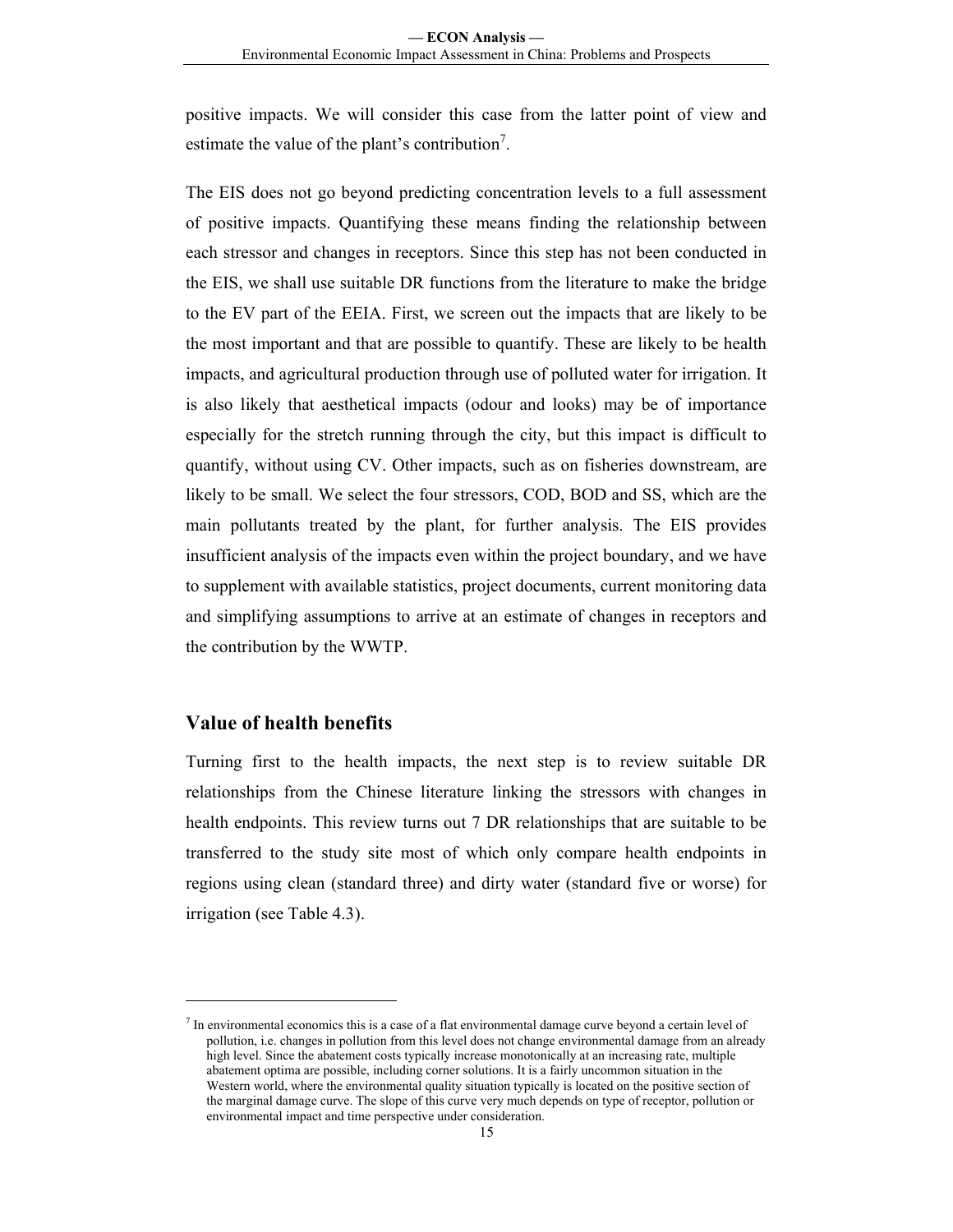Table 4.3 Dose response relationships for areas in China comparing areas of clean (level 3) and dirty water (level 5 or worse) for irrigation.

| <b>Health endpoints</b>                        | Waste water irrigated area |  |  |
|------------------------------------------------|----------------------------|--|--|
| Standardized mortality                         | higher by 2‰               |  |  |
| Cancer mortality                               | higher by $0.6\%$          |  |  |
| Cancer morbidity                               | higher by $0.9\%$          |  |  |
| Hepatomegaly <sup>1</sup> morbidity            | higher by 70‰              |  |  |
| Morbidity of stomach and intestines<br>disease | higher by $40\%$           |  |  |
| Birth defects in children                      | higher by $10\%$           |  |  |

Notes. Source: Song  $(2004)$ . 1 = Hepatomegaly is the enlargement of the liver beyond its normal size

Cancer, hepatomegaly, tummy and intestines disease, birth defects in children generally have a higher prevalence by 0.6‰ to 70‰ in the dirty area. The DRfunctions as reported in the literature are relatively crude and it is not possible to adjust for population, health and other characteristics that may differ between the site of the study and Zhengzhou. Since we only have DR-functions comparing two water quality levels, we need to calculate what would be the contribution of this plant to a (hypothetical) water quality improvement in the area to level three. One way of making a pragmatic estimate of this share is the following. According to the EIS the WWTP serves 820 000 people while the total population in the Zhengzhou area is  $2\,000\,000$  in  $2000$ . From this and the fact that 83 per cent of the sewage to Jialu River comes from this area, we use the simplifying assumption that the WWTP makes a 33 per cent contribution to a two level water quality improvement in the river (and hence of the health benefits of water quality improvement)<sup>8</sup>. What would be the impacts of a water quality improvement from level three to five? The population in the area does not currently use the water from River Jialu as it is known to be severely polluted (Huili, 1999). However, parts of the ground water and other sources are also polluted (Yong, 2004), and we estimate conservatively that 15 per cent (about 100 000) of the population in the area drink seriously polluted water. These people would turn to River Jialu if the water quality there had been improved to level three, avoiding water-quality related diseases from current consumption. Economic data have not been provided by the EIS, so we collect this information from official statistics. Using the cost of

 $8$  I.e. 820 000/2 000 000 = 41 per cent multiplied with 81 per cent equals 33 per cent contribution.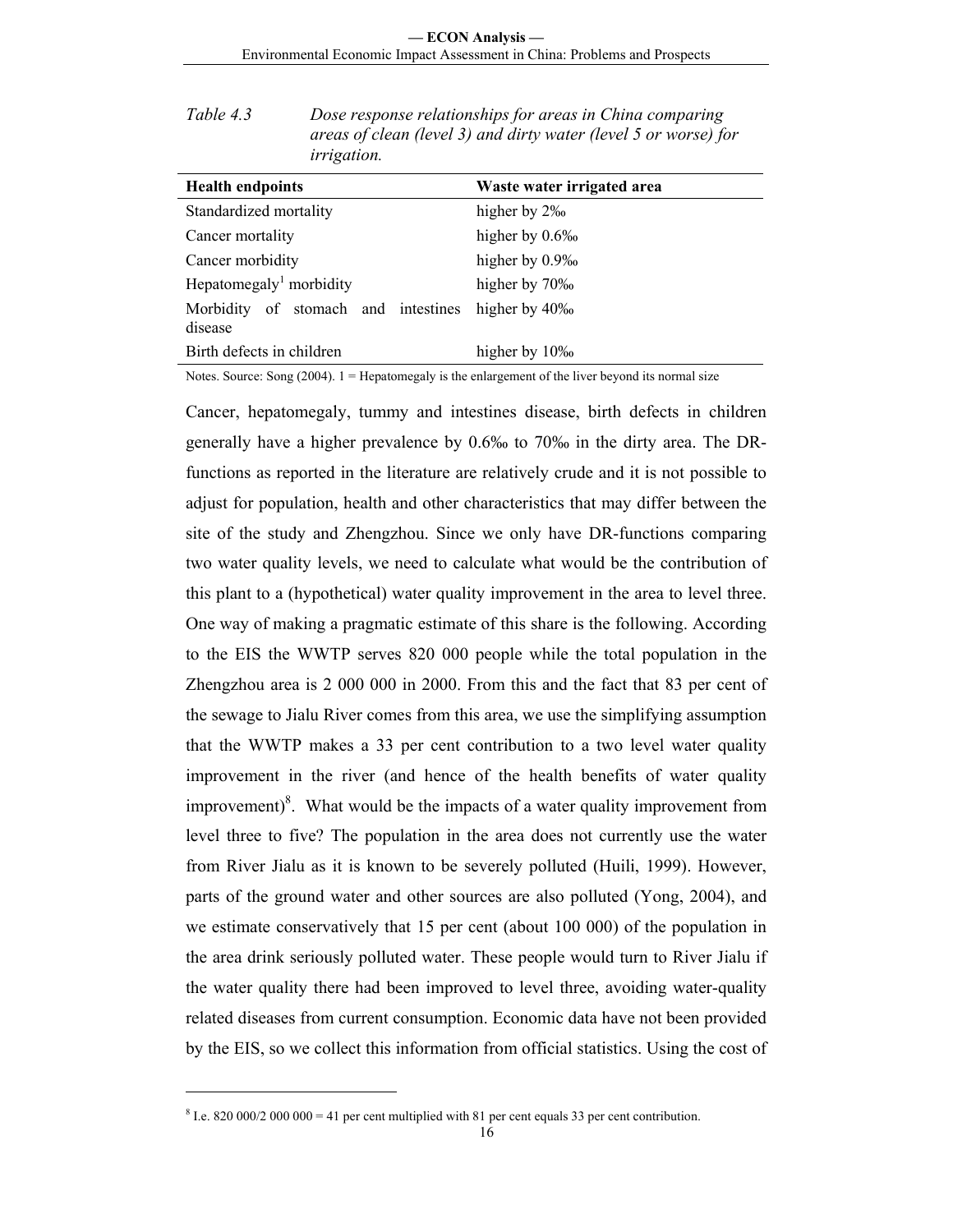illness approach, we can finally value the health costs saved, as attributed to the WWTP, using available estimates of costs of treating the three main diseases of cancer, hepatomegaly and intestinal disease (see Table 4.4).

| <b>Disease</b>     | <b>Treatment (RMB)</b> | Work time lost | Accompanying<br>time <sup>a</sup> |
|--------------------|------------------------|----------------|-----------------------------------|
| Cancer             | 5595                   | 12 years       | 36 days                           |
| Hepatomegaly       | 280                    | l year         | 25 days                           |
| Intestinal disease | 93                     | 15 days        | 10 days                           |

Table 4.4 Unit treatments costs and time lost to illness

Source: Song  $(2004)$ ,  $a =$  It is common practice in China that at least one relative or friend accompanies the ill person to hospital

Using the so-called modified human capital approach<sup>10</sup>, popular in China, the total COI that would be saved in Zhengzhou from an improvement in water quality from five to three, is RMB 26.9 million of which 33 per cent or RMB 8.8 million can be attributed to the WWTP. This is a very conservative estimate of the health benefits, since we have not been able to account for the costs of other diseases and because the human capital approach, rather than the internationally more common (and typically much higher) VOSL approach, has been used in this case.

#### Value of agricultural and other benefits

Quality and quantity of crops will improve when cleaner water is used for irrigation in the Zhengzhou area. We use a similar approach as above to estimate this value by applying DR functions for different crops from the literature comparing situations using clean and dirty water for irrigation (see Table 4.5). The DR functions estimate both the reduction in quantity (production) and quality of crops as compared with the use of polluted water (level five) for irrigation.

<sup>&</sup>lt;sup>9</sup> S =  $[P\Sigma T_i (L_i - L_{oi}) + \Sigma Y_i (L_i - L_{oi}) + P\Sigma (L_i - L_{oi}) H_i] M$  (Lihua, 1991)

S=loss caused by environmental impact on human health; P= human capital or net production value per capita;  $M =$  population in the polluted area;  $Ti =$  working hours loss per capita of the patient suffering from the disease i;  $Hi =$  working hours loss per capita of the personnel accompanying the patient suffering from the disease i;  $yi$  = medical treatment and nursing expenditure per capita of the patient suffering from the disease i; Li=morbidity of the disease i in the polluted area; Loi=morbidity of the disease i in the clean area.

<sup>&</sup>lt;sup>10</sup> The human capital approach uses an estimate of the production value per capita per year to estimate work time lost through mortality and morbidity.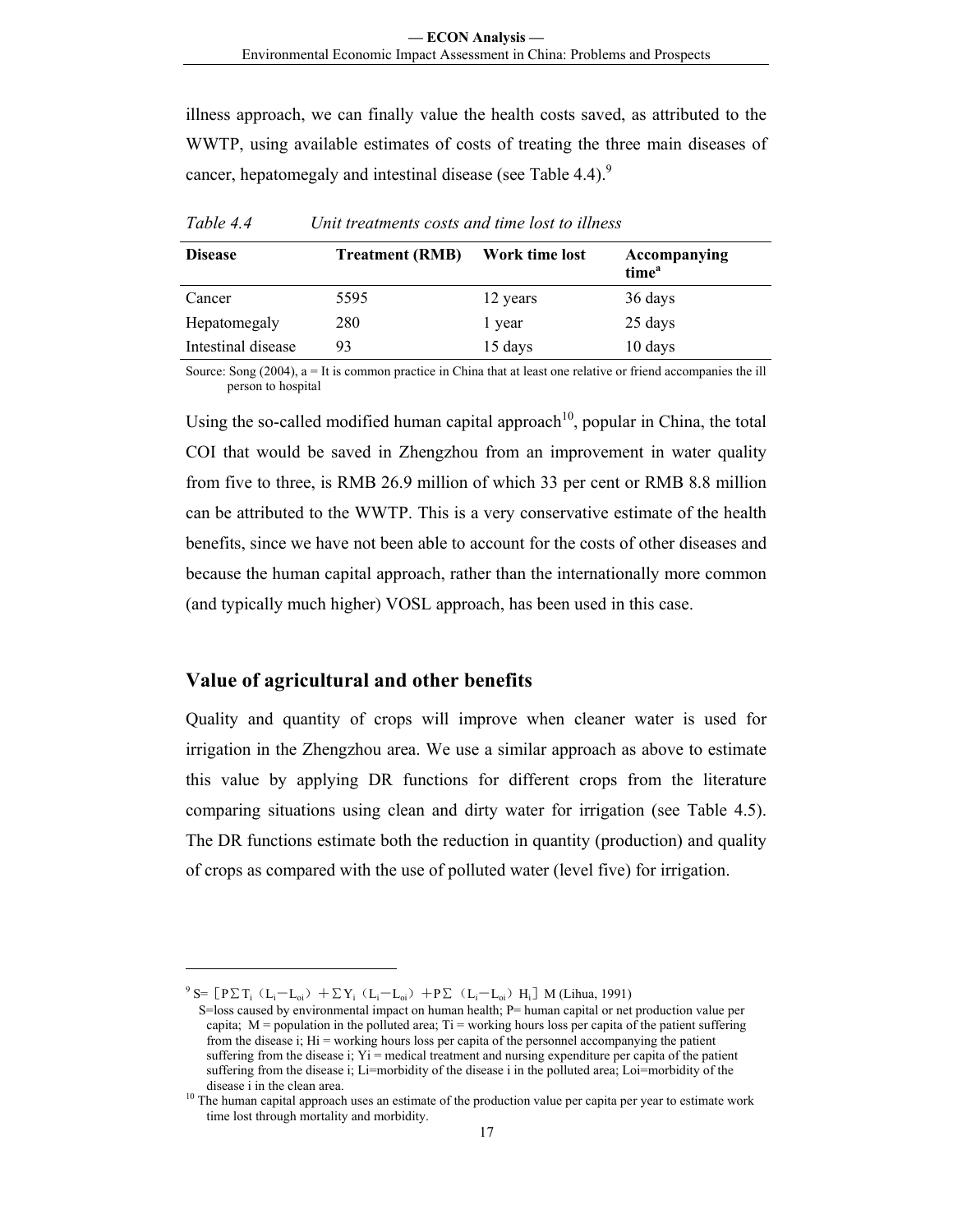Table 4.5 DR functions for crops in areas using clean (level three) and dirty (level five) water for irrigation (related to COD concentration).

| <b>Impact on production</b> | <b>Impact on quality</b> |
|-----------------------------|--------------------------|
| Decrease by 25%             | Decrease by 4.5%         |
| Decrease by 20%             | Decrease by 4%           |
| Decrease by 10%             | Decrease by 2%           |
| Decrease by 20%             | Decrease by 3.5%         |
|                             |                          |

Source: Song (2004)

The was tewater irrigation areas are located in the suburbs of Zhengzhou City, and to assess impacts on crops with the DR functions we use the closest monitoring station point in the river near this agricultural district. A share of the (hypothetical) changes in the water quality improvement and impacts on crops is then attributed to the WWTP. The main irrigated crops are wheat, paddy and vegetables. To simplify we assume that water consumption per unit of cropland is fixed, and that irrigated cropland just includes paddy and wheat since no data exists on vegetables. Due to lack of local data, we also assume that the distribution of these two crops in the Zhengzhou area is the same as for the three main wastewater irrigation regions in the Henan Province (of which Zhengzhou is one). When we know the annual water use, crop area and production for the two crops we can use the DR functions to estimate the increase in quality and quantity of agricultural production. Applying country average prices of paddy and wheat for 2000, of RMB 1.03/kg and RMB 1.10/kg respectively we can first estimate the value of increased production, ca RMB 1 million per year and the quality improvement (assuming that prices increase proportionally with quality change from the DR functions), at RMB 180 000 per year. Total agricultural benefits attributed to the WWTP are then RMB 1.2 million per year. We also approximated the plant's benefit to underground water resources with the average increased costs (RMB 0.42/ton) of treating polluted water from River Jialu that filtrates through the ground, totalling RMB 3.4 million.

#### **Conclusions**

The EIS did not assess changes in concentration beyond the immediate and relatively narrow boundary of the urban stretch of the Jialu River. Just assessing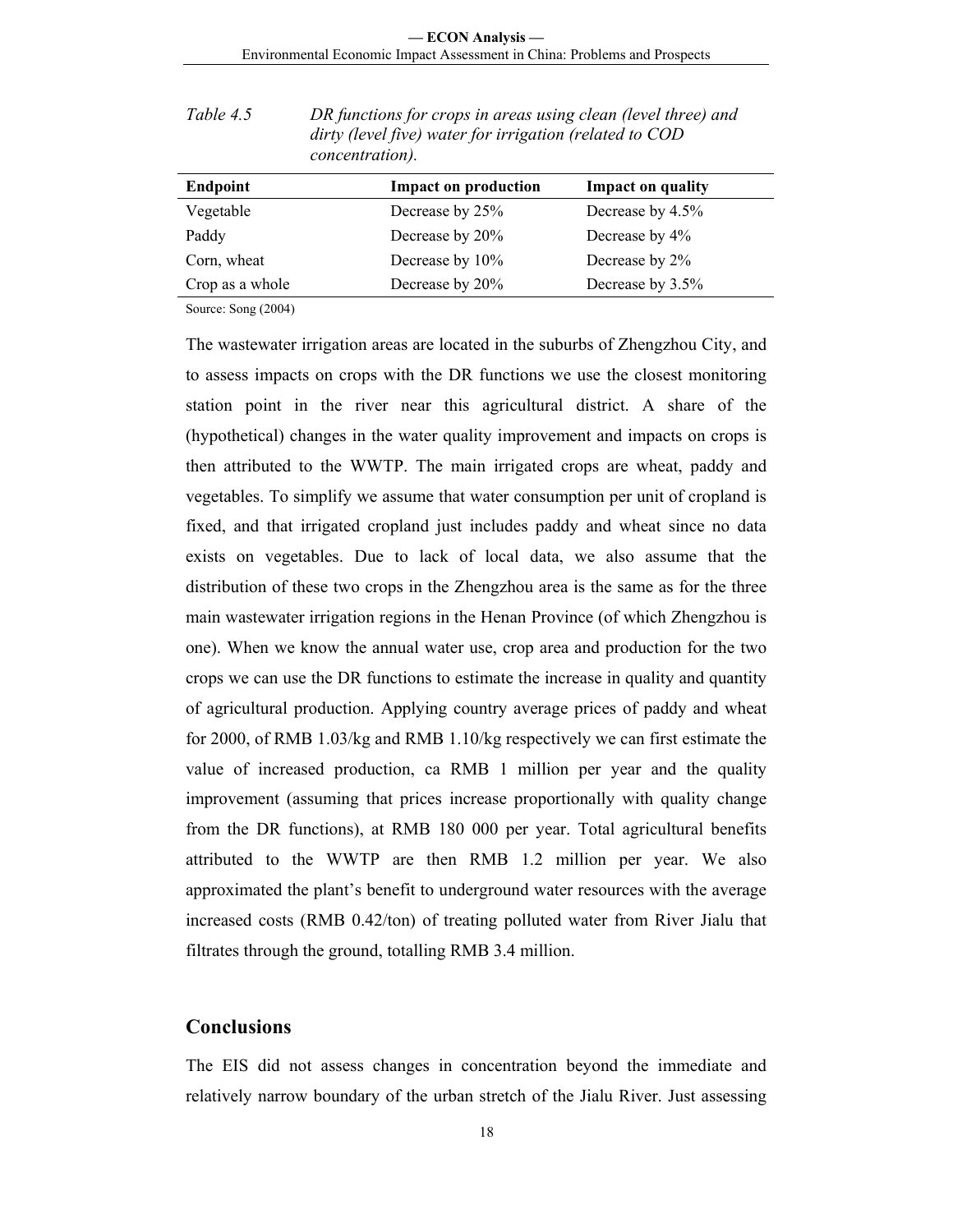the local area, the EIS concludes that the impacts on water quality in an already severely polluted river will be minimal. This conclusion is true and from a marginal contribution point of view the environmental value would also be close to zero, since the water is still too polluted to be used. Considering the contribution of the plant as part of a plan to improve water quality to level three, the total value of the agricultural, groundwater and health benefits has been conservatively estimated at RMB 13.4 million per year for the immediate area of Zhengzhou. This is likely to underestimate the true benefits. However, the benefits within the project boundary only are clearly dwarfed by the estimated operating costs of the plant between RMB 61-83 million per year. This suggests that unless the benefits of the plant are considered as part of regional clean up programme (and not only within the local area, which was what the EIS allowed us to estimate), the WWTP investment may not be efficient use of scarce public resources.

#### Regional EEIA of wastewater irrigation in 4.3 Shijiazhuang, Hebei Province

### **Background and project description**

China has a long history of sewage- and wastewater irrigation due to water scarcity and for other reasons. The practice is potentially very harmful to human health and has other negative impacts as the wastewater pollutes and changes the soil quality. Each individual farmer would generally not be required to consider environmental impacts, and assessed individually, impacts would for most cases be minimal. However, taken together the cumulative impacts for a wastewater region would potentially be substantial. To illustrate the significance of such impacts on the regional level, the Shijiazhuang wastewater irrigation district in the Hebei Province district was chosen as a case representing land pollution.

#### **Impact assessment**

Shijiazhuang district is mainly located in the Xiao He River and Hutuo River Basin in the Hebei Province. The irrigation practice has been dominant in this area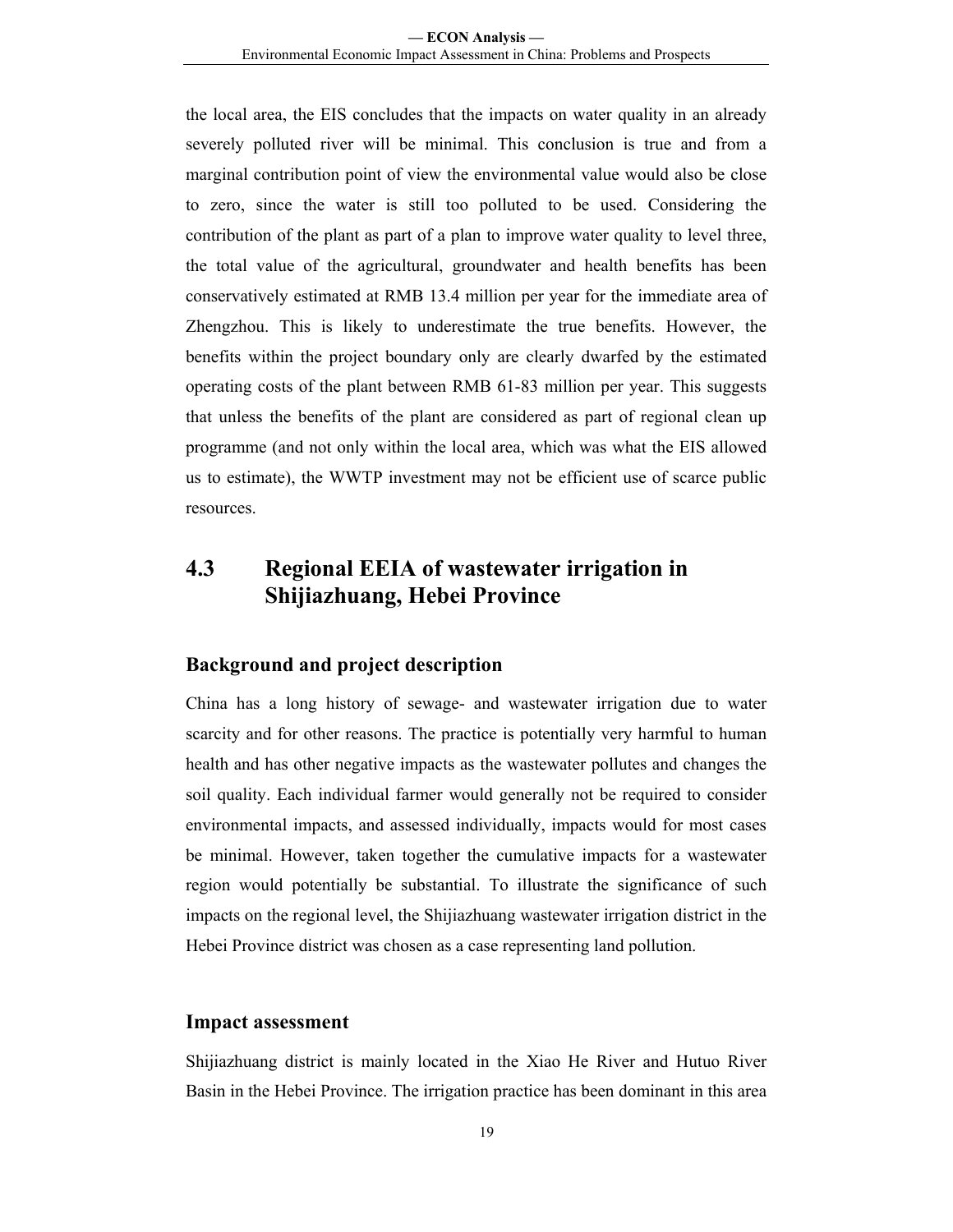for over 30 years, covering wastewater irrigation of 225 000  $\text{Mu}^{11}$ , in which 160 500 are located in Luan Cheng County. The most common crops are corn and wheat (on a rotational basis), while only a small amount of rice and vegetables are grown. Due to the drying of the Hu Tuo River in the late 1970's, irrigation mainly uses the water from Xiao He River, which receives wastewater discharges from industrial and domestic sources in the urban areas. The water quality of Xiao He River exceeds grade 5 by about 4-7 times (Hebei Environmental Monitoring Station,  $2003$ ).<sup>12</sup> Unlike for air and water pollution, the existing EIA system gives little attention to land, which makes it harder to provide the necessary basis for economic analysis. To assess the impacts of was tewater irrigation, four villages in the region were chosen: Xiahuzhaung and Wangjiatun (in Luan Cheng county) and Fancun and Xinhecun (in Zhao County). In Luan Cheng county ca 93 per cent of the total cultivated land is irrigated with wastewater, while in Zhao County the average is 55 per cent. The population ranges from 830 to 1577 for each village.

COD, BOD and Chromium (Cr) contents in the wastewater all exceed the standards by around double and more in 2003. The pollution levels have increased significantly from being roughly at and below the standards in 1995 for both Luan Cheng and Zhao counties. Not surprisingly, the quality of soils, for example accumulating Arsenic and Cr. shows similar patterns. The monitoring data of the Hebei Agricultural department show a worrying build-up of heavy metals in agricultural produce, exceeding standards for wheat by for example 62.5 per cent for mercury (Hg), 37.5 per cent for cadmium (Cd) and 75 per cent for Cr. It is highly likely that this trend is mostly caused by the practice of wastewater irrigation.

### Value of reduced crop quality and quantity

The first method we use for valuing the impacts of was tewater irrigation assesses the negative changes in the receptor directly. We demonstrate a slightly different valuation approach than the wastewater treatment plant case, namely a

 $11$  A unit of land area measurement in China, to which there is a traditional and a modern standard of measurement. In modern China, the mu is often reckoned to be exactly 1/15 hectare (Rowlett, 2006)

<sup>&</sup>lt;sup>12</sup> Although China has issued irrigation water quality standards, there is in practice not sufficient monitoring and enforcement. This is also the case for food and farm produce quality.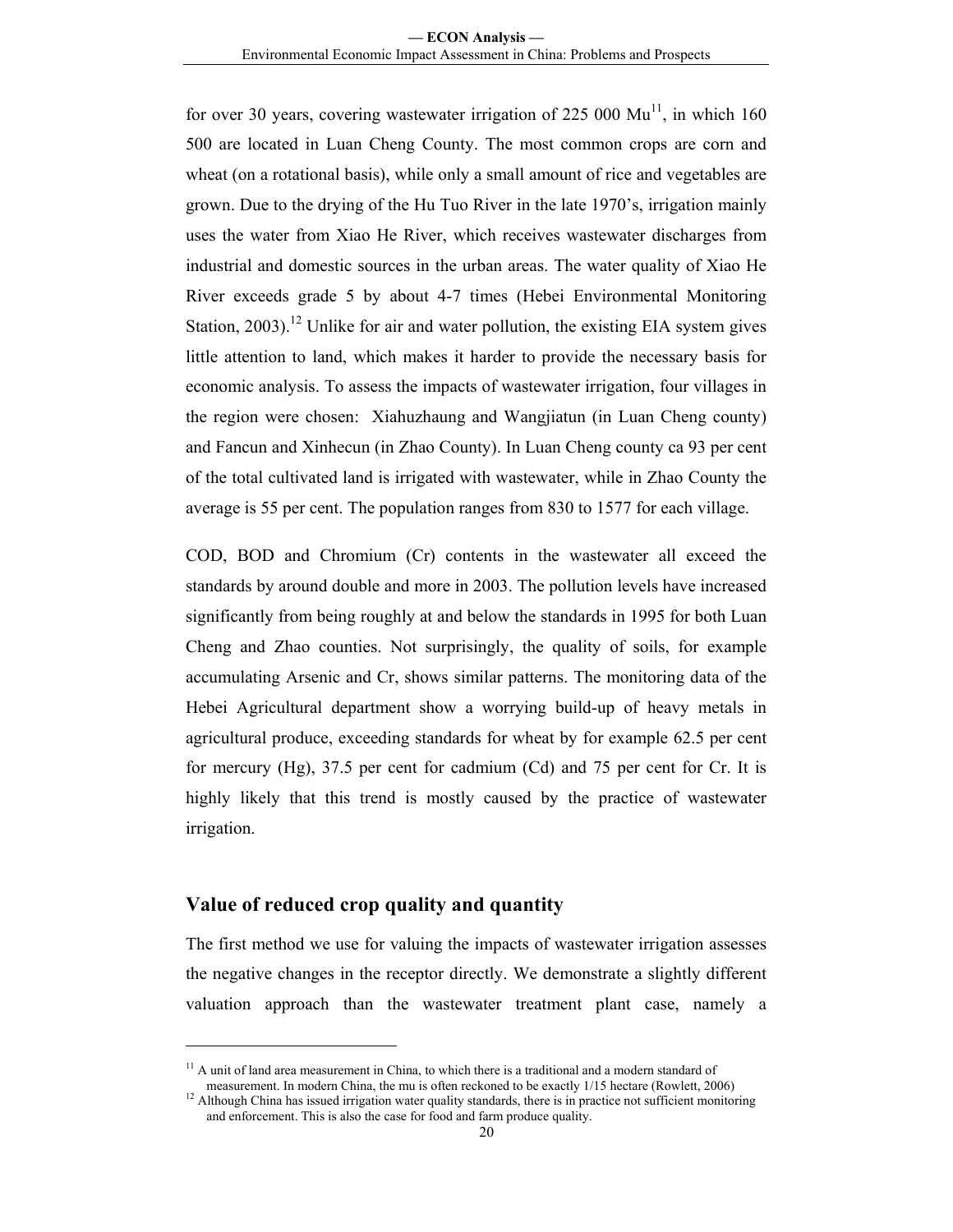comparison of local conditions in the wastewater-irrigated region with a clean reference area (rather than transferring DR functions from the literature). The city of Hejiazhuang also located in the same region in Zhao County, was chosen as the clean area. Based on data collected from the local government, research institutes, and a small survey conducted at the household level, a comparison of the corn and wheat production in the four villages and the clean reference village was conducted (see Table 4.6 below).

| <b>Village</b>                                         | Culti<br>vated<br>land<br>Mu | Popul<br>lation | Irrig<br>ated<br>land<br>(Mu) | Wheat<br>output<br>(kg) | Corn<br>output<br>(kg) | $%$ of<br>irrigat<br>ed<br>land in<br>total | Wheat<br>(kg)<br>mu) | Corn,<br>(kg)<br>mu) |
|--------------------------------------------------------|------------------------------|-----------------|-------------------------------|-------------------------|------------------------|---------------------------------------------|----------------------|----------------------|
| Xiahuzhua                                              | 1300                         | 1400            | 1200                          | 400 000                 | 475 000                |                                             |                      |                      |
| ng                                                     |                              |                 |                               |                         |                        | 92.3%                                       | 333.3                | 395.8                |
| Wangjiatun                                             | 1038                         | 1038            | 980                           | 340 000                 | 393 500                | 94.4%                                       | 346.9                | 401.5                |
| Fancun                                                 | 3370                         | 1577            | 2400                          | 900 000                 | 1 104 000              | 71.2%                                       | 375.0                | 460.0                |
| Xinhecun                                               | 1075                         | 830             | 467                           | 165 000                 | 280 000                | 43.4%                                       | 353.3                | 599.6                |
| Hejiazhuan                                             | Clean                        |                 |                               |                         |                        |                                             |                      |                      |
| g                                                      | water                        |                 |                               |                         |                        |                                             | 541                  | 570                  |
| Average output per mu for the four wastewater counties |                              |                 |                               |                         | 352.1                  | 464.2                                       |                      |                      |

Table 4.6 Corn and wheat production 2003 (kg/mu).

Source: Zhang (2004)

As can be seen from the table, the clean area generally has the highest production per unit of land for wheat and corn, with the exception of wheat in Xincheun. The data for crop production is not disaggregated enough to provide the actual production for those areas that have been irrigated using wastewater, only the total for the county. To evaluate the value of productivity reductions we use the prices of wheat (1.04 RMB/kg) and corn (0.84RMB/kg) from the local market in 2003. The soil quality changes caused by the wastewater also reduce quality of the crops. No price information on different qualities of products exists, and we conservatively assume here for simplicity that prices are 10 per cent lower on average for lower quality produce. As the data available is for unit output, assuming no crop production cost changes, we can compare the output per mu in the clean area with the average output for the dirty areas, applying the prices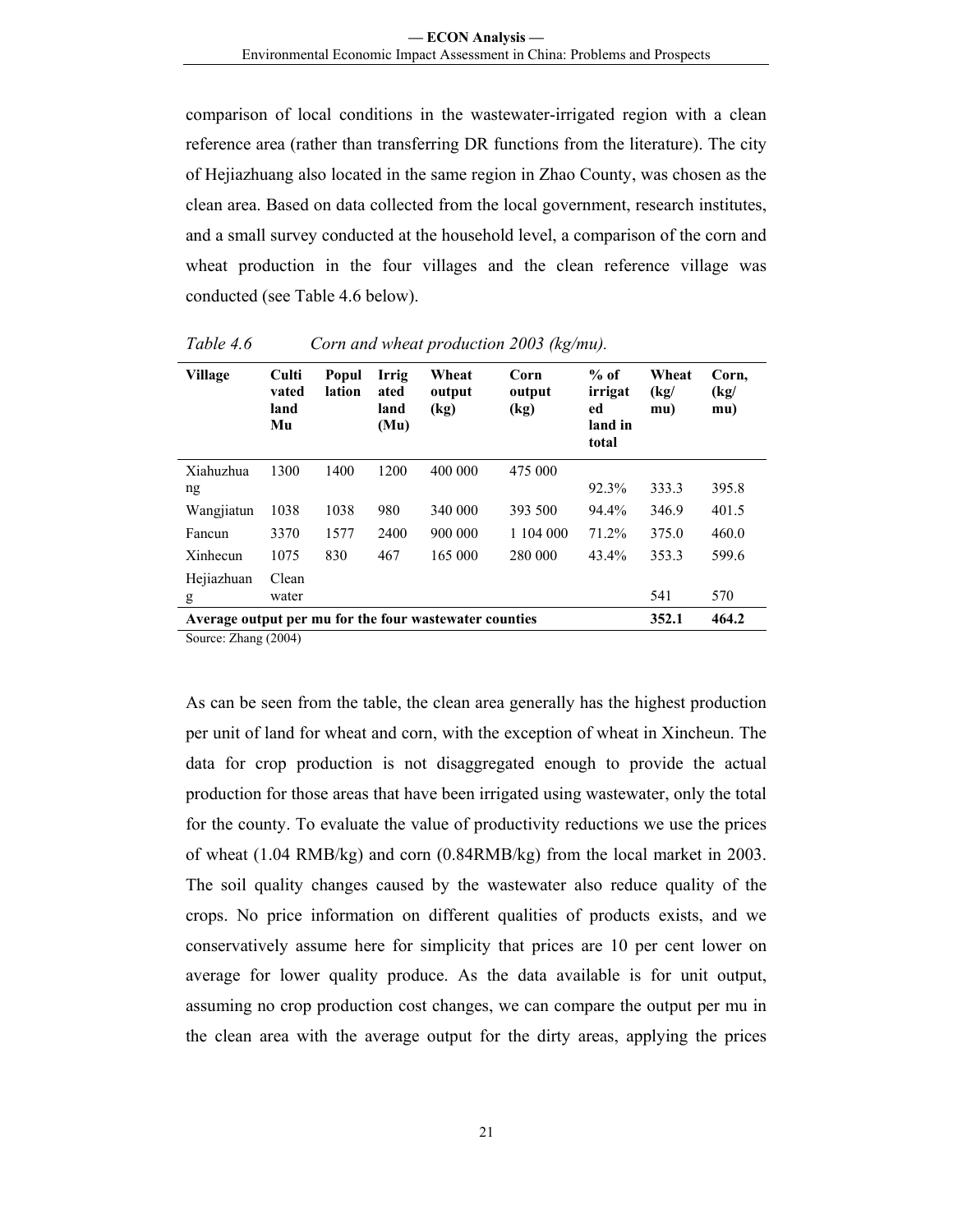above<sup>13</sup>. This calculation yields a total loss of RMB 360 per mu, of which the quantity loss is RMB 285, and the quality loss RMB 75 per mu. This is a conservative estimate, as the average production for all the dirty areas is used, which masks the fact that only between 43 per cent and 94 per cent of the land in these areas is irrigated using wastewater. Assuming instead the average production of 340 kg/mu of wheat and 399 kg/mu of corn for the two counties of Xiahuzhuang and Wangjiatun where more than 90% is dirty, for all four counties, would yield a total loss of RMB 422 per mu.

#### **Value of health costs**

Using the COI approach we can value the most important costs related to diseases from wastewater irrigation. According to our investigation, the morbidity rates of heart and brain disease, and cancer are 0.5 per cent and 0.525 per cent higher than in the clean areas, respectively. The morbidity for mouth and teeth diseases were found to be 4.49 per cent higher, and digestive system disease about 3.68 per cent higher (Hebei Province, 2000). Based on the local field survey at the hospitals and information from health authorities, the average treatment cost for a case of heart and brain disease for one year is about 3000 RMB, cancer is 20 000 RMB, digestive system is 500 RMB, and mouth and teeth is 20 RMB.

|                                                        | Local unit cost of Incremental<br>treatment | morbidity $\%$ | <b>Treatment costs</b> |
|--------------------------------------------------------|---------------------------------------------|----------------|------------------------|
| Heart and brain disease                                | 3000                                        | 0.5            | 72 675                 |
| Cancers                                                | 20 000                                      | 0.525          | 508 725                |
| Digestive system<br>ailments                           | 500                                         | 4.49           | 89 148                 |
| Mouth and teeth                                        | 20                                          | 3.68           | 4351                   |
| Total cost of illness                                  |                                             |                | 674 899                |
| Total cost per mu wastewater irrigated land of 5047 mu |                                             | 134            |                        |

Table 4.7 Cost of illness annual RMB for the four villages

Source: Zhang (2004)

<sup>&</sup>lt;sup>13</sup> Using the general formula  $E = \left(\sum_{i=1}^{k} p_i q_i - \sum_{j=1}^{k} c_j q_j\right)_X - \left(\sum_{i=1}^{k} p_i q_i - \sum_{j=1}^{k} c_j q_j\right)_Y$ , where p is price of crop i, q is

quantity of output i, c is price or cost of unit input of j. The bracket subscript x and y refer to the clean and "dirty" soil or land, respectively. E, then, is the total market value of the changes in quantity (lower q) or quality (lower p) of agricultural products due to soil pollution.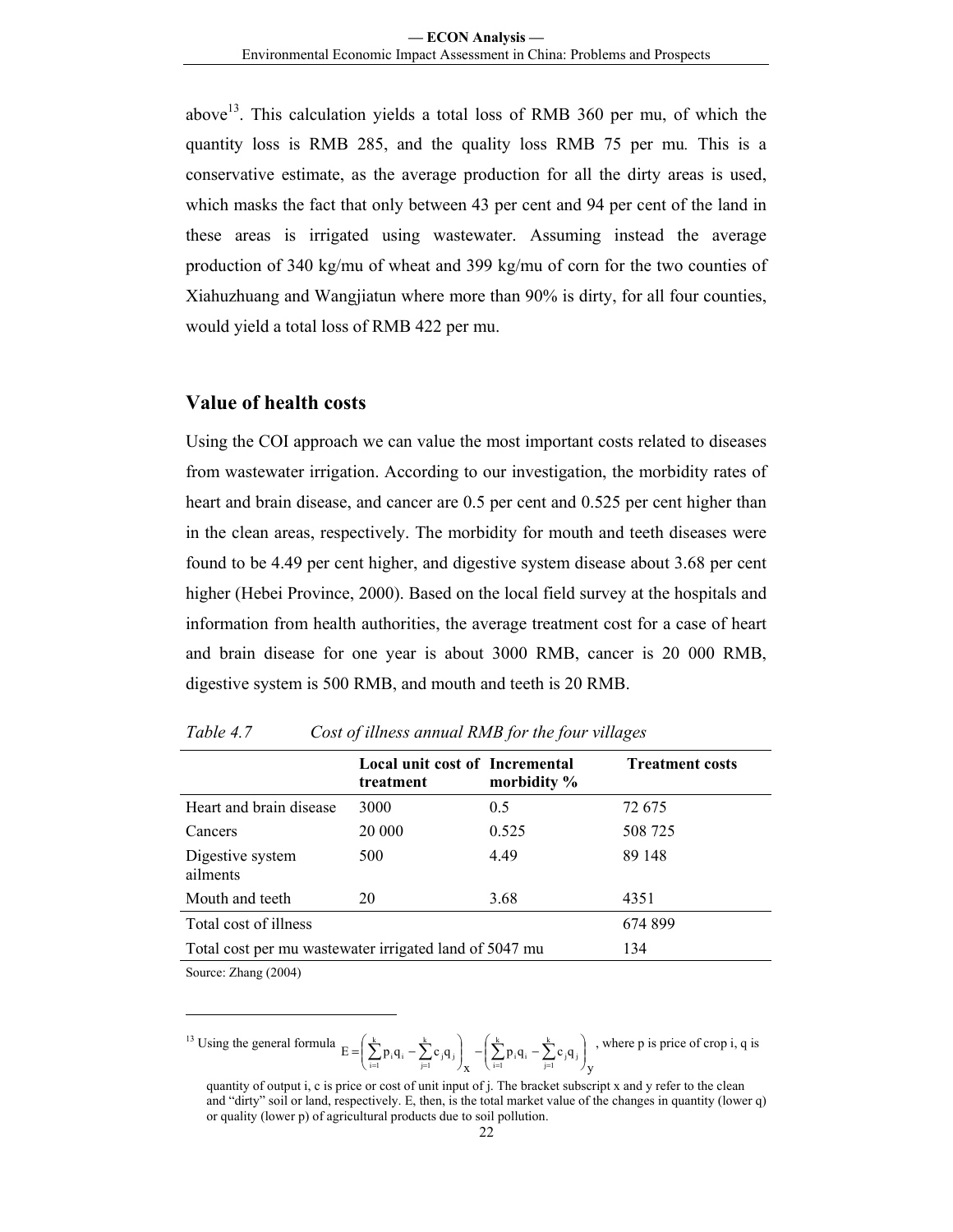It can be seen from the table that the cost of illness for these relatively small and poor communities are a high RMB 674 899 per year, which translates to RMB 134 per was tewater irrigated mu. These are just medical expenses. No account has been taken of workday loss or the WTP to avoid the suffering people endure in this case. Furthermore, the value of higher mortality rates in the "dirty" areas has not been estimated, due to lack of data. Hence, the "back of the envelope" calculation of health costs conducted here is a lower bound of cost of illness, and serves as an illustration of the potential significance of cumulative impacts from many, small sources.

### Valuation based on compliance behaviour and preventive expenditures

For purpose of illustration, we apply two alternative approaches to valuing the environmental impacts of wastewater irrigation; compliance behaviour and preventive expenditures. The first approach approximates the impacts from was tewater irrigation with the costs of treating the Xiao River water to an acceptable standard (i.e. that would comply with standards). The water quality of Xiao River is worse than grade 5 and therefore needs to be treated to the grade 3 to satisfy the surface water and crop irrigation standards. 300 tons of water for irrigation is used per mu and year, and treatment cost of sewage water is ca 0.35RMB/ton (Liu, 2000). Hence, the pre-treatment cost of wastewater is 105  $RMB/mu^{14}$ . For purposes of illustration, we also apply the preventive expenditure approach. This approach equals the value of the impacts as the costs incurred to avoid using polluted water for irrigation. According to the field investigation, there are two reasons for using was tewater to irrigate: 1) increase productivity of crops; 2) reduce the agricultural input, especially the use of fertiliser, electricity and water charges. We therefore apply the irrigation using clean water by wells driven by electricity, which costs 15RMB/mu, compared with the irrigation cost

<sup>&</sup>lt;sup>14</sup> Treatment costs, L =  $\Sigma$  [W  $\times$  b<sub>i</sub>  $\times$  (S<sub>i</sub> – S<sub>0</sub>)]  $\times$  C, where W = total water quantity used for irrigation, b = share of polluted water,  $S_i$  = water pollution indicator,  $S_0$  = water level grade 3 (i.e. baseline), and C = unit tretament cost for different pollutants.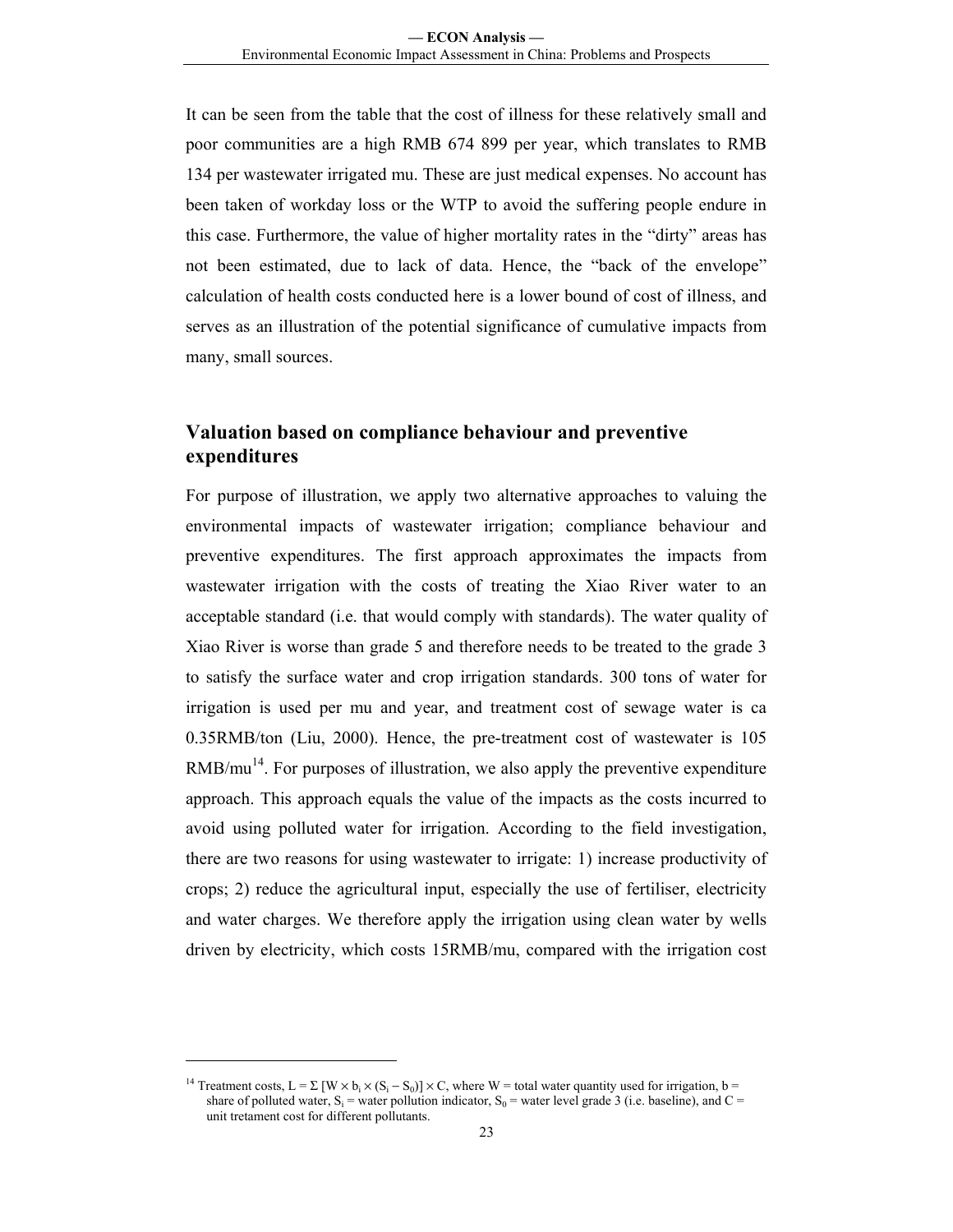of using wastewater of 1 RMB/mu (Zhang  $2004$ )<sup>15</sup>. The average frequency of irrigation is 3 times a year. The opportunity cost of using wastewater is thus 42 RMB/mu. If clean water is used, about 30kg of ureophil fertiliser is needed, with a price of 0.7 RMB/kg, equalling 21 RMB/mu. If the water use fee is assumed to be roughly equal between wastewater and clean water, the opportunity cost of using wastewater is 63 RMB/mu.

#### **Conclusions**

From the case study of was tewater irrigation, it is clear that the value of impacts is large, at around RMB 495/Mu annually, which is about 56 per cent of the current output (see table). Even for such a conservative and simple analysis, the results are accurate enough to have strong policy implications, i.e. that mitigation or prevention measures should be carried out as they most likely are cost effective.

Summary of the EV of wastewater irrigation impacts Table 4.8

| <b>Methods</b>               |                              | Loss per mu (RMB/year) |
|------------------------------|------------------------------|------------------------|
| Impacts on final<br>receptor | Regional comparison approach | 495                    |
| Pre-treatment                |                              | 105                    |
| Preventive approach          |                              | 63                     |

#### **EEIA** of the Chongqing highway network plan 4.4

### **Background and project description**

The wastewater irrigation case is an example of land *pollution* impacts. The following, and simpler case illustrates impacts of land use decisions related to the routing of a highway plan network in Chongqing, connecting Central and Western China. It demonstrates how simple use of economic principles can assist in comparing two alternative road routings from an environmental point of view. The Chongqing Highway Network Plan (CHNP) is at the proposal stage and the application of EV was carried out simultaneously with the EIA. In order to

<sup>&</sup>lt;sup>15</sup> Based our investigation, the ground water pollution situation is not very serious, and there is no evidence showing that drinking water is affected. We therefore assume that the water in the wells is of near clean quality.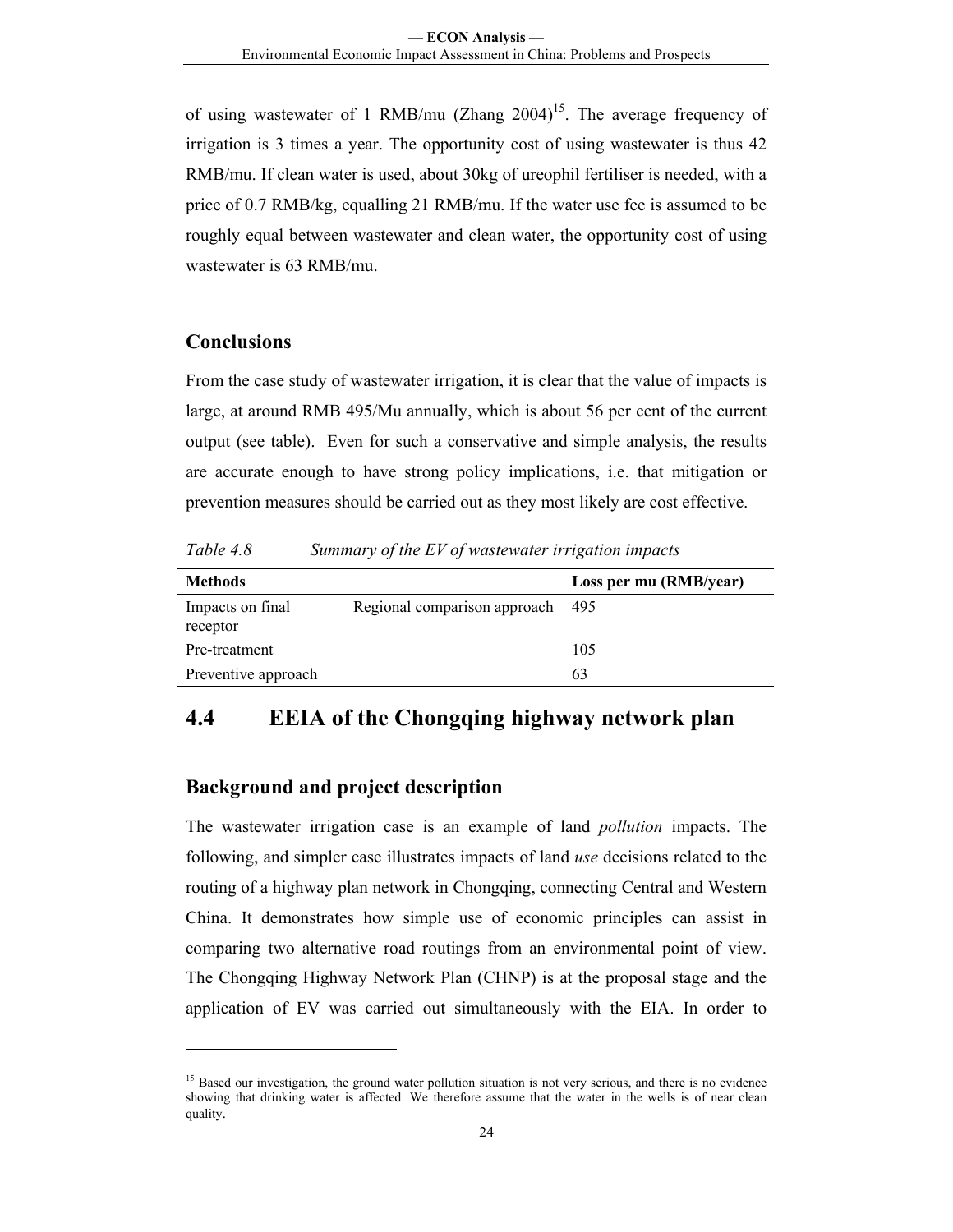improve the conditions of the highway network and the transportation capacity, a more advanced and wide covering range highway network connecting all the urban areas, districts, cities, and counties is proposed to be built within a planned time frame of 2003-2030. The proposed plan combines 18 roads with a road length of 4306 km, in which, about 3800 km is new road construction.

#### **Impact assessment**

Two highway network routes were proposed in the plan, both of which will mainly be constructed in suburban areas, with relatively few people affected. In addition, the existing plan has in earlier planning stages given consideration to biodiversity and landscape impacts, and avoided ecologically sensitive areas, and major infrastructure (such as water supply systems). If it is assumed that other environmental impacts, such as noise, accident frequencies and traffic emissions will be roughly the same for both routes, then land use will be the most important factor separating the two routes from an environmental point of view. Therefore, the case study will for sake of simplicity just consider losses due to the land use pattern changes. The road will take up significant amounts of land of various quality, use and value, temporarily and permanently. The land take was estimated overlaying the highway plan map with that of land use patterns. A width of 50 meters was assumed to be taken permanently and 25 meters temporarily (for a 3 year construction period), based on Chinese road engineering technical standards. The land use types were divided into agricultural land, forested land, grassland, and water covered land. The areas of land taken annually by the two proposed routes were recorded in the EIS on a county and district basis, for a total of 32 districts. The task is then to compare the significance of the land impacts of the two routes for all the districts.

#### Value of land use impacts

In the choice between these two proposed routes a complicated economic analysis that strives for methodological perfection and absolute accuracy is not necessary. The purpose is to enable comparison between the value of land use, for instance as input to an overall CBA of the two routes. There are of course other costs and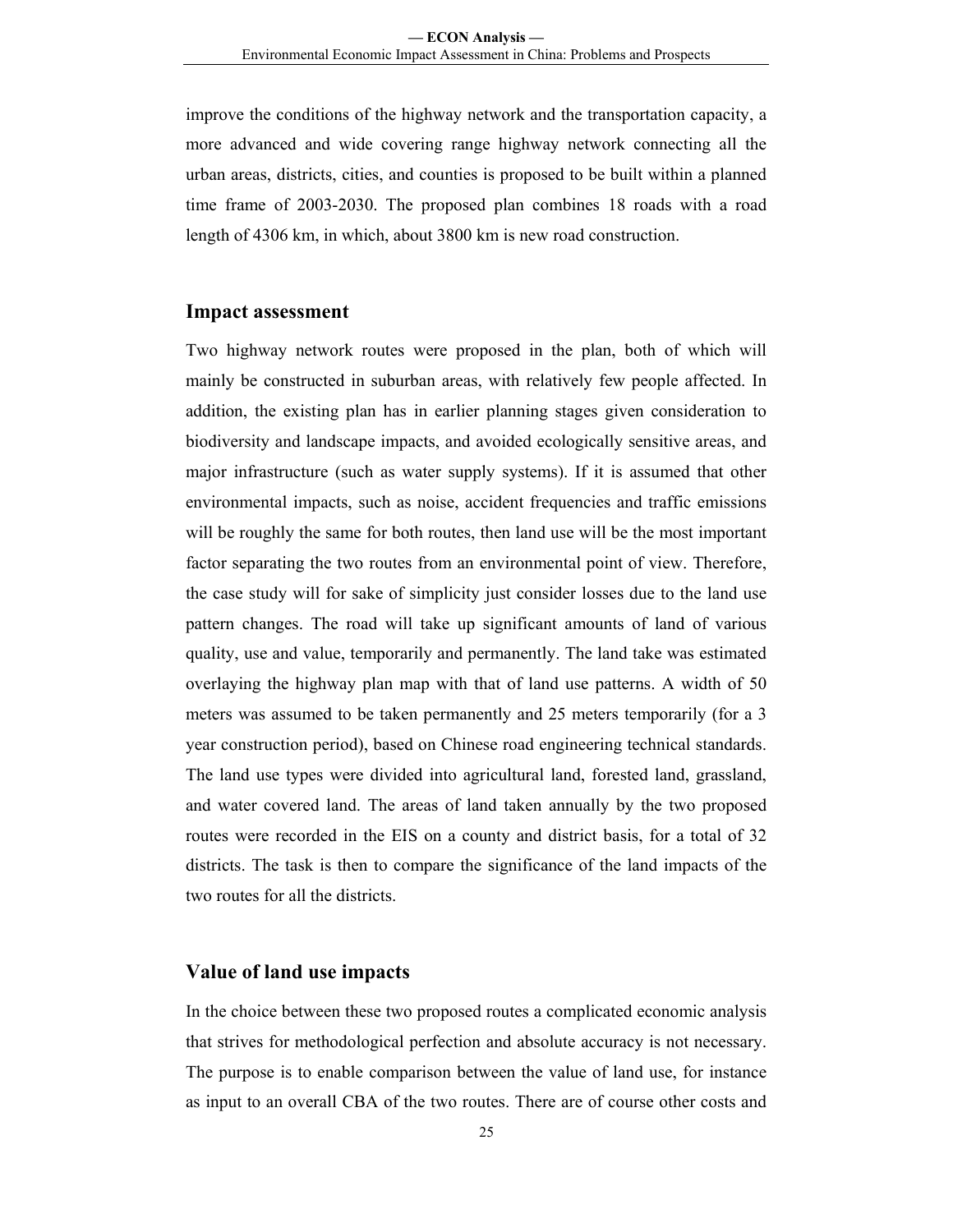benefits than the environmental, for example construction costs, local economic benefits and poverty alleviation etc. Further, it may be sufficient for this particular planning problem if the economic analysis can contribute to a ranking of the two options (i.e. relative accuracy of estimates rather than absolute). We use the opportunity cost approach to estimate the cost of land utilisation by the road construction, i.e. the value of the land for its best alternative use, applying the following formula (for each district) to calculate the land use costs:

$$
C \quad = \ \sum_{m\,=\,1}^k\, p\, \underset{m}{\ _m}\, s\, \underset{m}{\ .}
$$

C = total land use losses; k = types of land (m = 1, 2, ..., k);  $p_m$  = unit value (price in RMB) of m types of land use;  $s_m$  = area affected (hectare) for m types of land use. The unit value of land is estimated by calculating the average economic output value for different land uses from district statistics. As an example, the prices for cultivated land, forest, grass land and water areas in the district of Yunyang is RMB 7690, RMB 390, RMB 276 760, and RMB 1710 per hectare, respectively. Livestock and fish output values drive the relatively high prices for grassland and water areas. Summing the net opportunity costs over all districts for the two routes yield land use costs of RMB 284.9 million for alternative one and RMB 273.4 million for alternative 2 (Table 4.9):

| Land<br>type | Unit<br>output<br>value<br>10000<br><b>RMB</b> | Land use for<br>Route 1<br>hectare | <b>Annual loss</b><br>10000<br><b>RMB</b> | Land use for<br>Route 2<br>hectare | <b>Annual loss</b><br>10 000<br><b>RMB</b> |
|--------------|------------------------------------------------|------------------------------------|-------------------------------------------|------------------------------------|--------------------------------------------|
| Forest       | 0.039                                          | 105                                | 4.095                                     | 224.9                              | 8.7711                                     |
| Grass        | 27.676                                         | 984.7                              | 27 252 557                                | 942.6                              | 26087.398                                  |
| Cultivated   | 0.769                                          | 1607.9                             | 1236.4751                                 | 1607.3                             | 1236.0137                                  |
| Water        | 0.171                                          | $\theta$                           | $\theta$                                  | 41                                 | 7.011                                      |
| <b>Total</b> |                                                |                                    | 28 493.127                                |                                    | 27 339.193                                 |

Table 49 Annual value of the economic loss in 2003

Source: Zhang (2004)

To estimate the total net present value the annual loss is discounted over the 30year period for the permanent land occupied. Estimates depend on the choice of discount rate, but the difference between the two alternatives become smaller the higher the discount rate. Using a discount rate of 5 per cent the net present value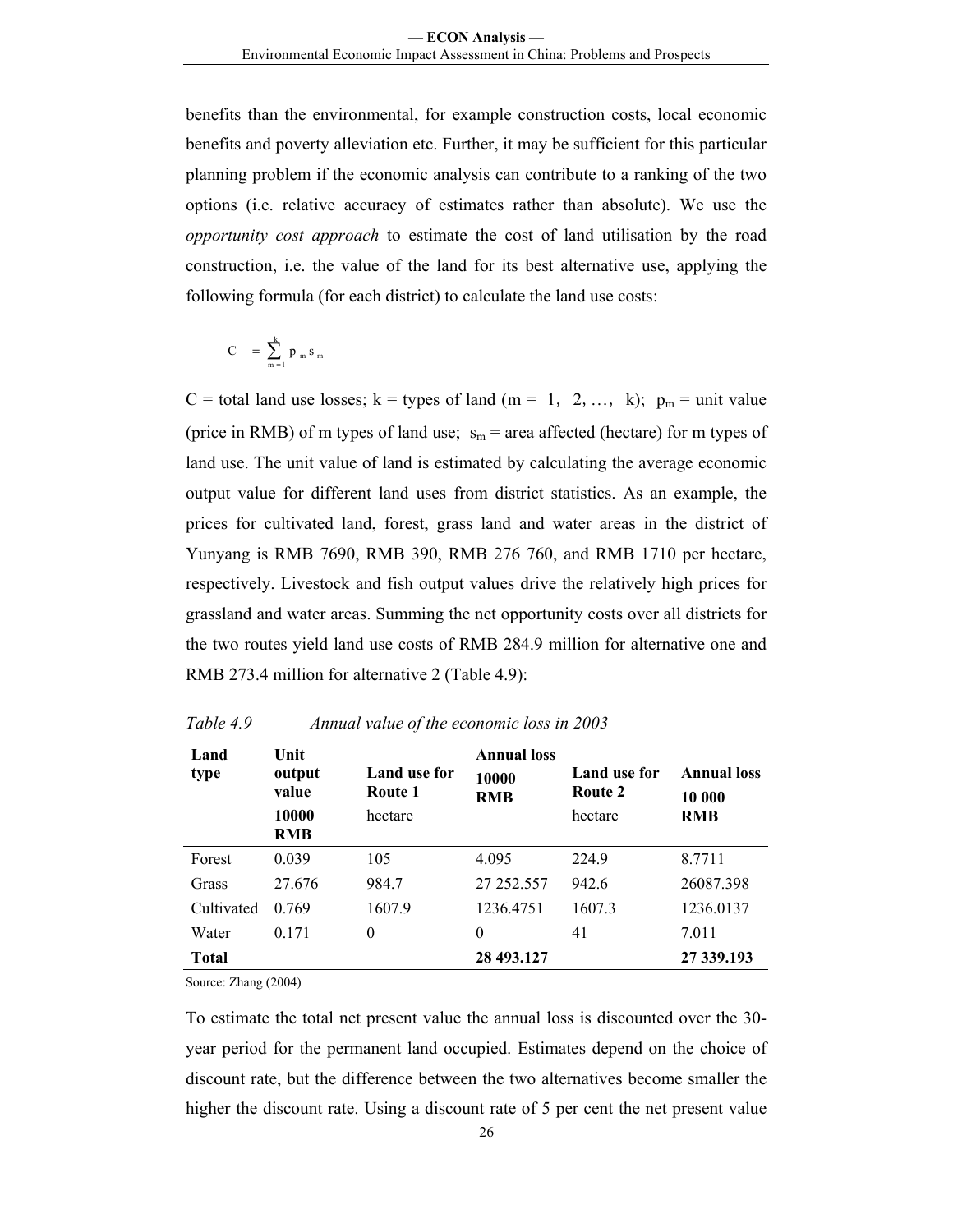land take costs are RMB 4.43 billion for route 1 and RMB 4.24 billion for route 2. The value of the environmental impacts in this case measured as opportunity costs of land use favour the second network route.

#### **Conclusions**

This case illustrates, although the end results turned out not to be substantially different between the two alternatives considered, how simple valuation techniques can contribute relevant information about the land use costs to the choice of different routes of a road network. If a full CBA is carried out, the land use costs can be included for the two alternatives.

#### 5 **Results and Discussion**

#### $5.1$ **Lessons from the case study EEIAs**

Our review of the Chinese and international state-of-the art on EV methodologies and DR research, at least for air and water pollution impacts, is quite encouraging for the prospect of EEIA, and the case studies have demonstrated how one can pragmatically apply available research usefully to specific impact assessment situations. A crucial question one needs to ask, however, is whether EV passes its own cost-benefit test, *i.e.* whether the benefits to the EIS (and ultimately decision making) of introducing EV outweighs the extra costs. Or stated differently: Does the use of EV add anything significantly different or new to the EIS and impact assessment?

The power plant case illustrates that emissions considered by the EIA to be small may indeed still cause quite substantial health impacts in monetary terms. Further, the EV painstakingly exposes the weaknesses of a typical EIA project boundary – again calling for a regional focus. The difference between the predicted (withinboundary) impacts and the actual, regional impacts is substantial in monetary terms and may justify more mitigation. The wastewater treatment plant case illustrates that benefits in the immediate local area are rather limited, since water quality is too bad for the plant to make a big difference. This is also the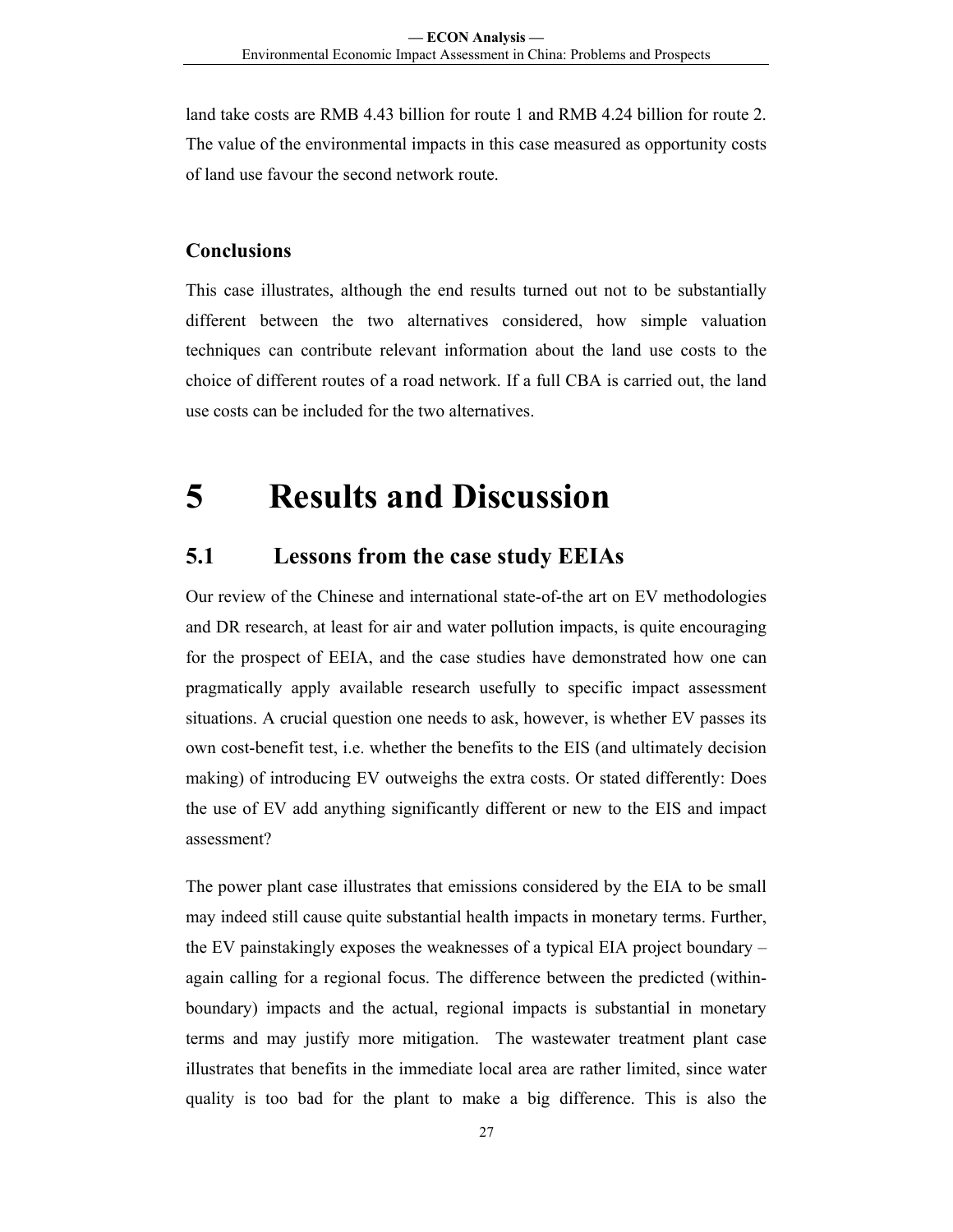conclusion of the EIS. Comparing the economic value of these limited benefits from the EEIA with the relatively high investment costs suggests that the plant may not be the most efficient use of scarce public funds if the main problem is water-related health issues among the rural poor. However, assessing and valuing the benefits of the plant on a wider geographical scale as part of a programme to clean up the river basin, may have given a different conclusion. The EIS does not make such an assessment possible, both due to the limited project boundary and the individual, project-level assessment that is conducted.

The third case of wastewater irrigation is somewhat different, as it is not based on an EIS, but conducted from scratch. It illustrates how useful simple EV techniques could be within the scope of a regional EIA. Health and agricultural costs of wastewater irrigation are substantial, calling for measures limiting the practice and/or protecting those exposed. Such measures would most likely be efficient use of public resources. It is a general problem in Chinese EIA, for example as pointed out by Chen et al (1999), that small industrial and non-industrial pollution sources escape EIA, creating substantial cumulative impacts. Our case suggests that using EV in such situations may be particularly effective. The final case, the road network plan, gives an example of how simple environmental economic analysis of land use options can contribute relevant information to a decision between two alternative road routings. When conducted in parallel with the EIS, extra costs of such an analysis may be reasonable.

However, despite the generally positive value added of EEIA to the case studies, our review of several EIS' and the cases have laid bare the deficiencies of current EIA practice and methodology as compared with intentions and international best practice. Chinese EIS' often do not identify all key receptors (such as materials and human health) and fail to establish relationships between stressors, media, receptors and impacts. What is typically done is only to describe for instance the level of emissions and to some extent concentration levels, and to compare these to existing standards. This is clearly not sufficient, neither for EIA nor EEIA, as standards are often too lax and crude to limit impacts to reasonable levels. And in many situations for example for land impacts there are no standards, so impacts must be assessed case by case. As we have seen, the physical impacts must be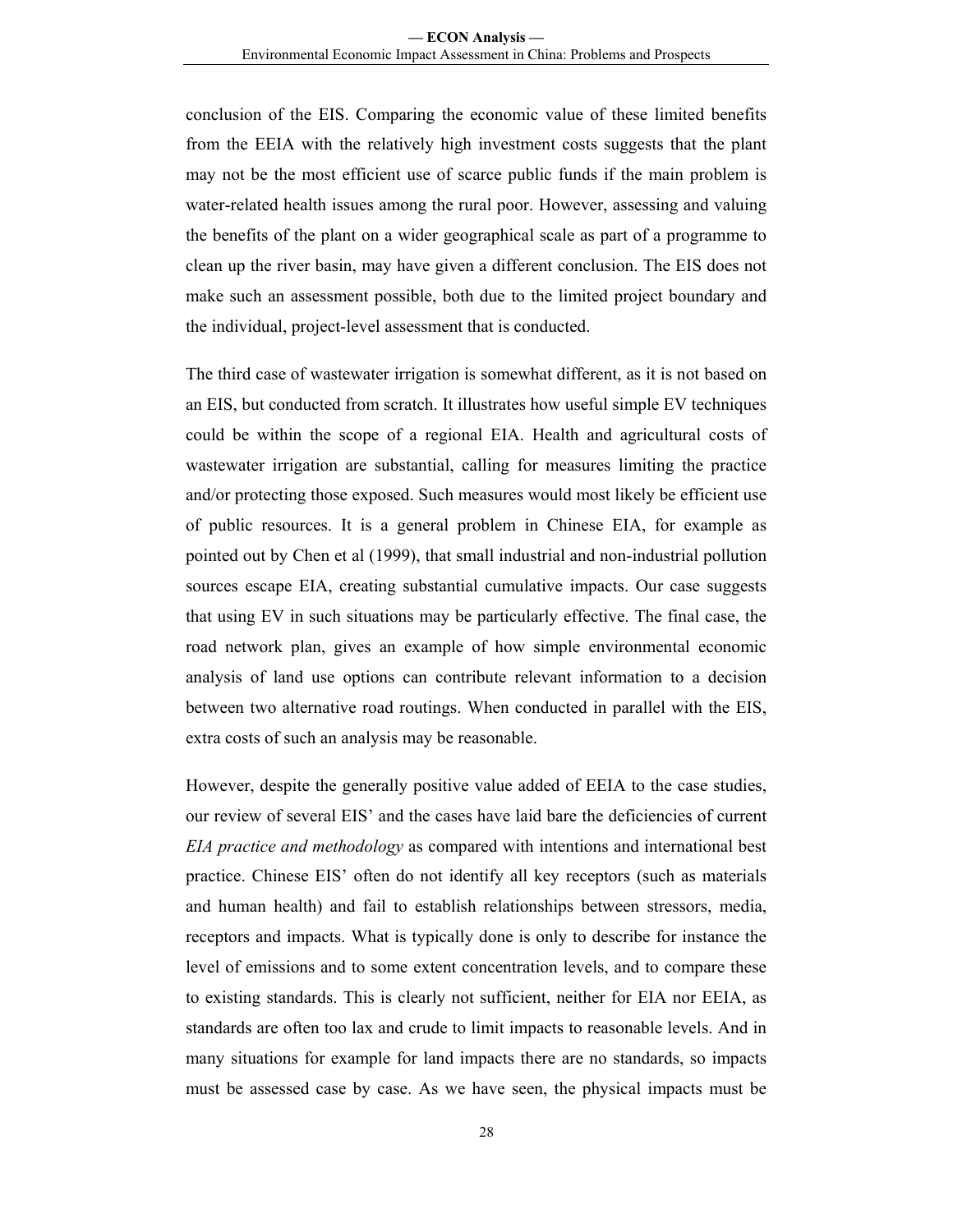quantified for EV to be applied. As long as this gulf exists between the point at which current EIA ends and EV begins (refer back to Figure 1), it will be a difficult task to introduce wider use of EEIA.

The reasons for these EIA deficiencies are many and complex (see for example Wang (2003)). Of particular relevance to EEIA is the fact that current regulation to some extent limits EIAs in covering all relevant stressors and receptors (for example acid precipitation from  $SO_2$  emissions. Another reason is the complexity involved in making the step from emission levels and concentrations to establishing impacts, as most EIA practitioners do not know how to navigate in the jungle of DR literature or to apply such methodologies. We should also say here that the results reported in the DR literature vary in detail, quality and level of uncertainty, are very site specific and not immediately straightforward to apply. And for the case of land impacts, there is hardly any Chinese research that can be used (except for some on soil pollution). Nevertheless, to serve its purpose EIAs need to assess impacts based on the best available knowledge, even if the assessment may be uncertain. A third and more fundamental reason is how EIA more often is seen as a bureaucratic hurdle to development than as an important decision-making tool. This is a problem frequently noted in the EIA literature, though not all studies share this bleak view (Christensen et al., 2005). If it is the case in China, however, no amount of high quality EV work is going to make any difference, since the solution lies elsewhere than in improving the methodologies of EIA.

Before turning to institutional and capacity challenges for EEIA in the next section, some brief comments are in order on some of the critique of EV in EIA, as for example discussed in Crookes and de Wit (2002). Our experience from the case studies is that EV does not need to be expensive, methodologically difficult, or data collection time consuming and lengthy, as often claimed. As argued before, the cost and effort put into the valuation work should depend on the purpose. A comprehensive (and expensive) valuation study may be warranted for a large construction project or an SEA, but for smaller undertakings "short-cut" techniques, that we have used, may suffice. It is often argued that some techniques are more controversial than others, for example CV (Venkatachalam, 2004). A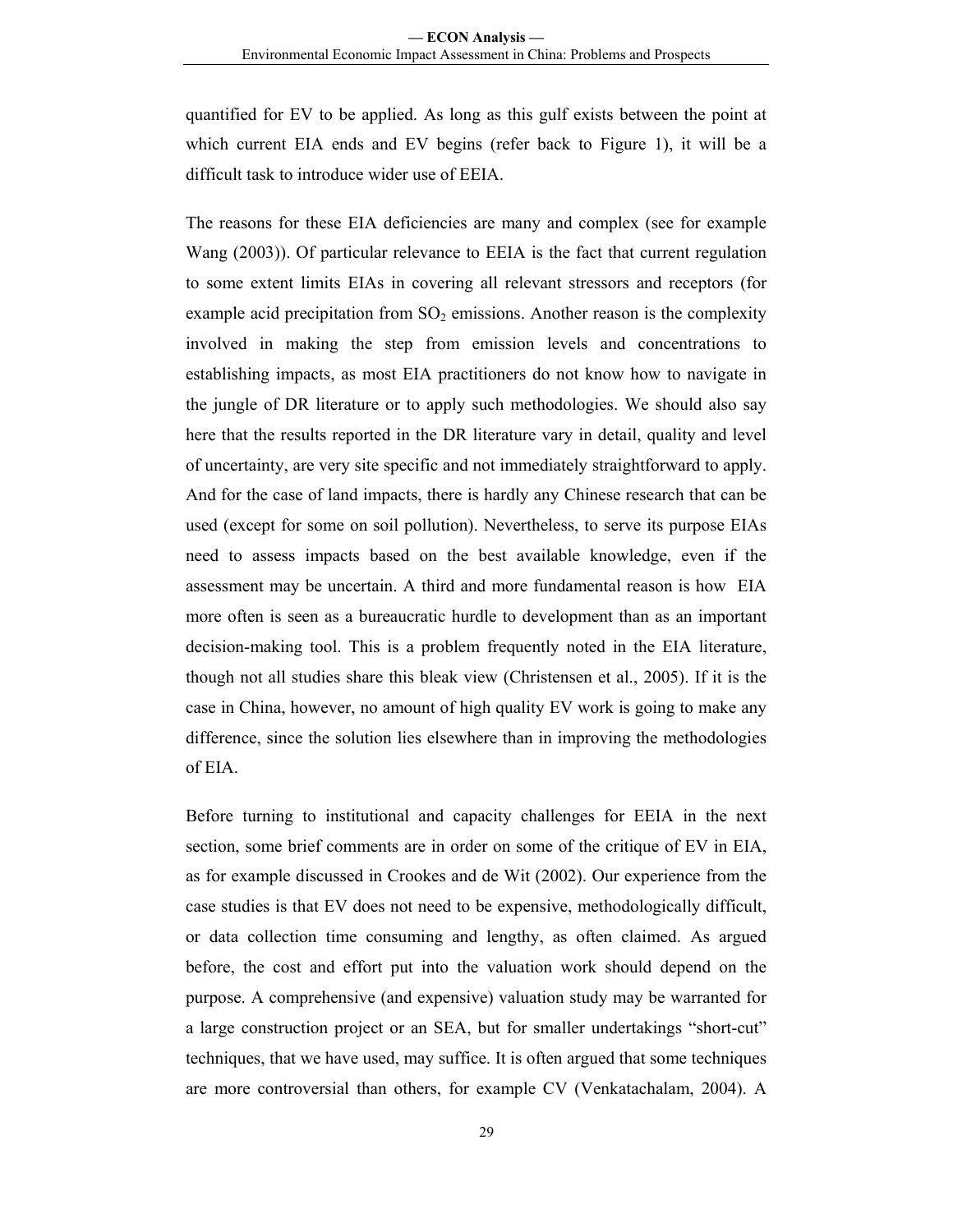balanced reading of the current literature points to strengths and weaknesses of both revealed and stated preference techniques and that both have a place in the valuation toolbox (Champ et al., 2003). In China, the acceptability and use of stated preference techniques is growing, and CV could also be a tool to improve public consultations processes in EIA, which are known to be weak in China (Wang et al 2003). Finally, it is true that some types of impacts may be harder to accept in monetary terms than others, such as the loss of statistical life or natural amenities with high existence or symbolic values. For VOSL we think that the controversy in mostly based on misunderstandings. VOSL is about WTP to reduce mortality risks, not about value of life *per se*. Statistical lives are assigned implicit values all the time in public decision-making, so it is high time to make them explicit in environmental assessment. In China, the human capital approach has traditionally been used, though VOSL is becoming gradually more accepted.

#### Institutional challenges and gaps for EEIA  $5.2$

The interviews with EIA experts and review of the Chinese EIA regulations and practice, revealed a number of institutional and capacity challenges for the introduction of EEIA, as discussed in turn below. The legal and practical role of  $EV$  in the current EIA law and regulations in China is not sufficiently clear. Although EV is required by both, it is not specified for what purpose or how it should be conducted. In addition, how inputs from EEIA to the general planning and approval process (for example in relation to CBA or financial project analysis) could be utilised is not well defined. Furthermore, as discussed above, if all that is required for EIS' to be approved in practice is to compare stressors, for example emission and concentration levels, with existing regulatory standards, what would then the purpose of EV? When both the underlying law and implementing regulations are vague on these central points, it is not surprising that EEIA practice has been slow to evolve. What is needed seems to be a comprehensive guideline or protocol for EIA practitioners setting out why and how, but also increased awareness among relevant planning authorities of how the potential improved information content of EEIA could be utilised in the planning process. This is a crucial first step to introducing wider use of EV in China. A related point is that regulations should not necessarily require EV for all types of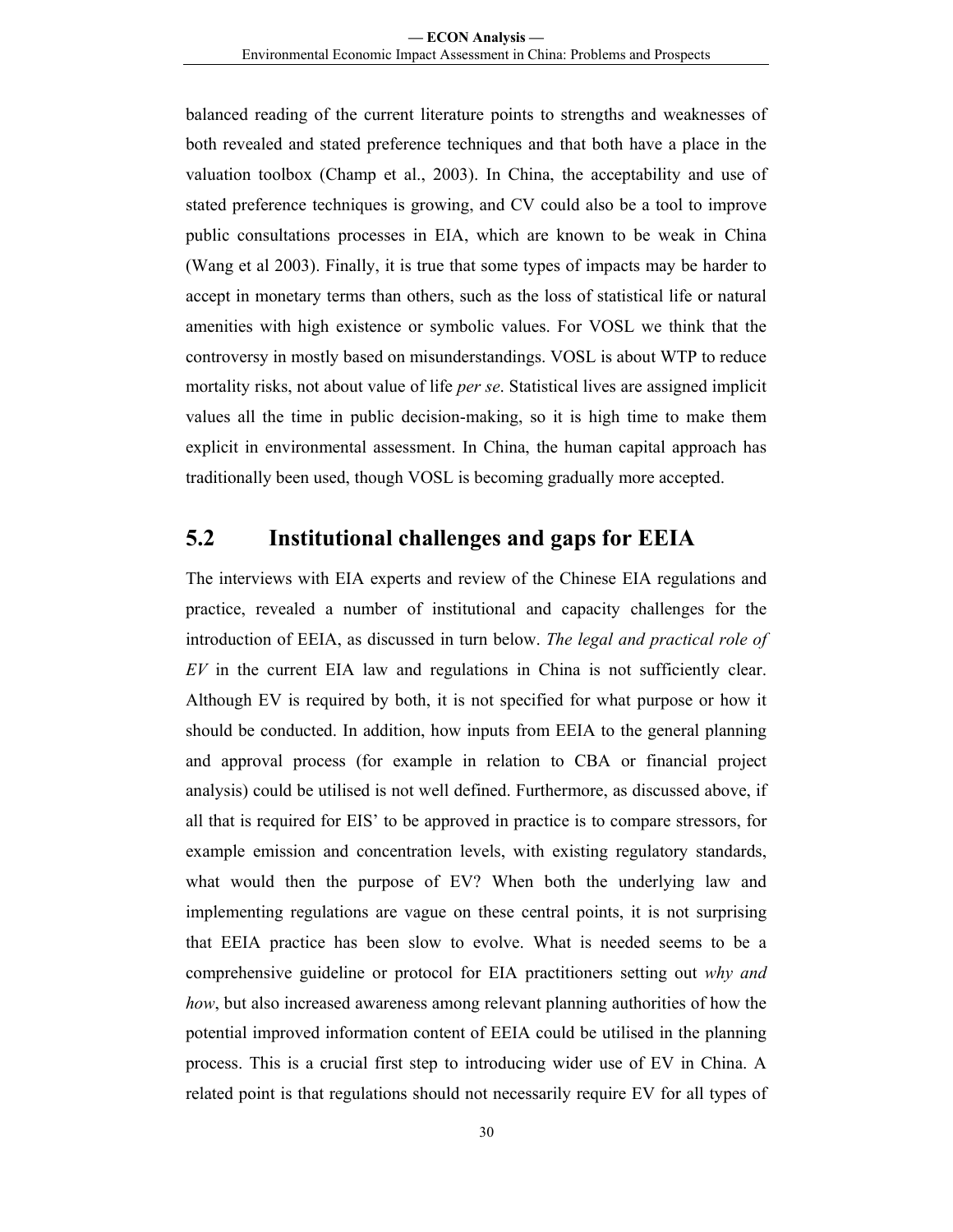level A projects, as is the case now. EV may be at its most useful for large construction projects, and as suggested by the case study work, for more strategic types of assessments, for example regional development plans. It may be, though not specifically addressed in this paper, that EV could be useful also at other stages of the EIA process, most notably at the screening stage.

In addition to the weaknesses of current EIA practice and regulations noted above, some important institutional challenges for EEIA have been identified. First, even though there is a large interest in EV techniques among EIA practitioners and the environmental management bureaucracy in China, the level of competence in this area is generally low. Staff working in the EPBs and the licensed EIA agencies seems mostly to be engineers or (to a lesser extent) environmental scientists, and have very little, if any, training in economics. Training in economics, or inclusion of environmental economists on EIA teams would be essential, at least for carrying out more comprehensive EV exercises. The necessary level of competence to carry out EEIA would also depend on the level of detail provided in future SEPA guidelines on EEIA. To be able to carry out low-cost EEIAs it is crucial that existing data and statistical sources are used efficiently. It is a wellknown problem in China that data are costly and sometimes difficult to access from official government sources at different levels. Sometimes, only personal acquaintance will get you the data or statistics, which should be in the public domain. In an EEIA, as we have seen, many types of data may be necessary, for example local economic data, agricultural statistics and health data. The flow of information and statistics in China is of course part of a wider problem, but may be in the process of freeing  $up - to$  the benefit of the wider society and EEIA. A final point is the lack of funding for EIAs in China, and the conflicts of interest between development-oriented local governments and the environmental protection agencies they fund (Wang et al 2003). The funding of environmental protection agencies is of course a serious problem of its own, but it will make it even harder to justify inclusion of additional analytical work like EEIA that more effectively exposes negative impacts.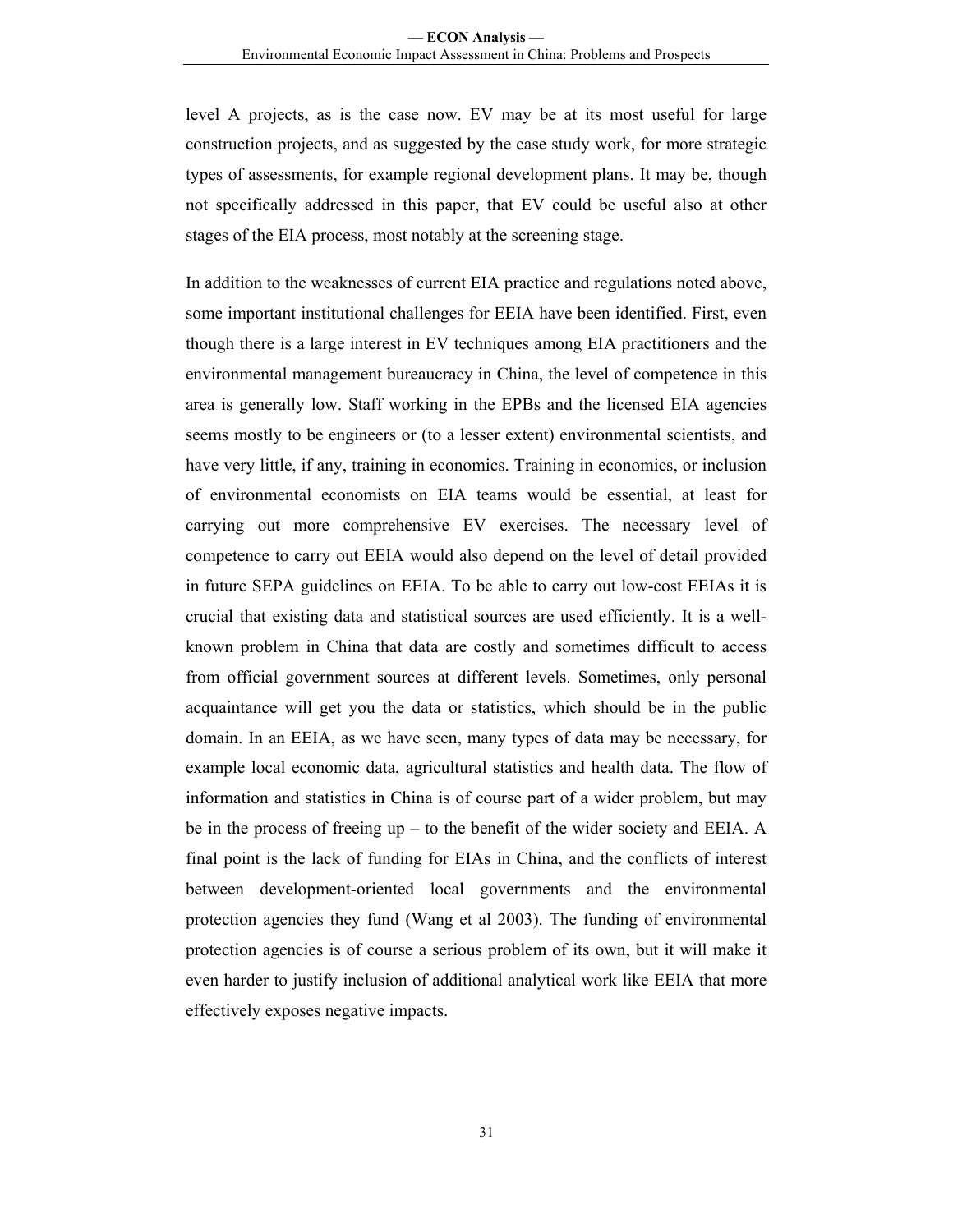#### **Conclusions** 6

This paper has assessed the problems and prospects of introducing environmental valuation (EV) techniques into EIA in China, to satisfy current laws and regulation, but more importantly to improve the information content of Environmental Impact Statements (EIS) and enable comparison with economic development benefits. Four environmental economic impact assessment (EEIA) case studies were conducted using low-cost, "short-cut" valuation techniques, three of which were based on EIS' of construction projects (a power plant, a wastewater treatment plant, and a road network plan), and one of which was conducted for a regional pollution problem of some magnitude in China (wastewater irrigation). The case studies clearly demonstrate the usefulness of EV, but also reveal important methodological, practical and institutional gaps and challenges to the wider use of EEIA in China. Challenges and gaps include among others unclear laws and regulations, lack of guidelines, institutional and capacity constraints within EIA agencies and the environmental protection bureaucracy, limited availability of data and statistics, funding constraints, and lack of comprehensive analysis of impacts on receptors in current EIS' (i.e. beyond noting for example emission levels compared to standards), and to some extent insufficient scientific knowledge of physical relationships (for example doseresponse functions for land impacts). Furthermore, the economic analysis clearly demonstrates the importance of expanding the project boundary for measuring impacts and to assess projects in combination, suggesting that EV may be even more useful at strategic levels of impact assessment (for example for regional development plans). The gaps and challenges to introducing EV are part of a complex set of weaknesses inherent in the Chinese EIA system, and cannot be bridged over night. The perhaps most important first step would be for SEPA, as the executive body of the EIA law, to clarify the role of EV within projects, plans and programs. It would also be necessary to clarify and coordinate the purpose of EEIA as decision-making support tool with that of other economic appraisals, such as national economic evaluation (CBA). Once this role has been clarified, current EIA practice needs to be evaluated and most likely strengthened in certain areas, for EV to be applied. Key amongst these is improving the assessment of actual impacts in EIS', beyond the minimum of reporting stressor and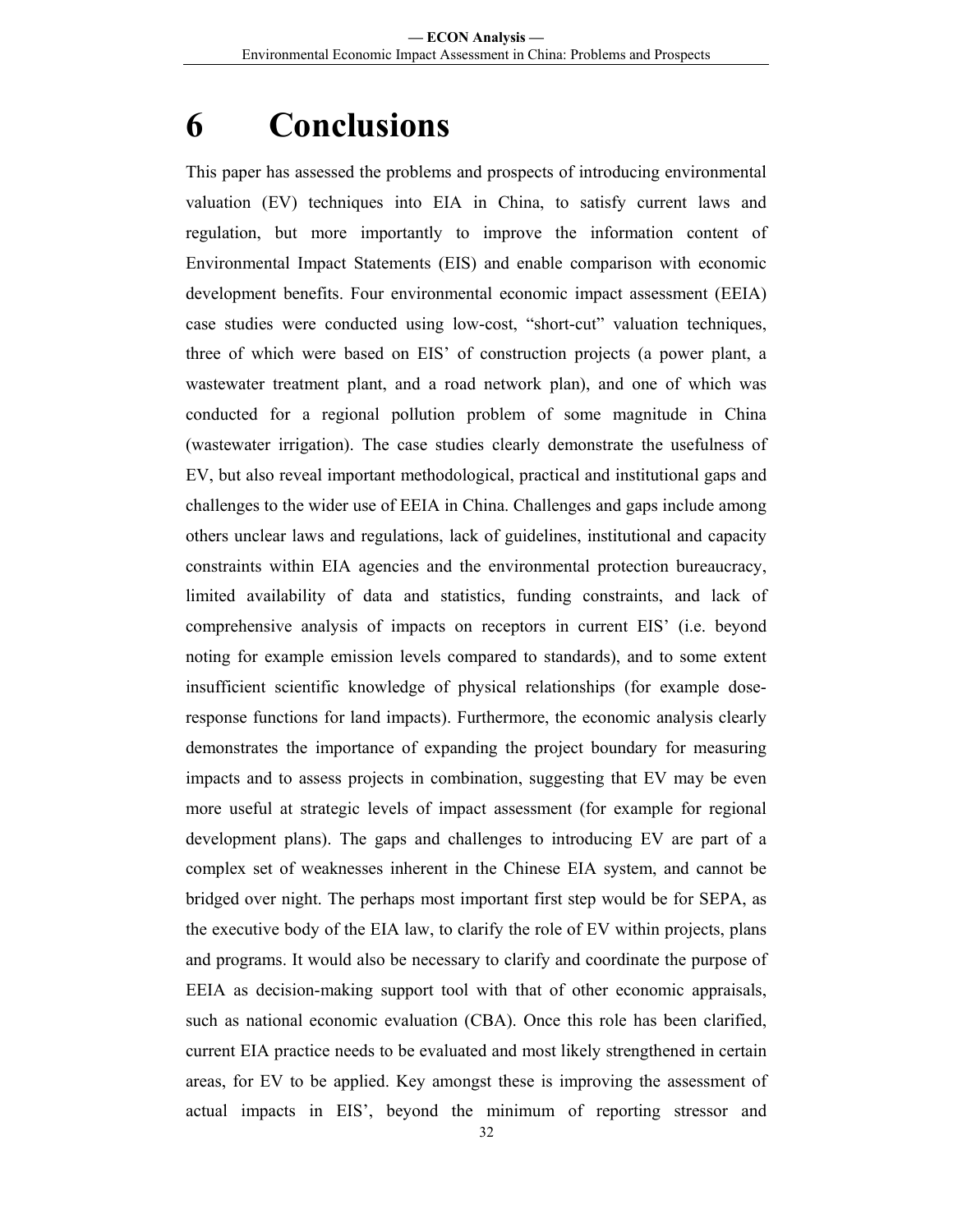concentration levels. A detailed set of guidelines for EEIA could then be drawn up by SEPA to cover the nuts and bolts of EEIA for projects, plans and programs and at various stages of the EIA process. SEPA should also facilitate access for EIA practitioners to relevant statistics, data and DR research to ameliorate the current data and information bottlenecks between government departments, statistical bureaus and research institutes in China. It would probably also be essential to couple the introduction of the guideline with a comprehensive training programme for EIA implementing institutions and practitioners in environmental economics.

This paper has been of an explorative kind, and has not set forth at this early stage to flesh out the details of a possible EEIA guideline or protocol for China. However, some core elements for large construction projects can be identified. Plans and programs have not been evaluated specifically. EEEI of suitable category A projects should follow the standard EIA process in China. After the screening and scoping stages, EEIA would require an assessment ("impact screening") of which impacts should be subject to further quantitative study for example as judged by size, concreteness and certainty of the impact. The impact prediction stage in an EEIA should, we suggest, be significantly expanded as compared to an ordinary scoping stage. This stage would consider which impacts should be subject of monetary valuation based on potential importance of impacts. available valuation methods, data and research, and EIA/EEIA budget. Experience from our study and international experiences suggest that the following impacts should be among the candidates for monetary valuation: (a) Human health, particularly from air pollutants  $SO_2$ , soot/dust ( $PM_{10}/PM_{2.5}$ ) and to some extent  $NO<sub>x</sub>$ ; (b) Materials, particularly from  $SO<sub>2</sub>$ ; (c) Vegetation and crop growth from  $SO_2$ ; (d) Noise; (e) Health from water pollution, particularly biological waterborne diseases (acute/short term impacts); (f) Water reliant crops, fish and industries from low water quality and pollution-induced water shortage; (g) Some land use changes and soil pollution; (h) Combinations of impacts valued together using special methods, for example contingent valuation. Economic valuation methodologies could be chosen from the full toolbox, perhaps focusing on methods using observed prices and costs, as stated preference surveys in China are still relatively immature. Finally, EEIA should be designed, conducted and reported with the four main uses of the results in mind: (1) Enter into a full CBA;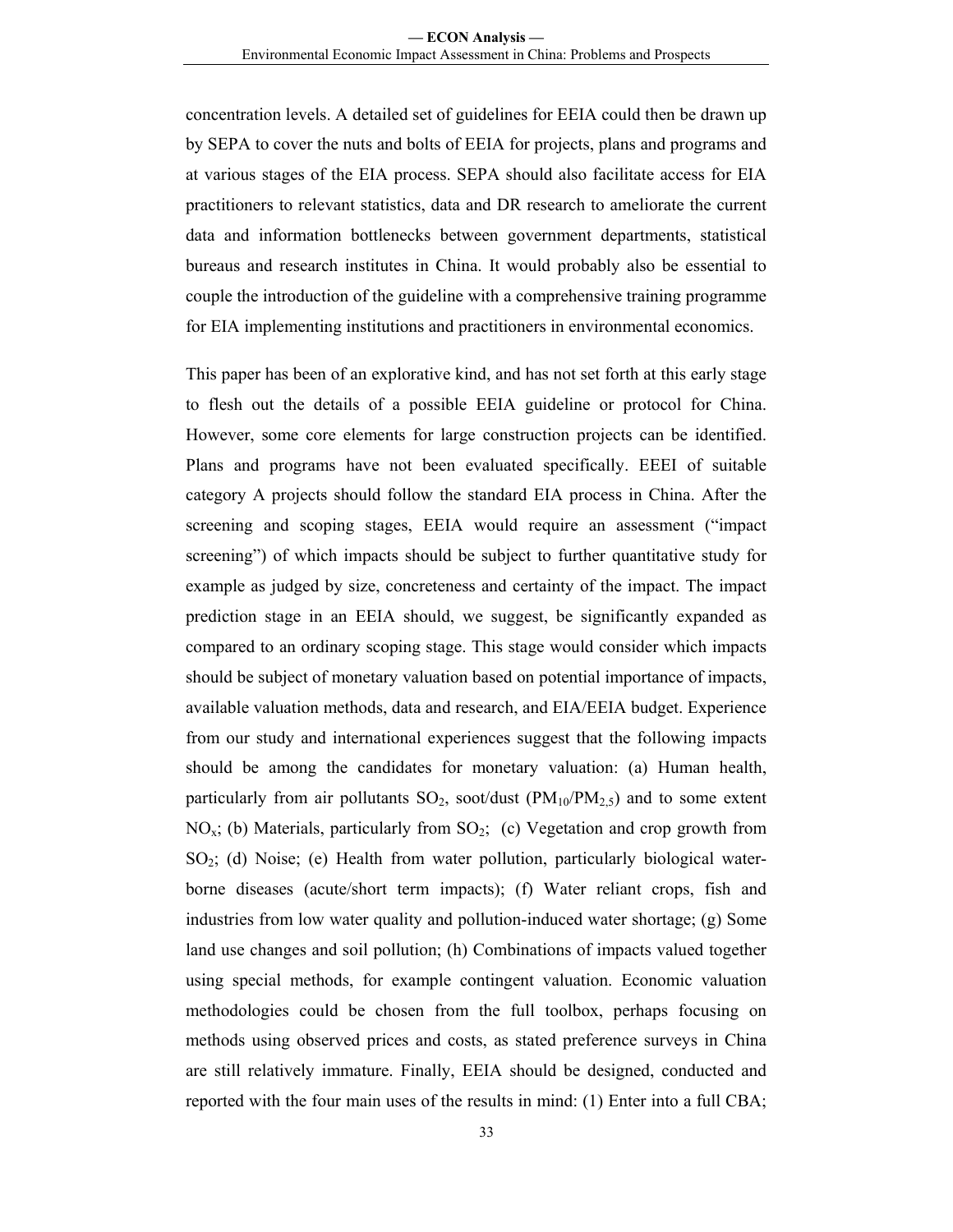(2) Motivate or prioritise mitigation options; (3) Comparison of significance of different impacts; (4) Make it easier to compare alternatives.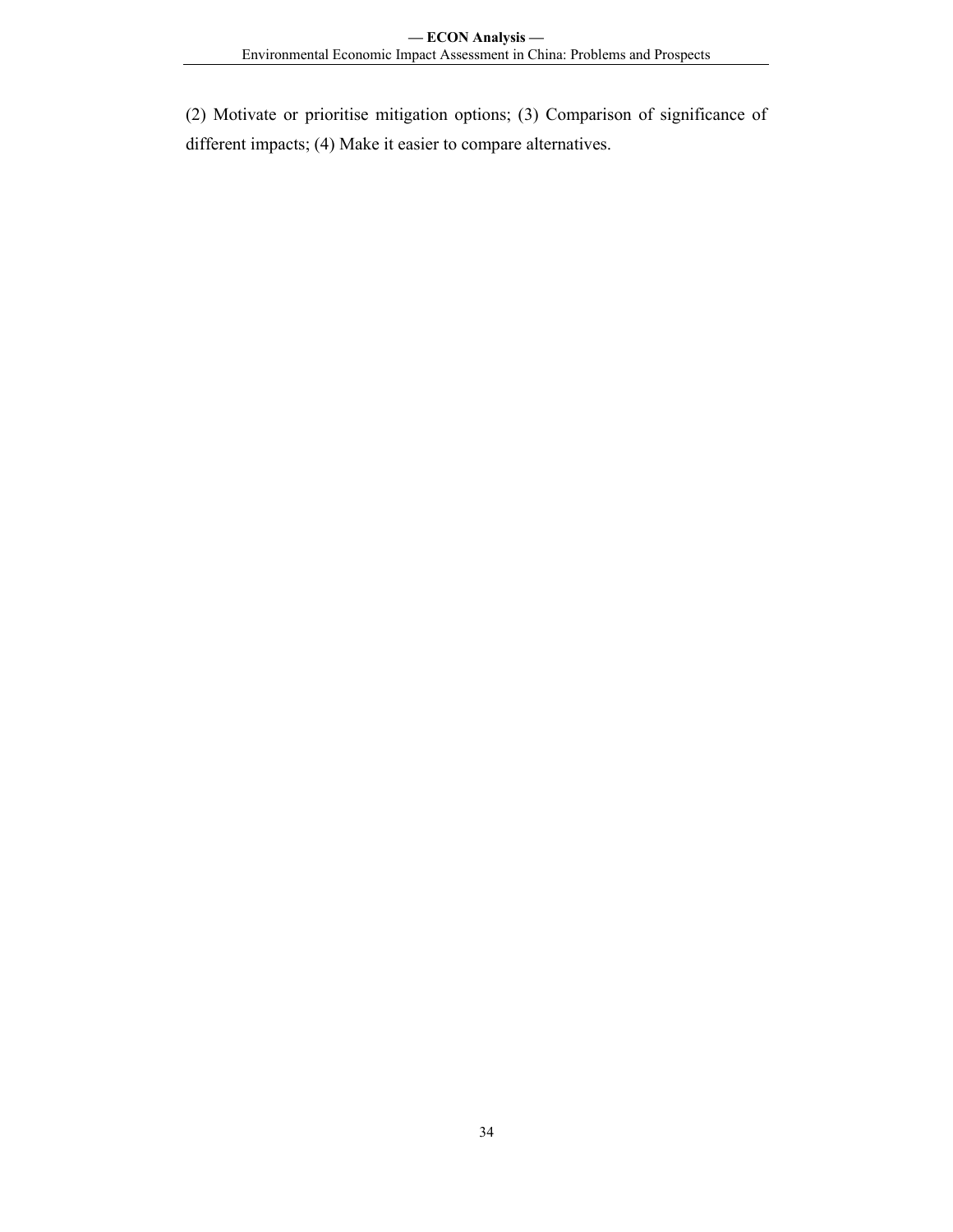# **References**

- Abelson, P., 1996. Project Appraisal and Evaluation of the Environment: general principles and six case studies in developing countries. Overseas Development Institute & MacMillan Press, Basingstoke and London.
- ADB, 1996. Economic Evaluation of Economic Impacts. A Workbook. Asian Development Bank.
- ADB, 1999. Environment and Economics in Project Preparation. Asian Development Bank.
- Arrow, K. J., M. L. Cropper, G. C. Eads, R. W. Hahn, L. B. Lave, R. G. Noll, P. R. Portney, M. Russell, R. Schmalensee, V. K. Smith and R. N. Stavins, 1996. Is there a role for benefit-cost analysis in environmental, health, and safety regulation? Science. 272(5259), 221-222.
- Atkinson, G. and A. Cooke, 2005. Developing a framework to assess costs and benefits of Health Impact Assessment. Environmental Impact Assessment Review. 25(7-8).
- Aunan, K., J. Fang, H. Vennemo, K. A. Oye and H. M. Seip, 2004. Co-benefits of climate policy: Lessons learned from a study in Shanxi. Energy Policy. 32, 567-581.
- Aunan, K. and Z. Li, 1999. Health damage assessment for Guangzhou using exposure-response functions. NORAD Project 1996-1999. Technical Report B7, NILU-Norwegian Institute for Air Research.
- Belli, P., J. R. Anderson, H. N. Barnum, J. A. Dixon and J.-P. Tan, 2001. Economic Analysis of Investment Operations: Analytical Tools and Practical Applications. World Bank, Washington DC.
- Boardman, A. E., D. H. Greenberg, A. R. Vining and D. L. Weimer, 2006. Cost-Benefit Analysis: Concepts and Practice (3rd Edition). Prentice Hall, Upper Saddle River, N.J.
- Brent, R. J., 1998. Cost Benefit Analysis for Developing Countries. Edward Elgar, Northampton.
- Carson, R. T., R. C. Mitchell, M. Hanemann, R. J. Kopp, S. Presser and P. A. Ruud, 2003. Contingent valuation and lost passive use: Damages from the Exxon Valdez oil spill. Environ. Resour. Econ. 25(3), 257-286.
- Champ, P. A., K. Boyle and B. T. C., 2003. A Primer on Non-market Valuation. Kluwer Academic Publishers, Dordrecht.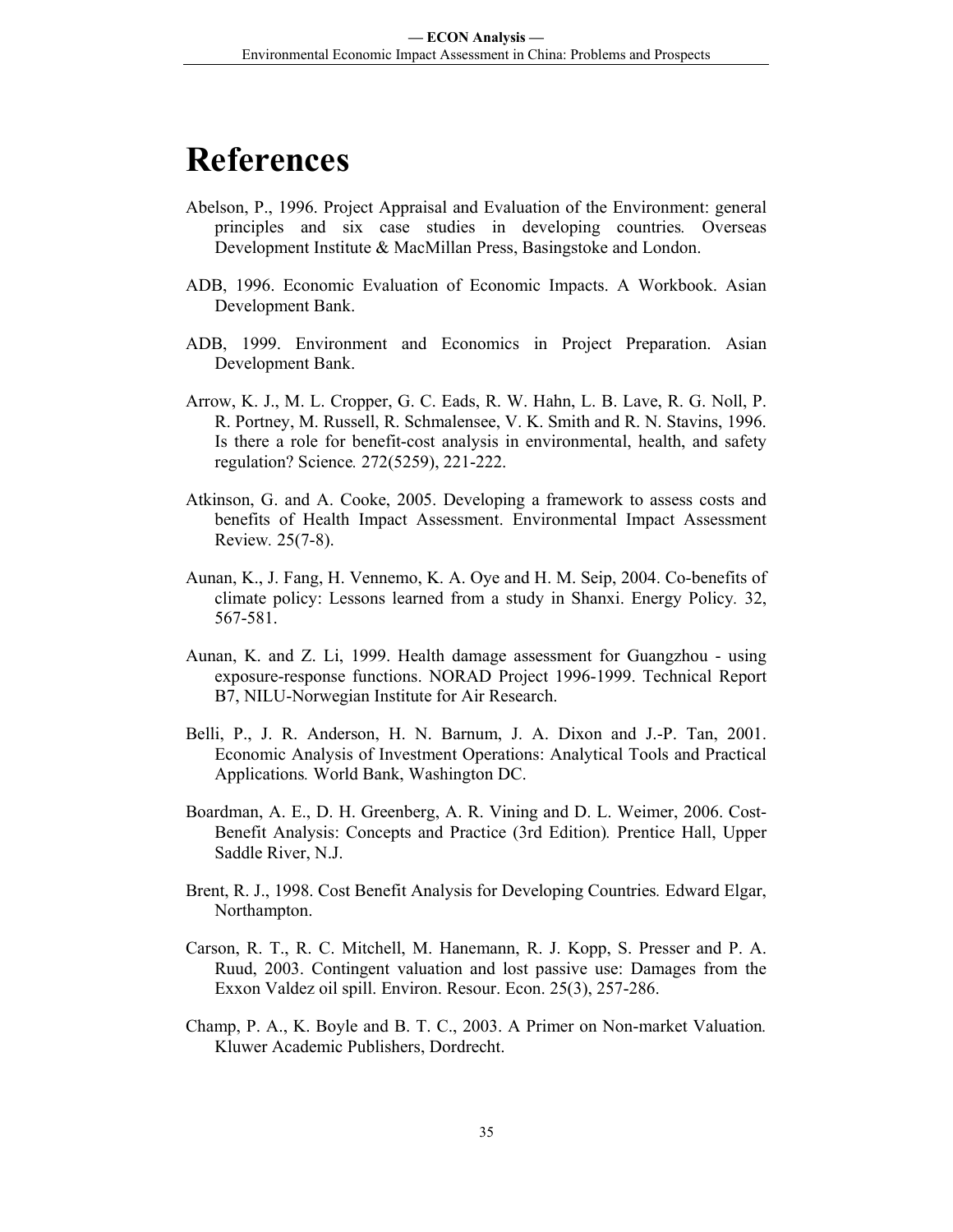- Chen, W., K. A. Warren and N. Duan, 1999. Incorporating cleaner production analysis into environmental impact assessment in China. Environmental Impact Assessment Review. 19, 457-476.
- Christensen, P., L. Kørnøv and E. H. Nielsen, 2005. EIA as a Regulation: Does it Work? Journal of Environmental Planning and Management. 48(3), 393-412.
- Crookes, D. and M. de Wit, 2002. Environmental economic valuation and its application in environmental assessment: an evaluation of the status quo with reference to South Africa. Impact Assessment and Project Appraisal. 20(2),  $127 - 134$
- Cun-kuan, B., L. Yong-sen and S. Jin-cheng, 2004. Framework and operational procedure for implementing Strategic Environmental Assessment in China. Environmental Impact Assessment Review. 24, 27-46.
- Dixon, J. A. and S. Pagiola, 1998. Environmental assessment sourcebook update: economic analysis and environmental assessment. Sourcebook Update Number 23, World Bank. Washington DC.
- ECON Analysis, 2000. An Environmental Cost Model. ECON Analysis Report  $16/2000$ .
- ECON Analysis, 2005. Developing Guidelines for Economic Evaluation of Environmental Impacts in EIAs in China. Part I & II. Report 20005-043, **ECON** Analysis.
- Freeman, A. M. I., 2003. The Measurement of Environmental and Resource Values. Resource for the Future Press.
- Georgiou, S., D. Whittington, D. Pearce and E. Moran, 1997. Economic Values and the Environment in the Developing World. Edward Elgar & UNEP, Cheltenham.
- Haider, W. and H. Rasid, 2002. Eliciting public preferences for municipal water supply options. Environmental Impact Assessment Review. 22(4), 337-360.
- Hanley, N. and C. Spash, 1993. Cost-benefit Analysis and the Environment. Edward Elgar, London.
- Hearne, R. R., 1996. Economic valuation of use and non-use values of environmental goods and services in developing countries. Project Appraisal.  $11(4)$ , 255-260.
- Hebei Environmental Monitoring Station, 2003. Research Reports on Good Practice of Sewage Irrigation for Agricultural Ecological System. Reports of Hebei EPB.,
- Hebei Province, 2000. Investigation of waste water discharge and uses in HebeiProvince. Office of Water Transfer Project.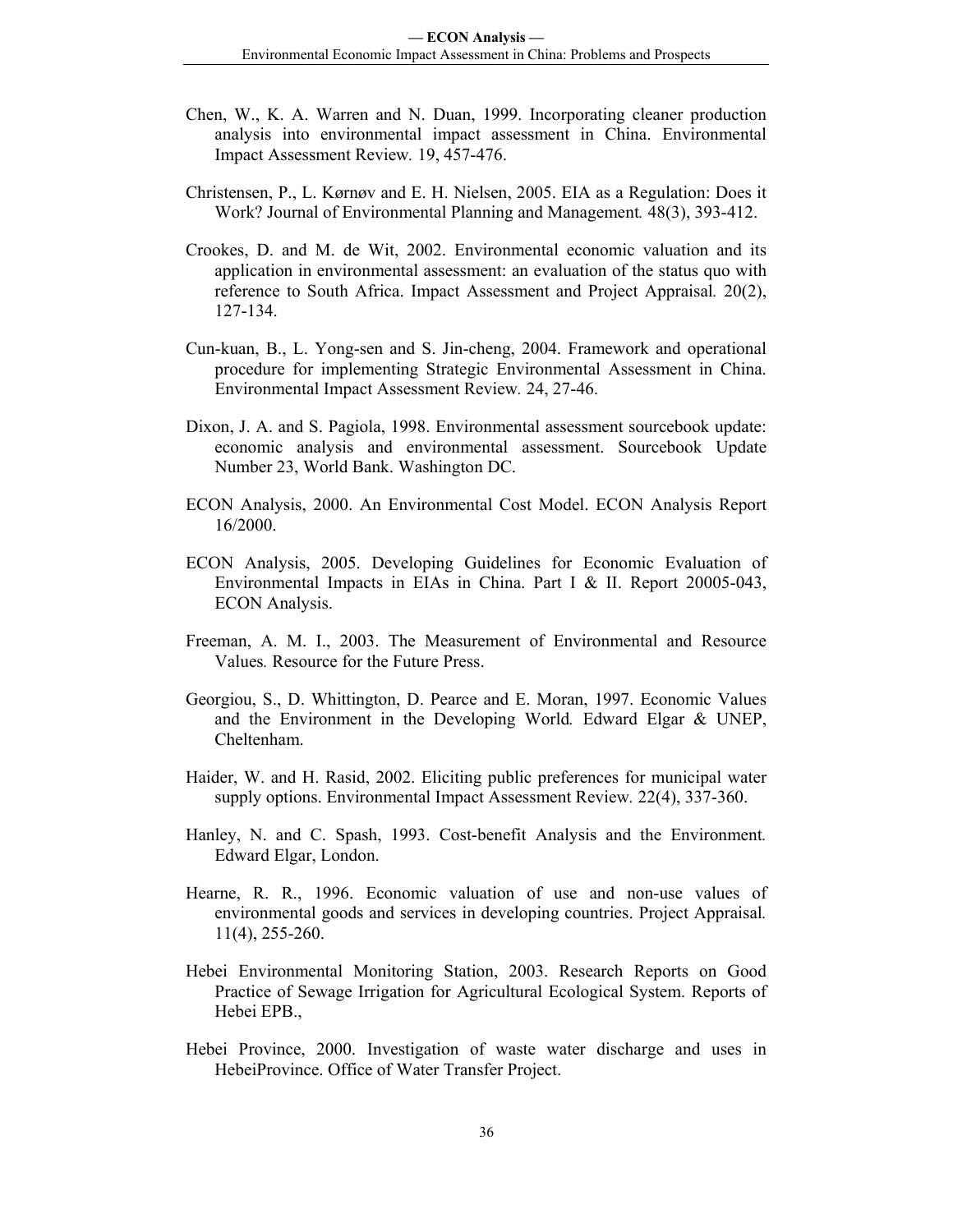- Huili, G., 1999. Assessment of underground water resources in Zhengzhou and a scheme to allocate and store water (In Chinese). Journal of Basic Science and Engineering. 12(7), 372-380.
- Hundloe, T., G. McDonald, J. Ware and L. Wilks, 1990. Cost-benefit analysis and environmental impact assessment. Environmental Impact Assessment Review. 10(1-2), 55-69.
- James, D., Ed. 1994. The Application of economic techniques in environmental impact assessment. Kluwer, Dordrecht.
- Kirkpatrick, C. and N. Lee, 1997. Sustainable Development in a Developing World: integrating socio-economic appraisal and environmental assessment. Edward Elgar, Cheltenham and Northampton.
- Knaus, M., D. Löhr and B. O'Regan, In press. Valuation of ecological impacts a regional approach using the ecological footprint concept. Environmental **Impact Assessment Review.**
- Knowler, D., 2005. 'Short Cut' Techniques to Incorporate Environmental Considerations into Project Appraisal: An Exploration Using Case Studies. Journal of Environmental Planning and Management. 48(5), 747-770.
- Lihua, W., 1991. Evaluation of the criticality and economic losses caused by the impacts of environmental factors on health. Environment and Health. 8(1),  $38-42.$
- Liu, L., 2000. Valuing the economic cost of pollution in China. Master Thesis., Peking University:
- Lo, C. W.-H., S.-Y. Tang and S.-K. Chan, 1997. The Political Economy of EIA in Guangzhou. Environmental Impact Assessment Review. 17, 371-382.
- Lubulwa, G., 1999. An ex post economic evaluation of a project to reduce the hydrogen cyanide potential in cassava cultivars in Africa. Impact Assessment and Project Appraisal. 17(3), 183-192.
- Mao, W. and P. Hills, 2002. Impacts of the economic-political reform on environmental impact assessment implementation in China. Impact Assessment and Project Appraisal. 20(2), 101-111.
- McCracken, J. R. and H. Abaza, 2001. Environmental Valuation: A Worldwide Compendium of Case Studies. Earthscan, London.
- Mestl, H. E. S., K. Aunan, J. Fang, H. M. Seip, J. M. Skjelvik and H. Vennemo, 2005. Cleaner production as climate investment - Integrated assessment in Taiyuan City. Journal of Cleaner Production. 13, 57-70.
- Miller, T. R., 2000. Variations between countries in values of statistical life. Journal of Transport Economics and Policy. 34(2), 169-188.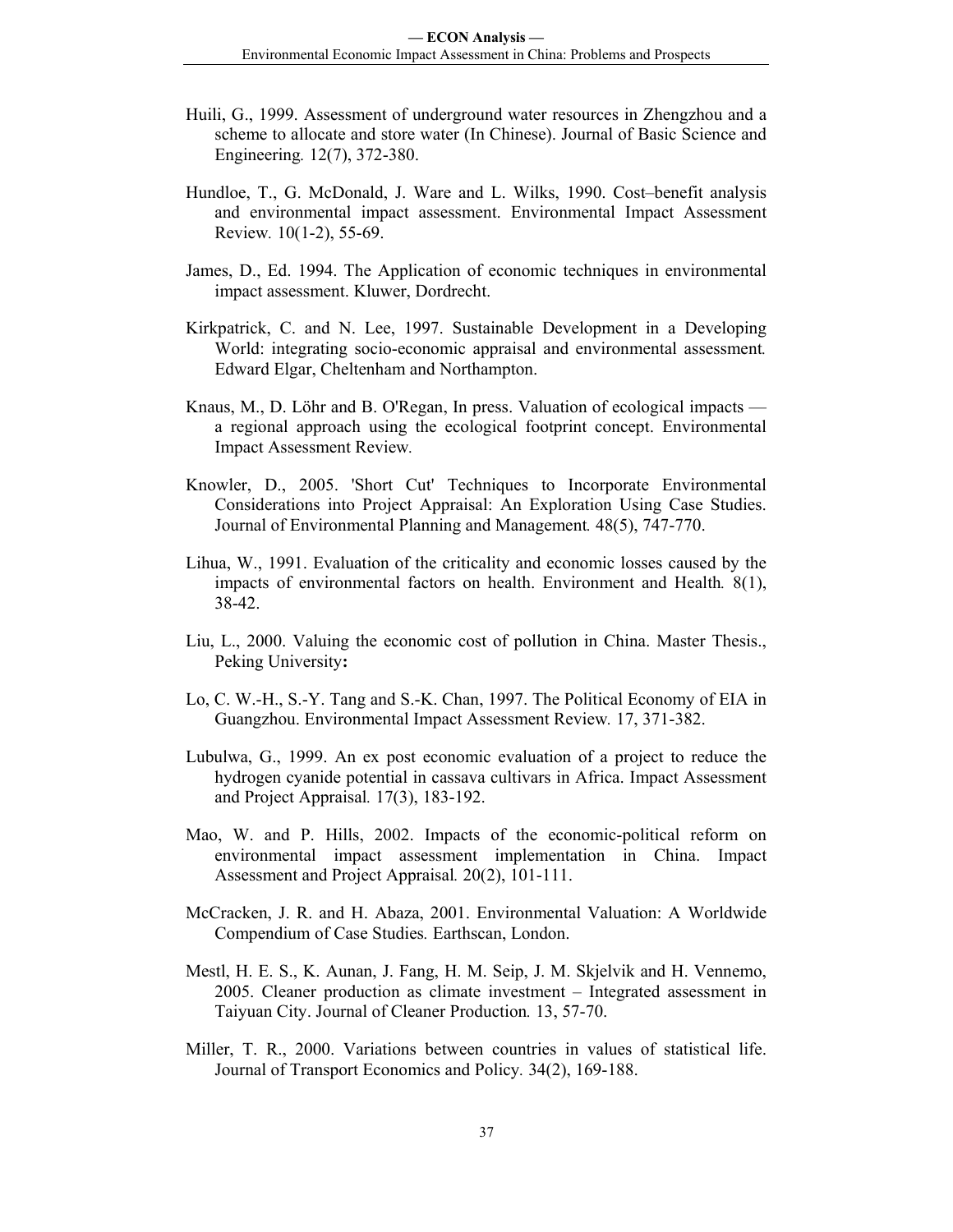- Morimoto, R. and C. Hope, 2004. Applying a cost-benefit analysis model to the Three Gorges project in China. Impact Assessment and Project Appraisal.  $22(3)$ ,  $205-220$ .
- Navrud, S. and R. Ready, Eds. 2006. Environmental Value Transfer: Issues and Methods. Kluwer Academic Publishers, Dordrecht.
- NETCEN, 2004. Benefits Table Database: Estimates of the marginal external costs of air pollution in Europe. BeTa version E1.02a. Created for European Commission DG Environment by Netcen,
- OECD, 1995. The Economic Appraisal of Environmental Projects and Policies: a practical guide. OECD. Paris.
- OECD, 2002. Handbook of biodiversity valuation: a guide for policy makers. OECD. Paris.
- Pearce, D., C. Pearce and C. Palmer, Eds. 2002. Valuing the Environment in Developing Countries: Case Studies. Edward Elgar, Cheltenham.
- Ranasinghe, M., G. Bee-Hua and T. Barathithasan, 1999. Estimating willingness to pay for urban water supply: a comparison of artificial neural networks and multiple regression analysis. Impact Assessment and Project Appraisal. 17(4),  $273 - 281$
- Rowlett, R., 2006. How Many? A Dictionary of Units of Measurement, University of North Carolina at Chapel Hill. http://www.unc.edu/~rowlett/units/. Date accessed: 22. February 2006.
- Saraf, M., B. Larsen and M. Owaygen, 2004. Cost of Environmental Degradation: The Case of Lebanon and Tunisia. World Bank Working Paper, World Bank. Washington DC.
- SEPA, 2002. Environmental Quality Standard for Surface Water (GB3838-2002) (In Chinese).
- Shanxi Provincial Health Department, 1996. Shanxi Provincial Health Statistical Yearbook.
- Song, G., 2004. Cost benefit analysis of a wastewater treatement plant in Huai River Basin, Henan Province (In Chinese).
- Uri, N. D., J. D. Atwood and J. Sanabria, 1998. An evaluation of the environmental costs and benefits of conservation tillage. Environmental Impact Assessment Review. 18(6), 521-550.
- USEPA, 1997. Final Report to Congress on Benefits and Costs of the Clean Air Act, 1970 to 1990. EPA 410-R-97-002, US Environmental Protection Agency. Washington DC.